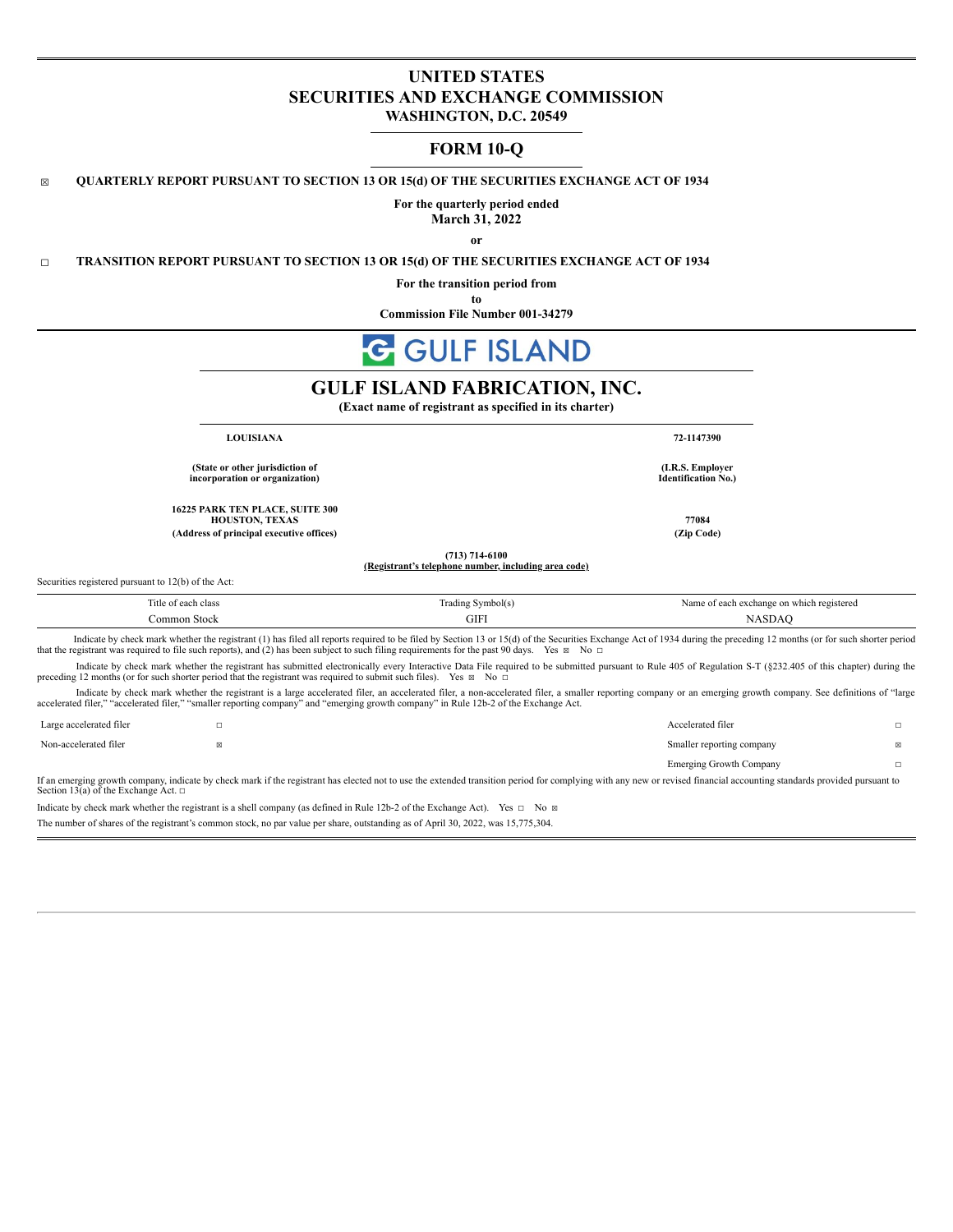# **GULF ISLAND FABRICATION, INC.**

# **I N D E X**

|                |                                                                                                                           | Page |
|----------------|---------------------------------------------------------------------------------------------------------------------------|------|
| <b>PART I</b>  | <b>FINANCIAL INFORMATION</b>                                                                                              |      |
| Item 1.        | <b>Financial Statements</b>                                                                                               |      |
|                | <u>Consolidated Balance Sheets at March 31, 2022 (unaudited) and December 31, 2021</u>                                    |      |
|                | Consolidated Statements of Operations for the Three Months Ended March 31, 2022 and 2021 (unaudited)                      |      |
|                | Consolidated Statements of Changes in Shareholders' Equity for the Three Months Ended March 31, 2022 and 2021 (unaudited) |      |
|                | Consolidated Statements of Cash Flows for the Three Months Ended March 31, 2022 and 2021 (unaudited)                      |      |
|                | Notes to Consolidated Financial Statements (unaudited)                                                                    |      |
| Item $2$ .     | <u>Management's Discussion and Analysis of Financial Condition and Results of Operations</u>                              |      |
| Item 4.        | <b>Controls and Procedures</b>                                                                                            | 36   |
| <b>PART II</b> | OTHER INFORMATION                                                                                                         | 36   |
| Item 1.        | <b>Legal Proceedings</b>                                                                                                  | 36   |
| Item 1A.       | <b>Risk Factors</b>                                                                                                       | 36   |
| Item $6$ .     | <b>Exhibits</b>                                                                                                           | 37   |
| Signatures     |                                                                                                                           | 38   |
|                |                                                                                                                           |      |
|                |                                                                                                                           |      |

i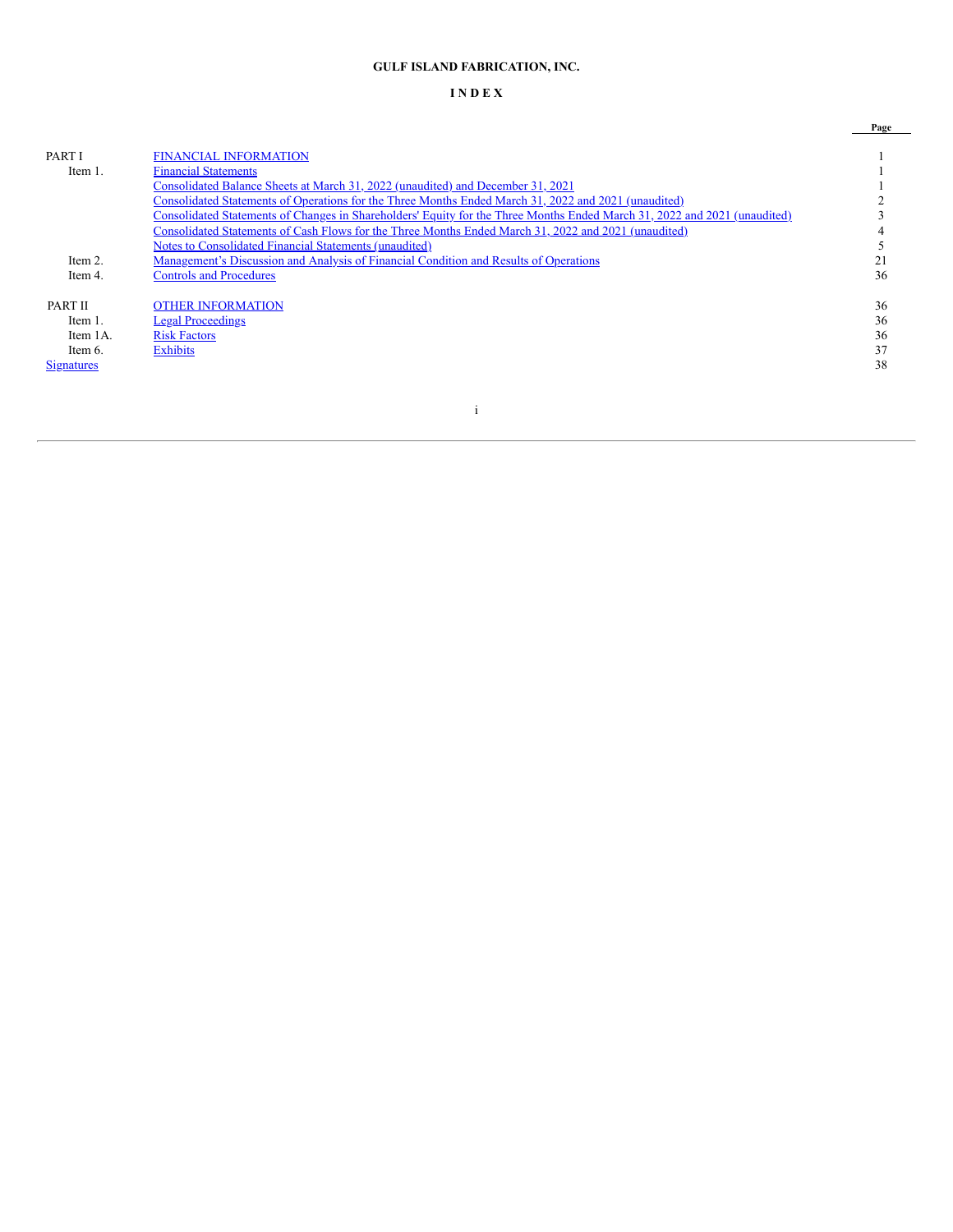## **GLOSSARY OF TERMS**

As used in this report filed on Form 10-Q for the quarter ended March 31, 2022 ("this Report"), the following abbreviations and terms have the meanings listed below. In addition, the terms "Gulf Island," "the Company," "we," "us" and "our" refer to Gulf Island Fabrication, Inc. and its consolidated subsidiaries, unless the context clearly indicates otherwise. Certain terms defined below may be redefined separately within this Report when we believe providing a definition upon the first use of the term will assist users of this Report. Unless and as otherwise stated, any references in this Report to any agreement means such agreement and all schedules, exhibits and attachments in each case as amended, restated, supplemented or otherwise modified to the date of filing this Report.

| 2021 Annual Report                    | Our annual report for the year ended December 31, 2021, filed with the SEC on Form 10-K on March 22, 2022.                                                                                                                  |
|---------------------------------------|-----------------------------------------------------------------------------------------------------------------------------------------------------------------------------------------------------------------------------|
| <i>Acquisition Date</i>               | The closing date of the DSS Acquisition of December 1, 2021.                                                                                                                                                                |
| Active Retained Shipyard<br>Contracts | Contracts and related obligations for our seventy-vehicle ferry and two forty-vehicle ferry projects that are under construction, which were<br>excluded from the Shipyard Transaction.                                     |
| <b>AHFS</b>                           | Assets Held for Sale.                                                                                                                                                                                                       |
| ASC                                   | Accounting Standards Codification.                                                                                                                                                                                          |
| ASU                                   | Accounting Standards Update.                                                                                                                                                                                                |
| <b>Balance Sheet</b>                  | Our Consolidated Balance Sheets, as filed in this Report.                                                                                                                                                                   |
| Bollinger                             | Bollinger Houma Shipyards, L.L.C. and Bollinger Shipyards Lockport, L.L.C.                                                                                                                                                  |
| <b>CARES</b> Act                      | The Coronavirus Aid, Relief and Economic Security Act, as amended.                                                                                                                                                          |
| contract assets                       | Costs and estimated earnings recognized to date in excess of cumulative billings.                                                                                                                                           |
| contract liabilities                  | Cumulative billings in excess of costs and estimated earnings recognized to date and accrued contract losses.                                                                                                               |
| COVID-19                              | The ongoing global coronavirus pandemic.                                                                                                                                                                                    |
| deck                                  | The component of a platform on which drilling, production, separating, gathering, piping, compression, well support, crew quartering and<br>other functions related to offshore oil and gas development are conducted.      |
| <b>Deferred Transaction Price</b>     | The portion of the Transaction Price totaling \$0.9 million that is to be received upon Bollinger's collection of certain customer payments<br>associated with the Divested Shipyard Contracts.                             |
| Divested Shipyard Contracts           | Contracts and related obligations for our three research vessel projects and five towing, salvage and rescue ship projects that were included<br>in the Shipyard Transaction.                                               |
| <b>DSS</b> Acquisition                | The acquisition of the DSS Business from Dynamic on December 1, 2021.                                                                                                                                                       |
| <b>DSS Business</b>                   | The services and industrial staffing businesses of Dynamic, which were acquired on December 1, 2021 in connection with the DSS<br>Acquisition.                                                                              |
| DTA(s)                                | Deferred Tax Asset(s).                                                                                                                                                                                                      |
| Dynamic                               | Dynamic Industries, Inc.                                                                                                                                                                                                    |
| EPC                                   | Engineering, Procurement and Construction.                                                                                                                                                                                  |
| Exchange Act                          | Securities Exchange Act of 1934, as amended.                                                                                                                                                                                |
| Facilities                            | Our Houma Facilities, Ingleside Facility, Harvey Facility and other facilities that support our operations.                                                                                                                 |
| <b>Fabrication Division</b>           | Our Fabrication reportable segment.                                                                                                                                                                                         |
| FASB                                  | Financial Accounting Standards Board.                                                                                                                                                                                       |
| <b>Financial Statements</b>           | Our Consolidated Financial Statements, including comparative consolidated Balance Sheets, Statements of Operations, Statements of<br>Changes in Shareholders' Equity and Statements of Cash Flows, as filed in this Report. |
| GAAP                                  | Generally Accepted Accounting Principles in the U.S.                                                                                                                                                                        |
| <b>GOM</b>                            | Gulf of Mexico.                                                                                                                                                                                                             |
|                                       |                                                                                                                                                                                                                             |

ii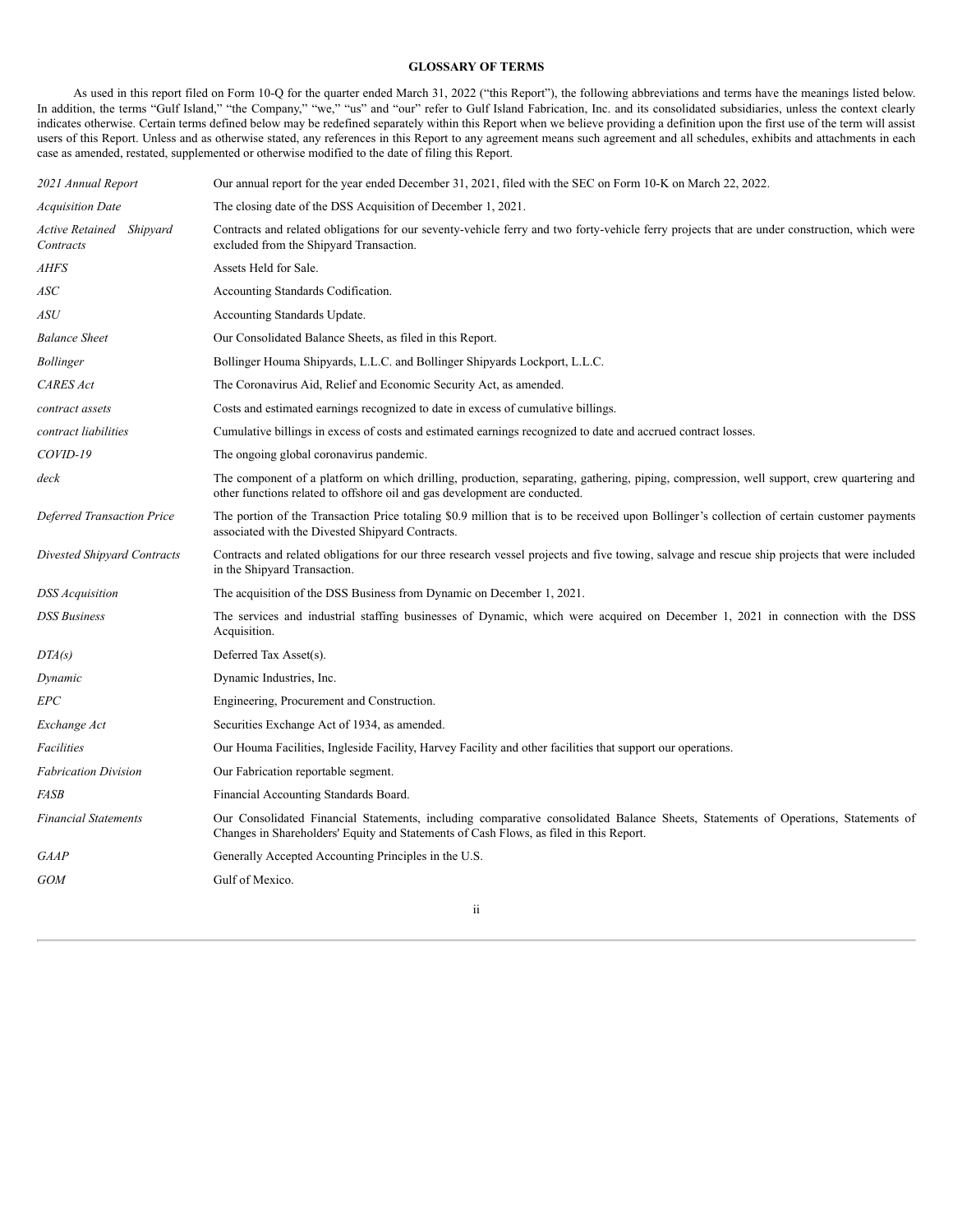| Gulf Coast                     | Along the coast of the Gulf of Mexico.                                                                                                                                                                                                                                                                                                                                |
|--------------------------------|-----------------------------------------------------------------------------------------------------------------------------------------------------------------------------------------------------------------------------------------------------------------------------------------------------------------------------------------------------------------------|
| Harvey Facility                | Our leased facility located in Harvey, Louisiana assumed in connection with the DSS Acquisition that is subject to the Harvey Option.                                                                                                                                                                                                                                 |
| <b>Harvey Option</b>           | Purchase option entered into in connection with the DSS Acquisition that enables us to buy the Harvey Facility prior to December 2, 2022<br>for a nominal amount.                                                                                                                                                                                                     |
| Houma Facilities               | Our owned facilities located in Houma, Louisiana that support our Fabrication Division and Services Division and represent our primary<br>operating facilities.                                                                                                                                                                                                       |
| Ingleside Facility             | Our owned facility located in Ingleside, Texas acquired in connection with the DSS Acquisition.                                                                                                                                                                                                                                                                       |
| inland                         | Typically, bays, lakes and marshy areas.                                                                                                                                                                                                                                                                                                                              |
| jacket                         | A component of a fixed platform consisting of a tubular steel, braced structure extending from the mudline of the seabed to a point above the<br>water surface. The jacket is anchored with tubular steel pilings driven into the seabed. The jacket supports the deck structure located above<br>the water.                                                          |
| Jennings Facility              | Our leased facility located near Jennings, Louisiana, which was closed in the fourth quarter 2020 that previously supported our Shipyard<br>Division.                                                                                                                                                                                                                 |
| labor hours                    | Hours worked by employees directly involved in the fabrication of our products or delivery of our services.                                                                                                                                                                                                                                                           |
| Lake Charles Facility          | Our leased facility located near Lake Charles, Louisiana, which was closed in the fourth quarter 2020 that previously supported our<br>Shipyard Division.                                                                                                                                                                                                             |
| LC Facility                    | Our \$20.0 million letter of credit facility with Whitney Bank maturing June 30, 2023, as amended.                                                                                                                                                                                                                                                                    |
| LNG                            | Liquified Natural Gas.                                                                                                                                                                                                                                                                                                                                                |
| Mortgage Agreement             | Multiple indebtedness mortgage arrangement with one of our Sureties, to secure our obligations and liabilities under our general indemnity<br>agreement with the Surety associated with outstanding surety bonds for certain contracts, which encumbers the real estate associated with<br>our Houma Facilities and includes certain covenants and events of default. |
| modules                        | Fabricated structures that include structural steel, piping, valves, fittings, storage vessels and other equipment that are incorporated into a<br>refining, petrochemical, LNG or industrial system.                                                                                                                                                                 |
| MPSV(s)                        | Multi-Purpose Supply Vessel(s).                                                                                                                                                                                                                                                                                                                                       |
| NOL(s)                         | Net operating loss(es) that are available to offset future taxable income, subject to certain limitations.                                                                                                                                                                                                                                                            |
| offshore                       | In unprotected waters outside coastlines.                                                                                                                                                                                                                                                                                                                             |
| onshore                        | Inside the coastline on land.                                                                                                                                                                                                                                                                                                                                         |
| performance obligation         | A contractual obligation to construct and transfer a distinct good or service to a customer. It is the unit of account in Topic 606. The<br>transaction price of a contract is allocated to each distinct performance obligation and recognized as revenue when, or as, the performance<br>obligation is satisfied.                                                   |
| piles                          | Rigid tubular pipes that are driven into the seabed to support platforms.                                                                                                                                                                                                                                                                                             |
| platform                       | A structure from which offshore oil and gas development drilling and production are conducted.                                                                                                                                                                                                                                                                        |
| PPP                            | Paycheck Protection Program administered by the SBA under the CARES Act.                                                                                                                                                                                                                                                                                              |
| PPP Loan                       | Our \$10.0 million loan from Whitney Bank issued pursuant to the PPP.                                                                                                                                                                                                                                                                                                 |
| Pro Forma Information          | The condensed combined financial information that gives effect to the DSS Acquisition as if it had occurred on January 1, 2021.                                                                                                                                                                                                                                       |
| Purchase Price                 | The purchase price of \$7.6 million associated with the DSS Acquisition.                                                                                                                                                                                                                                                                                              |
| Restrictive Covenant Agreement | Restrictive covenant arrangement with one of our Sureties, to secure our obligations and liabilities under our general indemnity agreement<br>with the Surety associated with its outstanding surety bonds for certain contracts, which precludes us from paying dividends or repurchasing<br>shares of our common stock.                                             |

iii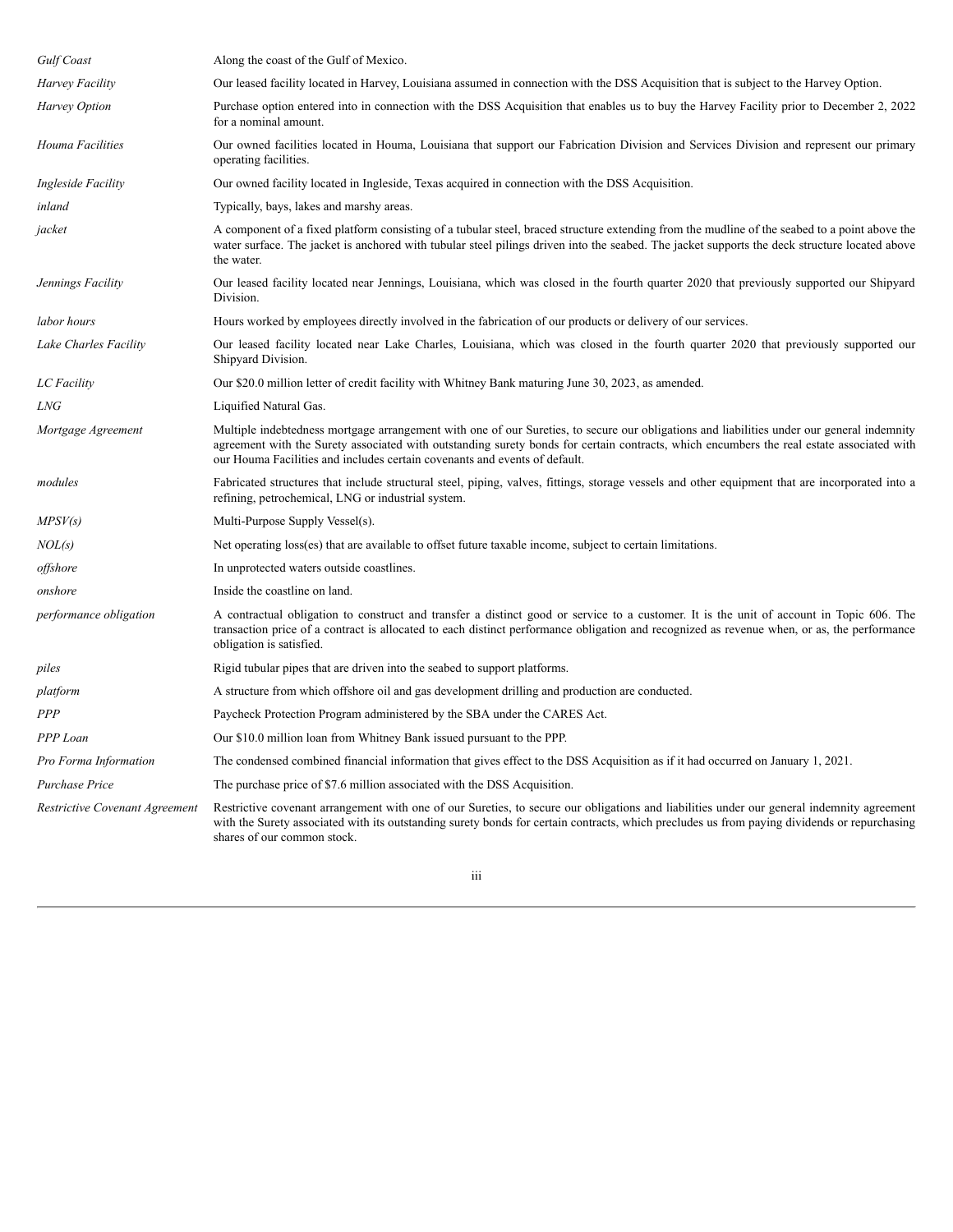| <b>Retained Shipyard Contracts</b> | Contracts and related obligations for the Active Retained Shipyard Contracts and two MPSV projects that are subject to dispute, which were<br>excluded from the Shipyard Transaction.                                                    |
|------------------------------------|------------------------------------------------------------------------------------------------------------------------------------------------------------------------------------------------------------------------------------------|
| SAB                                | Staff Accounting Bulletin.                                                                                                                                                                                                               |
| <b>SBA</b>                         | Small Business Administration.                                                                                                                                                                                                           |
| <b>SEC</b>                         | U.S. Securities and Exchange Commission.                                                                                                                                                                                                 |
| Services Division                  | Our Services reportable segment.                                                                                                                                                                                                         |
| <b>Shipyard Division</b>           | Our Shipyard reportable segment.                                                                                                                                                                                                         |
| Shipyard Facility                  | Our owned facility located in Houma, Louisiana, which was sold in connection with the Shipyard Transaction that previously supported our<br>Shipyard Division.                                                                           |
| <b>Shipyard Transaction</b>        | The sale of our Shipyard Division's operating assets and certain construction contracts on April 19, 2021, which included the Divested<br>Shipyard Contracts and our Shipyard Facility.                                                  |
| <b>Statement of Cash Flows</b>     | Our Consolidated Statements of Cash Flows, as filed in this Report.                                                                                                                                                                      |
| <b>Statement of Operations</b>     | Our Consolidated Statements of Operations, as filed in this Report.                                                                                                                                                                      |
|                                    | Statement of Shareholders' Equity Our Consolidated Statements of Changes in Shareholders' Equity, as filed in this Report.                                                                                                               |
| <b>Surety or Sureties</b>          | A financial institution that issues bonds to customers on behalf of the Company for the purpose of providing third-party financial assurance<br>related to the performance of our contracts.                                             |
| T&M                                | Work performed and billed to the customer generally at contracted time and material rates, cost plus or other variable fee arrangements<br>which can include a mark-up.                                                                  |
| Topic 606                          | The revenue recognition criteria prescribed under ASU 2014-09, Revenue from Contracts with Customers.                                                                                                                                    |
| <b>Transaction Date</b>            | The closing date of the Shipyard Transaction of April 19, 2021.                                                                                                                                                                          |
| <b>Transaction Price</b>           | The base sales price of \$28.6 million associated with the Shipyard Transaction.                                                                                                                                                         |
| U.S.                               | The United States of America.                                                                                                                                                                                                            |
| <b>Whitney Bank</b>                | Hancock Whitney Bank.                                                                                                                                                                                                                    |
| Working Capital True-Up            | The \$7.8 million received in the second quarter 2021 in connection with the Shipyard Transaction associated with changes in working<br>capital for the Divested Shipyard Contracts from December 31, 2020 through the Transaction Date. |

# iv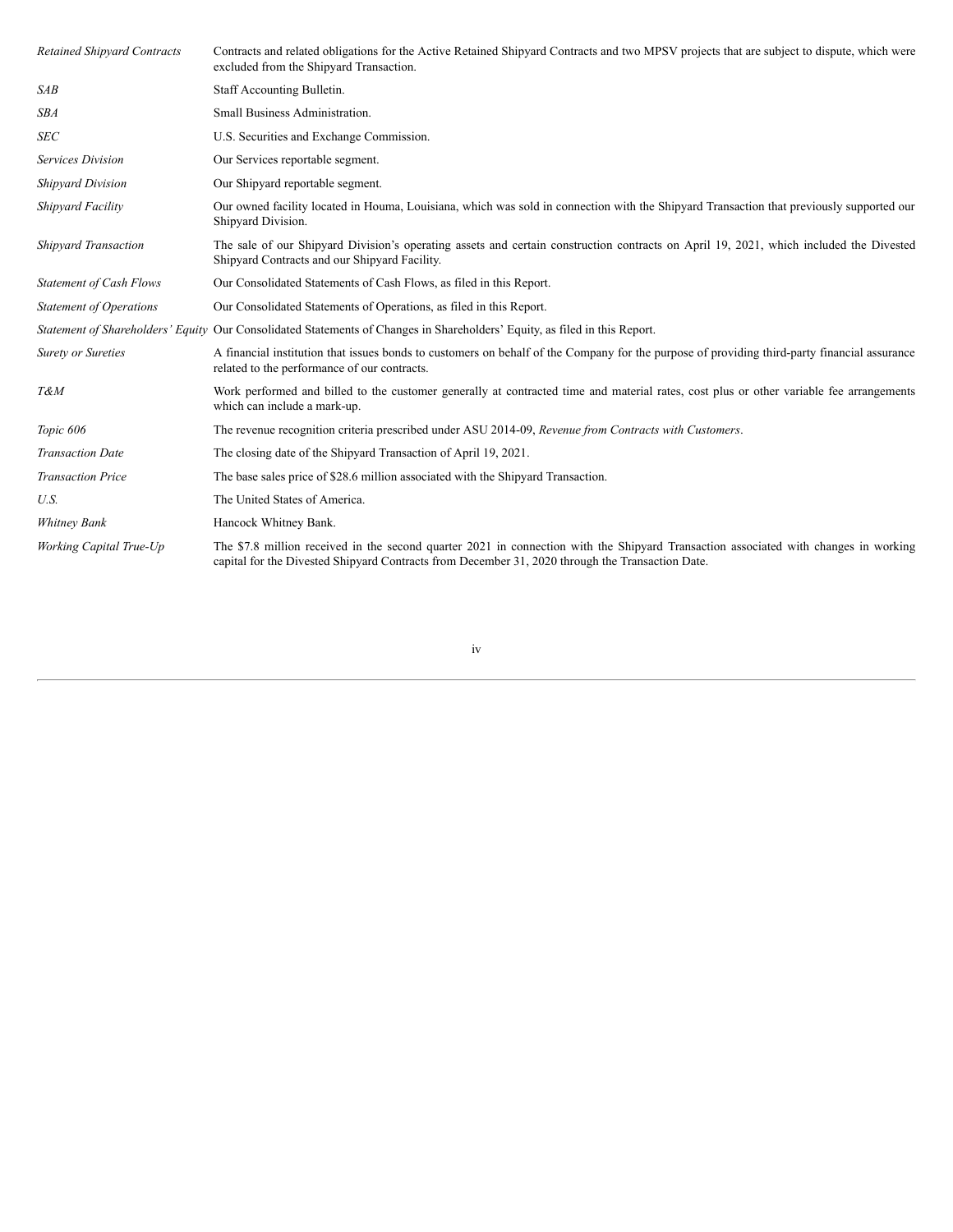# **PART I. FINANCIAL INFORMATION**

<span id="page-5-2"></span><span id="page-5-1"></span><span id="page-5-0"></span>**Item 1. Financial Statements.**

# **GULF ISLAND FABRICATION, INC.**

# **CONSOLIDATED BALANCE SHEETS**

(in thousands)

|                                                                                                                                                 | March 31,<br>2022 |             |               | December 31,<br>2021 |
|-------------------------------------------------------------------------------------------------------------------------------------------------|-------------------|-------------|---------------|----------------------|
|                                                                                                                                                 |                   | (Unaudited) |               |                      |
| <b>ASSETS</b>                                                                                                                                   |                   |             |               |                      |
| Current assets:                                                                                                                                 |                   |             |               |                      |
| Cash and cash equivalents                                                                                                                       | \$                | 41,061      | $\mathbb{S}$  | 52,886               |
| Restricted cash, current                                                                                                                        |                   | 1,703       |               | 1,297                |
| Contract receivables and retainage, net                                                                                                         |                   | 23,643      |               | 15,986               |
| Contract assets                                                                                                                                 |                   | 2,694       |               | 4,759                |
| Prepaid expenses and other assets                                                                                                               |                   | 9,120       |               | 6,971                |
| Inventory                                                                                                                                       |                   | 1,700       |               | 1,779                |
| Assets held for sale                                                                                                                            |                   | 1,800       |               | 1,800                |
| Total current assets                                                                                                                            |                   | 81,721      |               | 85,478               |
| Restricted cash, noncurrent                                                                                                                     |                   |             |               | 406                  |
| Property, plant and equipment, net                                                                                                              |                   | 32,057      |               | 32,866               |
| Goodwill                                                                                                                                        |                   | 2,217       |               | 2,217                |
| Other intangibles, net                                                                                                                          |                   | 949         |               | 984                  |
| Other noncurrent assets                                                                                                                         |                   | 13,261      |               | 13,322               |
| Total assets                                                                                                                                    | S                 | 130,205     | \$            | 135,273              |
| LIABILITIES AND SHAREHOLDERS' EQUITY                                                                                                            |                   |             |               |                      |
| Current liabilities:                                                                                                                            |                   |             |               |                      |
| Accounts payable                                                                                                                                | $\mathbf S$       | 9,531       | $\mathsf{\$}$ | 9,280                |
| Contract liabilities                                                                                                                            |                   | 4,198       |               | 6,648                |
| Accrued expenses and other liabilities                                                                                                          |                   | 15,831      |               | 14,026               |
| Total current liabilities                                                                                                                       |                   | 29,560      |               | 29,954               |
| Other noncurrent liabilities                                                                                                                    |                   | 1,252       |               | 1,411                |
| <b>Total liabilities</b>                                                                                                                        |                   | 30,812      |               | 31,365               |
| Shareholders' equity:                                                                                                                           |                   |             |               |                      |
| Preferred stock, no par value, 5,000 shares authorized, no shares<br>issued and outstanding                                                     |                   |             |               |                      |
| Common stock, no par value, 30,000 shares authorized, 15,775 shares issued<br>and outstanding at March 31, 2022 and 15,622 at December 31, 2021 |                   | 11,435      |               | 11,384               |
| Additional paid-in capital                                                                                                                      |                   | 105,972     |               | 105,511              |
| Accumulated deficit                                                                                                                             |                   | (18,014)    |               | (12,987)             |
| Total shareholders' equity                                                                                                                      |                   | 99,393      |               | 103,908              |
| Total liabilities and shareholders' equity                                                                                                      | \$                | 130,205     | $\mathsf{s}$  | 135,273              |

*The accompanying notes are an integral part of these financial statements.*

- 1 -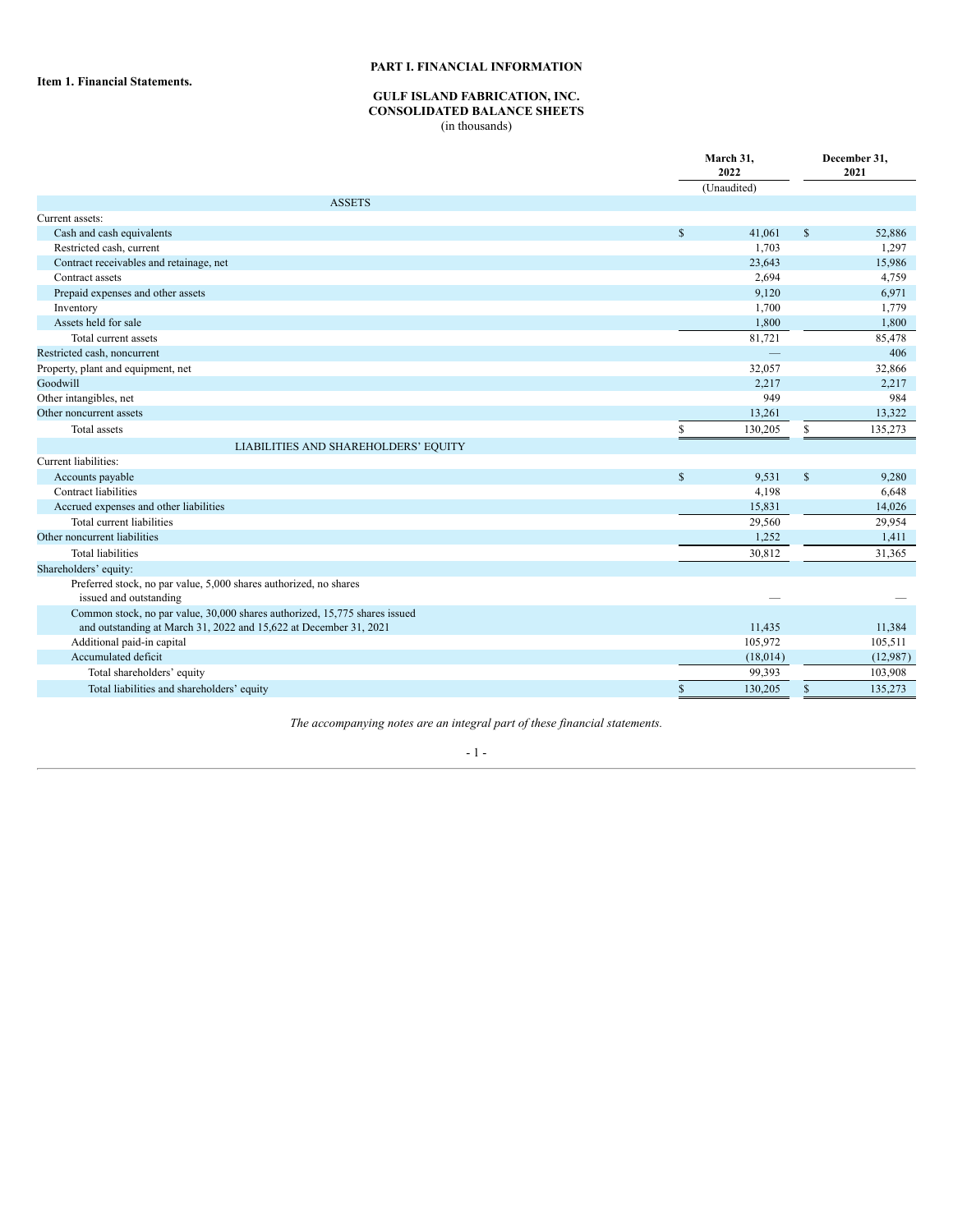# **GULF ISLAND FABRICATION, INC. CONSOLIDATED STATEMENTS OF OPERATIONS (UNAUDITED)**

(in thousands, except per share data)

<span id="page-6-0"></span>

| Three Months Ended March 31, |         |      |           |  |
|------------------------------|---------|------|-----------|--|
|                              |         |      | 2021      |  |
|                              | 28,686  | \$   | 23,785    |  |
|                              | 29,106  |      | 23,760    |  |
|                              | (420)   |      | 25        |  |
|                              | 4,110   |      | 2,787     |  |
|                              | 452     |      | (529)     |  |
|                              | (4,982) |      | (2,233)   |  |
|                              | (40)    |      | (194)     |  |
|                              | (5,022) |      | (2, 427)  |  |
|                              | (5)     |      | 11        |  |
|                              | (5,027) |      | (2, 416)  |  |
|                              |         |      | (16, 121) |  |
|                              | (5,027) |      | (18, 537) |  |
|                              |         |      |           |  |
| \$                           | (0.32)  | S    | (0.15)    |  |
|                              |         |      | (1.05)    |  |
|                              | (0.32)  |      | (1.20)    |  |
|                              |         | 2022 |           |  |

*The accompanying notes are an integral part of these financial statements.*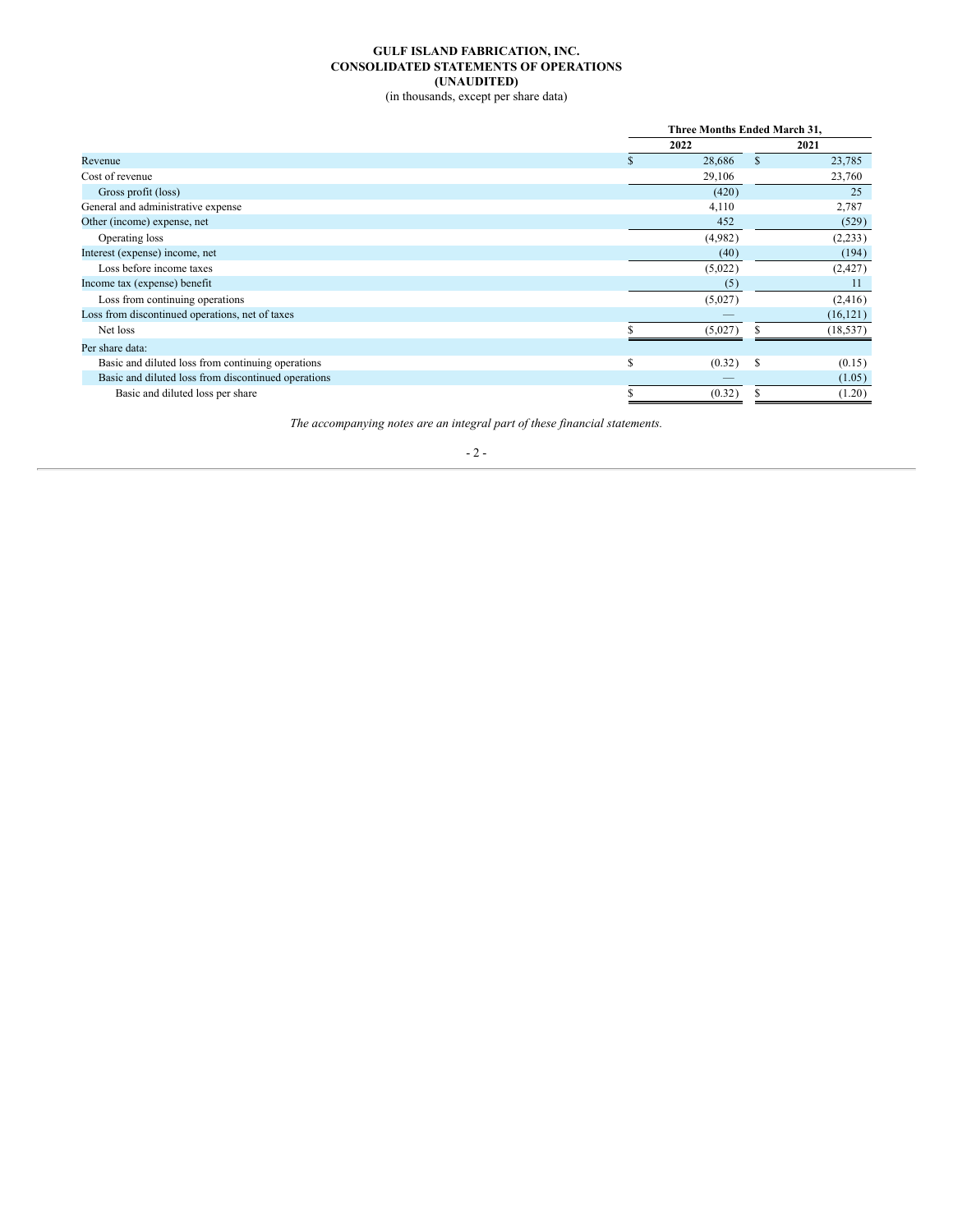# **GULF ISLAND FABRICATION, INC. CONSOLIDATED STATEMENTS OF CHANGES IN SHAREHOLDERS' EQUITY (UNAUDITED)**

(in thousands)

<span id="page-7-0"></span>

|                                  |                         |  |        |         |                   |  | <b>Retained</b> |  |               |  |
|----------------------------------|-------------------------|--|--------|---------|-------------------|--|-----------------|--|---------------|--|
|                                  |                         |  |        |         | <b>Additional</b> |  | Earnings        |  | <b>Total</b>  |  |
|                                  | Common Stock            |  |        | Paid-In |                   |  | (Accumulated    |  | Shareholders' |  |
|                                  | <b>Shares</b><br>Amount |  |        | Capital |                   |  | Deficit)        |  | Equity        |  |
| Balance at December 31, 2020     | 15,359                  |  | 11,223 |         | 104,072           |  | 9,181           |  | 124,476       |  |
| Net loss                         |                         |  |        |         | —                 |  | (18, 537)       |  | (18, 537)     |  |
| Vesting of restricted stock      | 158                     |  | (9)    |         | (91)              |  |                 |  | (100)         |  |
| Stock-based compensation expense |                         |  | 21     |         | 282               |  |                 |  | 313           |  |
| Balance at March 31, 2021        | 15,517                  |  | 11,245 |         | 104,263           |  | (9,356)         |  | 106,152       |  |

|                                  | Common Stock  |        |        |  | <b>Additional</b><br>Paid-In | <b>Retained</b><br>Earnings<br>(Accumulated |          |               | <b>Total</b><br>Shareholders' |
|----------------------------------|---------------|--------|--------|--|------------------------------|---------------------------------------------|----------|---------------|-------------------------------|
|                                  | <b>Shares</b> | Amount |        |  | Capital                      |                                             | Deficit) | <b>Equity</b> |                               |
| Balance at December 31, 2021     | 15,622        |        | 11,384 |  | 105,511                      |                                             | (12,987) |               | 103,908                       |
| Net loss                         |               |        |        |  |                              |                                             | (5,027)  |               | (5,027)                       |
| Vesting of restricted stock      | 153           |        | (6)    |  | (53)                         |                                             |          |               | (59)                          |
| Stock-based compensation expense |               |        | 57     |  | 514                          |                                             |          |               | 571                           |
| Balance at March 31, 2022        | 15,775        |        | 11,435 |  | 105,972                      |                                             | (18,014) |               | 99,393                        |

*The accompanying notes are an integral part of these financial statements.*

# - 3 -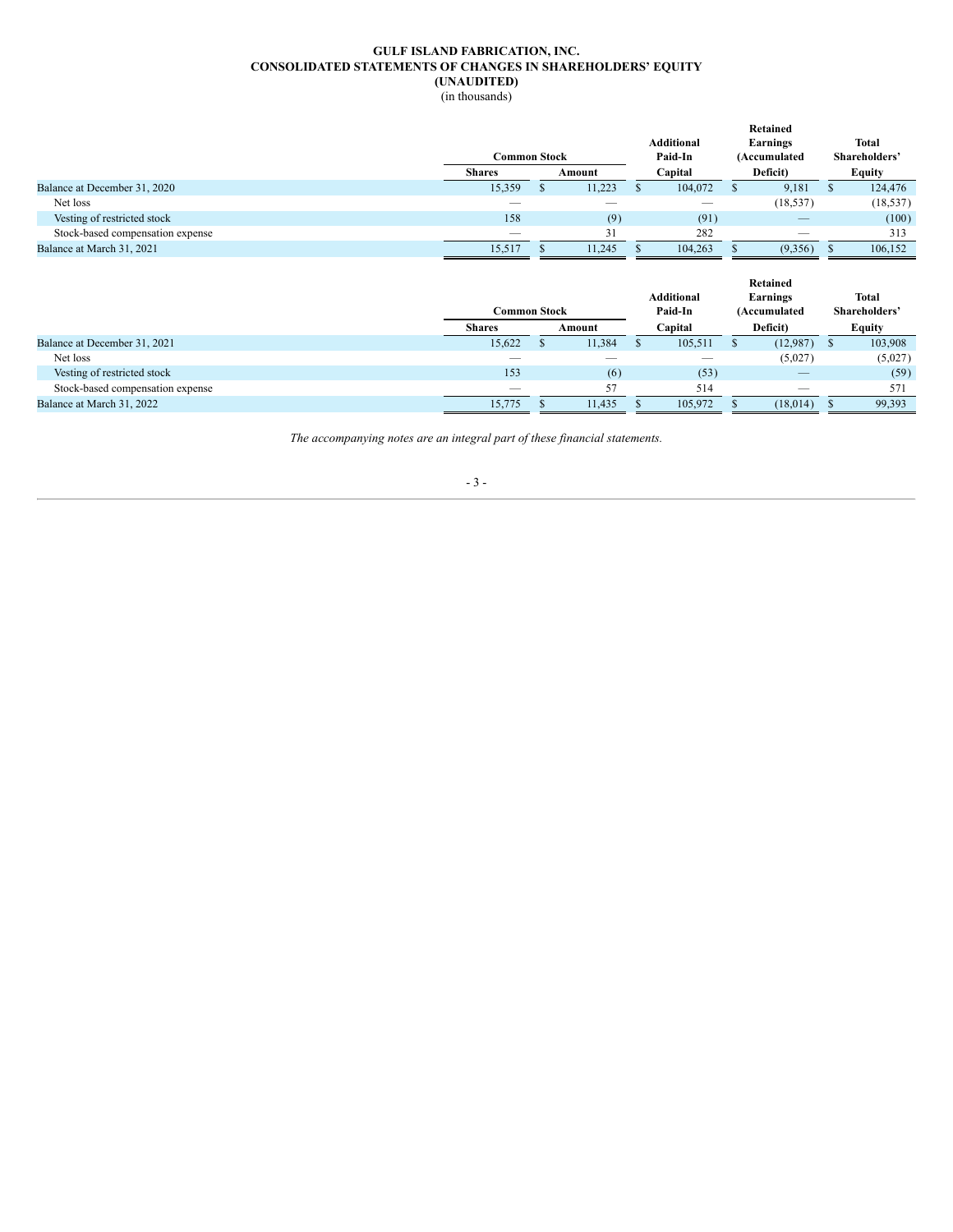## **GULF ISLAND FABRICATION, INC. CONSOLIDATED STATEMENTS OF CASH FLOWS (UNAUDITED)** (in thousands)

<span id="page-8-0"></span>

|                                                                                           |   | <b>Three Months Ended March 31.</b> |           |  |  |  |
|-------------------------------------------------------------------------------------------|---|-------------------------------------|-----------|--|--|--|
|                                                                                           |   | 2022                                | 2021      |  |  |  |
| Cash flows from operating activities:                                                     |   |                                     |           |  |  |  |
| Net loss                                                                                  | S | (5,027)<br>S                        | (18, 537) |  |  |  |
| Adjustments to reconcile net loss to net cash provided by (used in) operating activities: |   |                                     |           |  |  |  |
| Depreciation and amortization                                                             |   | 1,251                               | 1,940     |  |  |  |
| Asset impairments                                                                         |   |                                     | 22,750    |  |  |  |
| (Gain) loss on sale of fixed assets, net                                                  |   | (25)                                |           |  |  |  |
| Stock-based compensation expense                                                          |   | 571                                 | 313       |  |  |  |
| Changes in operating assets and liabilities:                                              |   |                                     |           |  |  |  |
| Contract receivables and retainage, net                                                   |   | (7,657)                             | (2,779)   |  |  |  |
| Contract assets                                                                           |   | 2,065                               | (3,851)   |  |  |  |
| Prepaid expenses, inventory and other current assets                                      |   | (2,070)                             | 228       |  |  |  |
| Accounts payable                                                                          |   | 346                                 | 1,756     |  |  |  |
| <b>Contract liabilities</b>                                                               |   | (2, 450)                            | (3,317)   |  |  |  |
| Accrued expenses and other current liabilities                                            |   | 1,792                               | 2,199     |  |  |  |
| Noncurrent assets and liabilities, net                                                    |   | (147)                               | (353)     |  |  |  |
| Net cash provided by (used in) operating activities                                       |   | (11, 351)                           | 358       |  |  |  |
| Cash flows from investing activities:                                                     |   |                                     |           |  |  |  |
| Capital expenditures                                                                      |   | (440)                               | (460)     |  |  |  |
| Proceeds from sale of property and equipment                                              |   | 25                                  | 39        |  |  |  |
| Net cash used in investing activities                                                     |   | (415)                               | (421)     |  |  |  |
| Cash flows from financing activities:                                                     |   |                                     |           |  |  |  |
| Tax payments for vested stock withholdings                                                |   | (59)                                | (100)     |  |  |  |
| Net cash used in financing activities                                                     |   | (59)                                | (100)     |  |  |  |
| Net decrease in cash, cash equivalents and restricted cash                                |   | (11, 825)                           | (163)     |  |  |  |
| Cash, cash equivalents and restricted cash, beginning of period                           |   | 54,589                              | 43,159    |  |  |  |
| Cash, cash equivalents and restricted cash, end of period                                 |   | 42,764                              | 42,996    |  |  |  |

*The accompanying notes are an integral part of these financial statements.*

- 4 -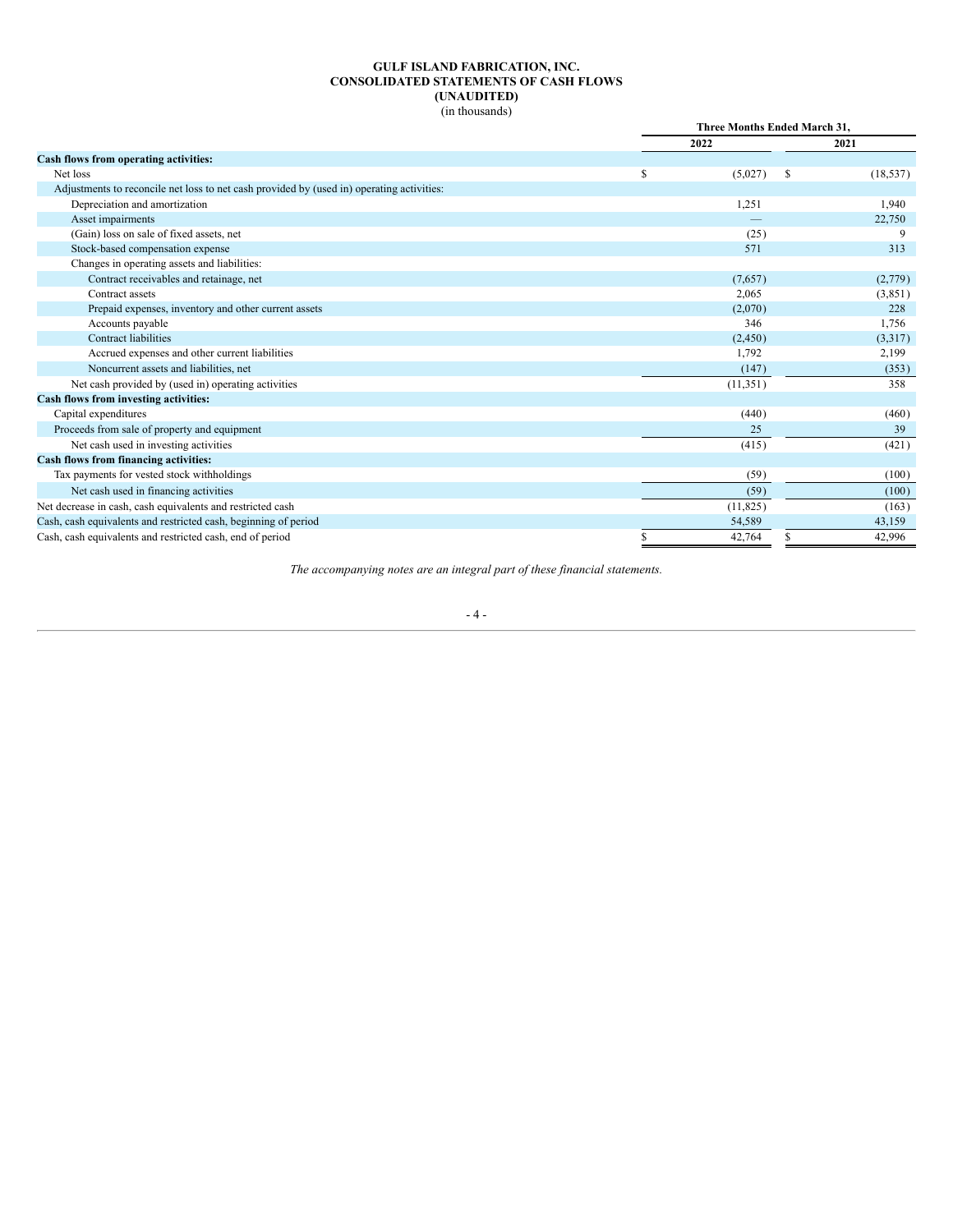# **GULF ISLAND FABRICATION, INC. NOTES TO CONSOLIDATED FINANCIAL STATEMENTS March 31, 2022 (Unaudited)**

# <span id="page-9-0"></span>**1. ORGANIZATION AND SUMMARY OF SIGNIFICANT ACCOUNTING POLICIES**

#### **Nature of Operations**

Gulf Island Fabrication, Inc. (together with its subsidiaries, "Gulf Island," "the Company," "we," "us" and "our") is a leading fabricator of complex steel structures and modules and provider of specialty services, including project management, hookup, commissioning, repair, maintenance, scaffolding, coatings, civil construction and staffing services to the industrial and energy sectors. Our customers include U.S. and, to a lesser extent, international energy producers; refining, petrochemical, LNG, industrial and power operators; and EPC companies. We currently operate and manage our business through three operating divisions ("Services", "Fabrication" and "Shipyard") and one non-operating division ("Corporate"), which represent our reportable segments. Our corporate headquarters is located in Houston, Texas and our primary operating facilities are located in Houma, Louisiana ("Houma Facilities"). See Note 9 for discussion of our realigned reportable segments.

On April 19, 2021, we sold our Shipyard Division operating assets and certain construction contracts ("Shipyard Transaction") and intend to wind down our remaining Shipyard Division operations by the third quarter 2022. See *"Basis of Presentation"* below and Note 3 for further discussion of the Shipyard Transaction.

On December 1, 2021, we acquired ("DSS Acquisition") the services and industrial staffing businesses ("DSS Business") of Dynamic Industries, Inc. ("Dynamic"). The operating results of the DSS Business are included within our Services Division. See Note 4 for further discussion of the DSS Acquisition.

## **Basis of Presentation**

The accompanying unaudited Consolidated Financial Statements ("Financial Statements") reflect all wholly owned subsidiaries. Intercompany balances and transactions have been eliminated in consolidation. The Financial Statements have been prepared in accordance with accounting principles generally accepted in the U.S. ("GAAP") for interim financial statements, the instructions to Form 10-Q and Article 10 of Regulation S-X of the U.S. Securities and Exchange Commission (the "SEC"). Accordingly, the Financial Statements do not include all of the information and footnotes required by GAAP for complete financial statements. In our opinion, all adjustments (consisting of normal recurring adjustments) considered necessary for a fair presentation have been included. Operating results for the three months ended March 31, 2022 are not necessarily indicative of the results that may be expected for the year ending December 31, 2022. Our Consolidated Balance Sheet ("Balance Sheet") at December 31, 2021, has been derived from the audited financial statements at that date, but does not include all of the information and footnotes required by GAAP for complete financial statements. For further information, refer to the Financial Statements and related footnotes included in our 2021 Annual Report.

We determined the Shipyard Division assets, liabilities and operations associated with the Shipyard Transaction, and associated with certain previously closed Shipyard Division facilities, to be discontinued operations in the second quarter 2021. Accordingly, such operating results for the three months ended March 31, 2021 have been classified as discontinued operations on our Consolidated Statements of Operations ("Statement of Operations"). We had no material operating results of discontinued operations for the three months ended March 31, 2022, and had no material assets and liabilities of discontinued operations at March 31, 2022 or December 31, 2021. Discontinued operations are not presented separately on our Consolidated Statements of Cash Flows ("Statement of Cash Flows") or our Consolidated Statements of Changes in Shareholders' Equity ("Statement of Shareholders' Equity"). Unless otherwise noted, the amounts presented throughout the notes to our Financial Statements relate to our continuing operations. See Note 3 for further discussion of the Shipyard Transaction and our discontinued operations.

## **Revision of Previously Issued Financial Statements**

During the fourth quarter 2021, we determined that we had immaterial errors in our previously issued financial statements. The adjustments required to reflect the corrections attributable to our previously issued financial statements for the three months ended March 31, 2021, were summarized in the footnotes to our Financial Statements in our 2021 Annual Report. Our results for the three months ended March 31, 2021 in this Report reflect the aforementioned corrections.

- 5 -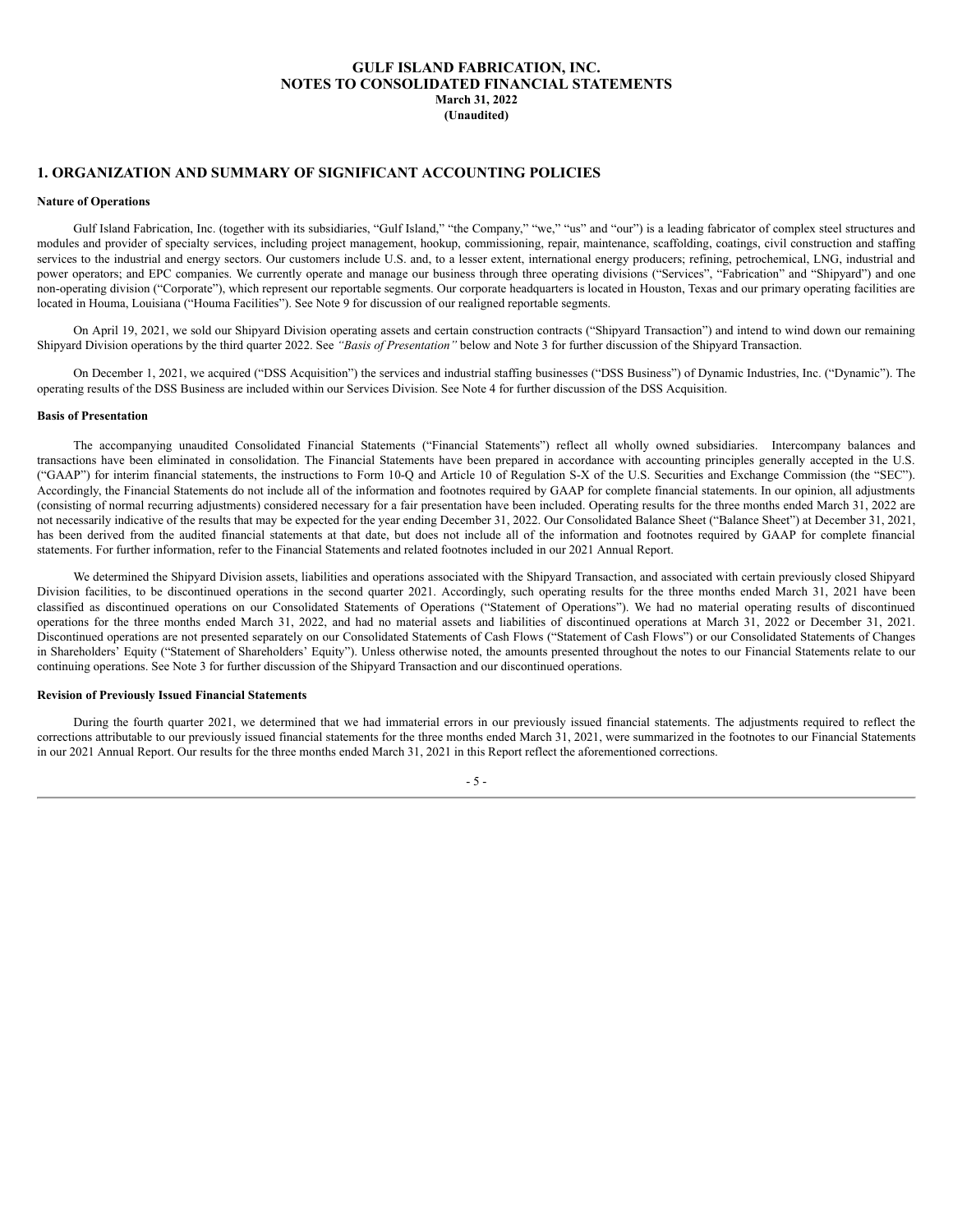# **Operating Cycle**

The duration of our contracts vary, but may extend beyond twelve months from the date of contract award. Consistent with industry practice, assets and liabilities have been classified as current under the operating cycle concept whereby all contract-related items are classified as current regardless of whether cash will be received or paid within a twelve-month period. Assets and liabilities classified as current, which may not be received or paid within the next twelve months, include contract retainage, contract assets and contract liabilities. Variations from normal contract terms may result in the classification of assets and liabilities as long-term.

## **Use of Estimates**

*General* – The preparation of our Financial Statements in conformity with GAAP requires us to make estimates and judgments that affect the reported amounts of assets, liabilities, revenue and expenses and related disclosures of contingent assets and liabilities. We believe our most significant estimates and judgments are associated with:

- Revenue recognition for our contracts, including application of the percentage-of-completion method, estimating costs to complete each contract and the recognition of incentives, unapproved change orders, claims and liquidated damages;
- Determination of fair value with respect to acquired tangible and intangible assets;
- Fair value and recoverability assessments that must be periodically performed with respect to long-lived tangible assets, assets held for sale, goodwill and other intangible assets;
- Determination of deferred income tax assets, liabilities and related valuation allowances;
- Reserves for bad debts:
- Liabilities related to self-insurance programs;
- Costs and insurance recoveries associated with damage to our Houma Facilities resulting from Hurricane Ida discussed further below; and
- The impacts of volatile oil prices, the ongoing global coronavirus pandemic ("COVID-19") and Russia's invasion of Ukraine on our business, estimates and judgments as discussed further below.

If the underlying estimates and assumptions upon which our Financial Statements are based change in the future, actual amounts may differ materially from those included in the Financial Statements.

Volatile Oil Prices, COVID-19 and Russia's Invasion of Ukraine – Since 2008, the price of oil has experienced significant volatility, including depressed prices over extended periods, resulting in reductions in capital spending and drilling activities from our traditional offshore oil and gas customer base. Consequently, our operating results and cash flows have been negatively impacted as we experienced reductions in revenue, lower margins due to competitive pricing and under-utilization of our operating facilities and resources. Beginning in 2020, COVID-19 added another layer of pressure and uncertainty on oil prices (with oil prices reaching a twenty-year low), which further negatively impacted our end markets during 2021 and the first quarter 2022. This volatility in oil prices has been compounded by Russia's invasion of Ukraine in February 2022, and the U.S. and other countries actions in response (with oil prices reaching an eight-year high), which may positively impact our end markets during 2022; however, the duration and broader consequences of this conflict are difficult to predict at this time.

In addition to the impacts on our end markets, our operations, as well as the operations of our customers, subcontractors and counterparties, were negatively impacted in 2020 and 2021 by physical distancing, quarantine and isolation measures and mandatory business closures that were enacted in an attempt to control the spread of COVID-19, and which could be reenacted in response to new and emerging strains and variants of COVID-19 or any future major public health crisis.

The ultimate business and financial impacts of oil price volatility, COVID-19 and Russia's invasion of Ukraine on our business and results of operations continues to be uncertain, but the impacts have included, or may include, among other things, reduced bidding activity; suspension or termination of backlog; deterioration of customer financial condition; supply chain interruptions; and unanticipated project costs due to project disruptions and schedule delays, material price increases, lower labor productivity, increased employee and contractor absenteeism and turnover, craft labor hiring challenges, lack of performance by subcontractors and suppliers, and contract disputes. We continue to monitor the impacts of oil price volatility, COVID-19 and Russia's invasion of Ukraine on our operations, and our estimates in future periods will be revised for any events and changes in circumstances arising after the date of this Report.

- 6 -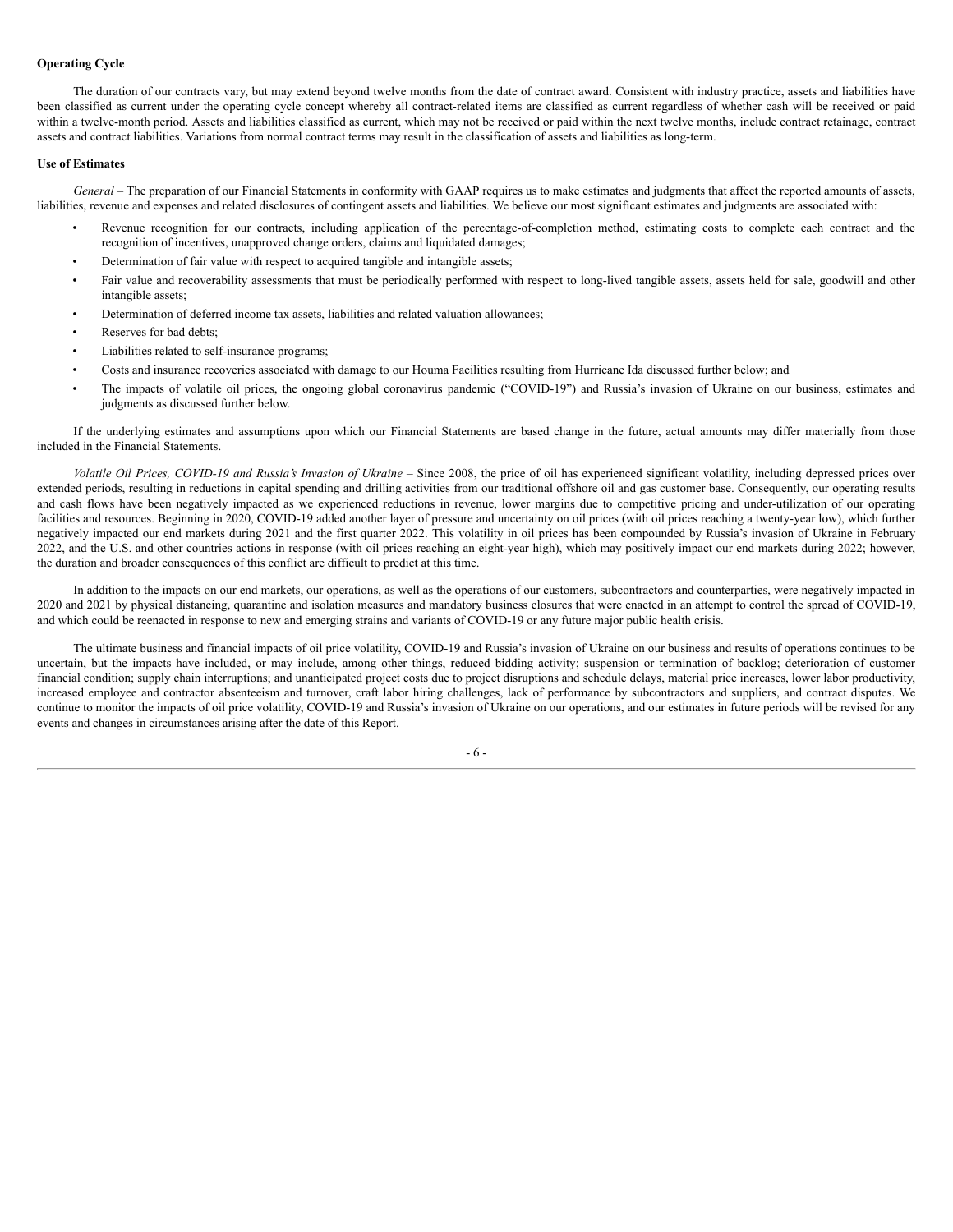#### **Income (Loss) Per Share**

Basic income (loss) per share is calculated by dividing net income or loss by the weighted average number of common shares outstanding for the period. Diluted income (loss) per share reflects the assumed conversion of dilutive securities in periods in which income is reported. See Note 8 for calculations of our basic and diluted income (loss) per share.

## **Cash Equivalents, Restricted Cash and Short-Term Investments**

*Cash Equivalents –* We consider investments with original maturities of three months or less when purchased to be cash equivalents.

*Restricted Cash –* At both March 31, 2022 and December 31, 2021, we had \$1.7 million of restricted cash as security for letters of credit issued under our letter of credit facility ("LC Facility") with Hancock Whitney Bank ("Whitney Bank"). Our restricted cash is held in an interest-bearing money market account with Whitney Bank. The classification of the restricted cash as current and noncurrent is determined by the contractual maturity dates of the letters of credit being secured, with letters of credit having maturity dates of twelve months or less from the balance sheet date classified as current, and letters of credit having maturity dates of longer than twelve months from the balance sheet date classified as noncurrent. See Note 6 for further discussion of our cash security requirements under our LC Facility.

*Short-Term Investments –* We consider investments with original maturities of more than three months but less than twelve months to be short-term investments. We had no short-term investments at March 31, 2022 or December 31, 2021.

### **Inventory**

Inventory is recorded at the lower of cost or net realizable value determined using the first-in-first-out basis. The cost of inventory includes acquisition costs, production or conversion costs, and other costs incurred to bring the inventory to a current location and condition. Net realizable value is our estimated selling price in the normal course of business, less reasonably predictable costs of completion, disposal and transportation. An allowance for excess or inactive inventory is recorded based on an analysis that considers current inventory levels, historical usage patterns, estimates of future sales and salvage value.

#### **Allowance for Doubtful Accounts**

In the normal course of business, we extend credit to our customers on a short-term basis and contract receivables are generally not collateralized; however, we typically have the right to place liens on our projects in the event of nonpayment by our customers. We routinely review individual contract receivable balances for collectability and make provisions for probable uncollectible amounts as necessary. Among the factors considered in our review are the financial condition of our customer and its access to financing, underlying disputes with the customer, the age and value of the receivable balance, and economic conditions in general. See Note 2 for further discussion of our allowance for doubtful accounts.

# **Stock-Based Compensation**

Awards under our stock-based compensation plans are calculated using a fair value-based measurement method. We use the straight-line and graded vesting methods to recognize share-based compensation expense over the requisite service period of the award. We recognize the excess tax benefit or tax deficiency resulting from the difference between the deduction we receive for tax purposes and the stock-based compensation expense we recognize for financial reporting purposes created when common stock vests, as an income tax benefit or expense on our Statement of Operations. Tax payments made on behalf of employees to taxing authorities in order to satisfy employee income tax withholding obligations from the vesting of shares under our stock-based compensation plans are classified as a financing activity on our Statement of Cash Flows.

### **Assets Held for Sale**

Assets held for sale are measured at the lower of their carrying amount or fair value less cost to sell. See Note 5 for further discussion of our assets held for sale.

## **Depreciation and Amortization Expense**

Property, plant and equipment are depreciated on a straight-line basis over estimated useful lives ranging from three to 25 years. Ordinary maintenance and repairs, which do not extend the physical or economic lives of the plant or equipment, are charged to expense as incurred. Intangible assets are amortized on a straight-line basis over 7 years and amortization expense is reflected within general and administrative expense on our Statement of Operations.

## - 7 -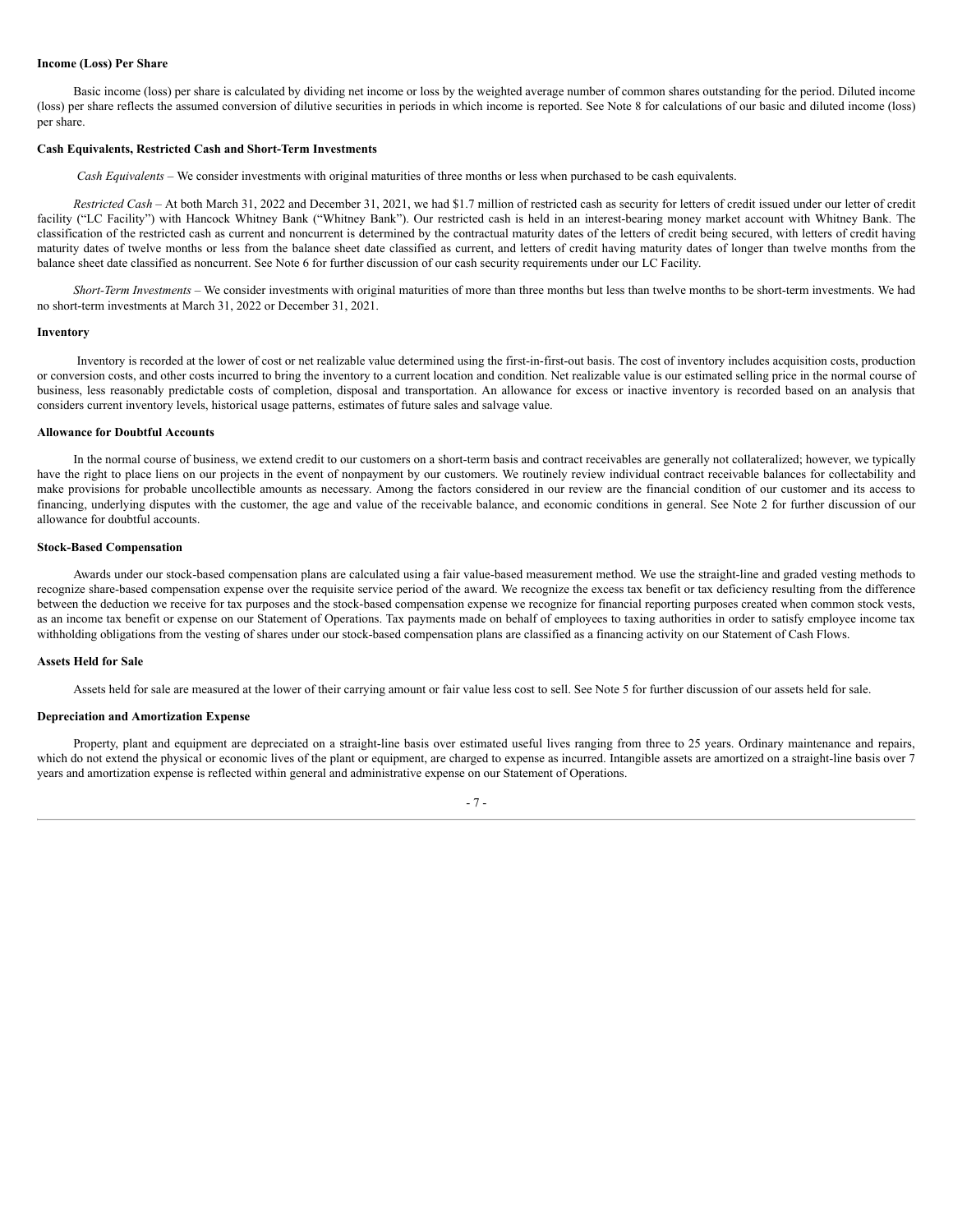#### **Long-Lived Assets**

*Goodwill* – Our goodwill is associated with the DSS Acquisition. Goodwill is not amortized, but instead is reviewed for impairment at least annually at a reporting unit level, absent any indicators of impairment or when other actions require an impairment assessment (such as a change in reporting units). Our Services Division includes one reporting unit associated with our DSS Acquisition. We perform our annual impairment assessment during the fourth quarter of each year based upon balances as of October 1. In evaluating goodwill for impairment, we have the option to first assess qualitative factors to determine whether it is more likely than not that the fair value of our reporting unit is greater than its carrying value. If we determine that it is more likely than not that the carrying value of the reporting unit is greater than its fair value, we perform a quantitative impairment test by calculating the fair value of the reporting unit and comparing it to the carrying value of the reporting unit, and we recognize an impairment charge to the extent its carrying value exceeds its fair value. We had no indicators of impairment during the three months ended March 31, 2022. If, based on future assessments, our goodwill is deemed to be impaired, the impairment would result in a charge to our operating results in the year of impairment. See Note 4 for discussion of the DSS Acquisition and related goodwill.

*Other Long-Lived Assets* – Our property, plant and equipment, lease assets (included within other noncurrent assets), and finite-lived intangible assets (associated with the DSS Acquisition) are reviewed for impairment when events or changes in circumstances indicate that the carrying amount may not be recoverable. If a recoverability assessment is required, we compare the estimated future undiscounted cash flow associated with the asset or asset group to its carrying amount to determine if an impairment exists. An asset group constitutes the minimum level for which identifiable cash flows are principally independent of the cash flows of other assets or asset groups. An impairment loss is measured by comparing the fair value of the asset or asset group to its carrying amount and the excess of the carrying amount of the asset or asset group over its fair value is recorded as an impairment charge. Fair value is determined based on discounted cash flows, appraised values or third-party indications of value, as appropriate. We had no indicators of impairment during the three months ended March 31, 2022. See Note 2 for discussion of our long-lived asset impairments associated with Hurricane Ida, Note 3 for discussion of our long-lived asset impairments within discontinued operations, and Note 4 for discussion of the DSS Acquisition and related long-lived assets.

#### **Leases**

We record a right-of-use asset and an offsetting lease liability on our Balance Sheet equal to the present value of our lease payments for leases with an original term of longer than twelve months. We do not record an asset or liability for leases with an original term of twelve months or less and we do not separate lease and non-lease components for our leases. Our lease assets are reflected within other noncurrent assets, and the current and noncurrent portions of our lease liabilities are reflected within accrued expenses and other liabilities, and other noncurrent liabilities, respectively, on our Balance Sheet. For leases with escalations over the life of the lease, we recognize expense on a straight-line basis.

## **Fair Value Measurements**

Fair value determinations for financial assets and liabilities are based on the particular facts and circumstances. Financial instruments are required to be categorized within a valuation hierarchy based upon the lowest level of input that is significant to the fair value measurement. The three levels of the valuation hierarchy are as follows:

- Level 1 inputs are based upon quoted prices for identical instruments traded in active markets.
- Level 2 inputs are based upon quoted prices for similar instruments in active markets and model-based valuation techniques for which all significant assumptions are observable in the market.
- Level 3 inputs are based upon model-based valuation techniques for which significant assumptions are generally not observable in the market and typically reflect estimates and assumptions that we believe market participants would use in pricing the asset or liability. These include discounted cash flow models and similar valuation techniques.

The carrying amounts of our financial instruments, including cash and cash equivalents, accounts receivable and accounts payable approximate their fair values. Our fair value assessments for determining the impairments of goodwill, inventory, long-lived assets and assets held for sale, are non-recurring fair value measurements that fall within Level 3 of the fair value hierarchy. See Note 4 for discussion of the fair value measurements associated with the DSS Acquisition and Note 5 for further discussion of our assets held for sale.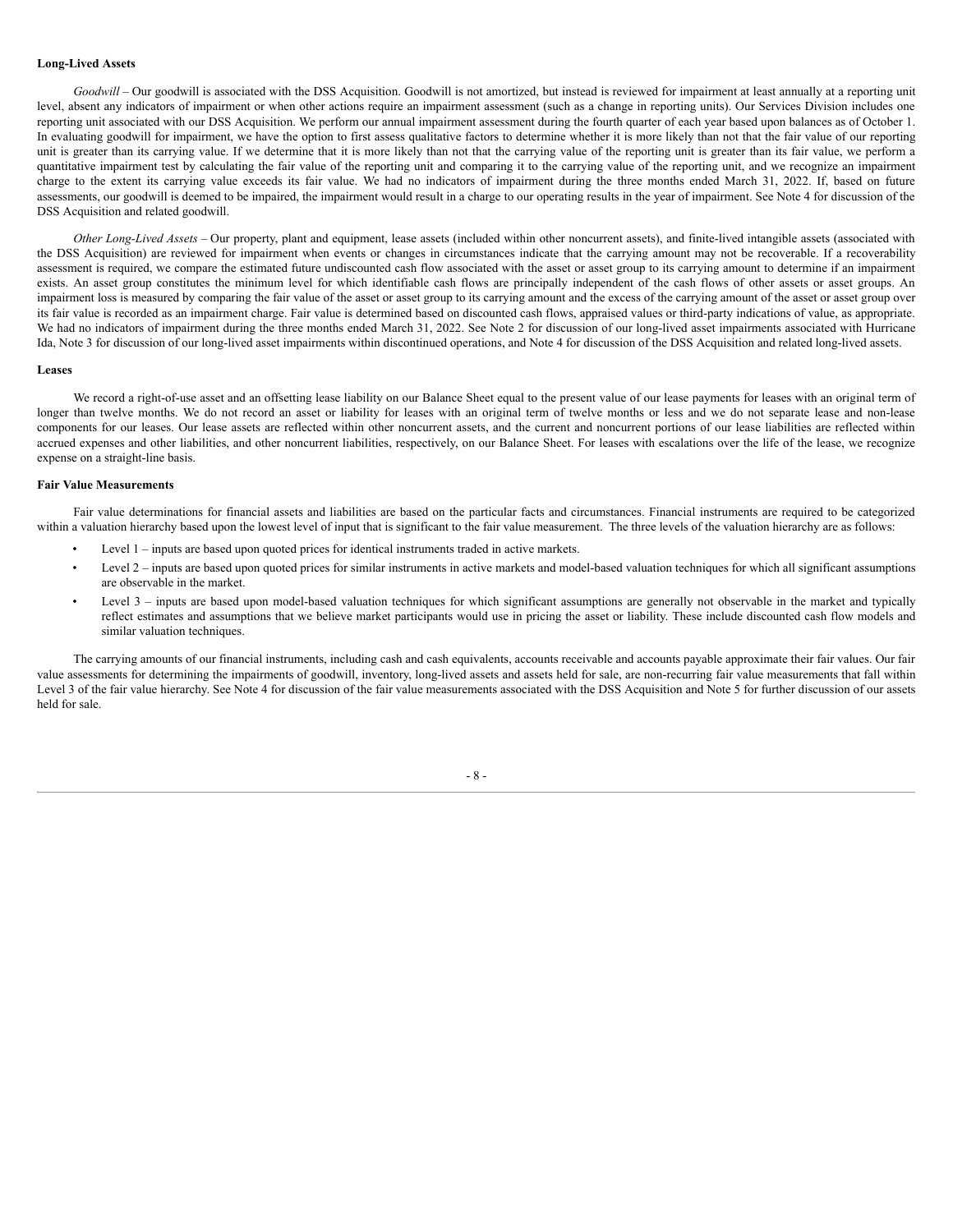#### **Revenue Recognition**

*General* – Our revenue is derived from customer contracts and agreements that are awarded on a competitively bid and negotiated basis using a range of contracting options, including fixed-price, unit-rate and T&M. Our contracts primarily relate to the fabrication and construction of steel structures, modules and marine vessels, and project management services and other service arrangements. We recognize revenue from our contracts in accordance with Accounting Standards Update ("ASU") 2014-09, Topic 606 *"Revenue from Contracts with Customers"* ("Topic 606").

Topic 606 requires entities to recognize revenue in a way that depicts the transfer of promised goods or services to customers in an amount that reflects the consideration to which the entity expects to be entitled in exchange for those goods or services. Additionally, provisions of Topic 606 specify which goods and services are distinct and represent separate performance obligations (representing the unit of account in Topic 606) within a contract and which goods and services (which could include multiple contracts or agreements) should be aggregated. In general, a performance obligation is a contractual obligation to construct and/or transfer a distinct good or service to a customer. The transaction price of a contract is allocated to each distinct performance obligation and recognized as revenue when, or as, the performance obligation is satisfied. Revenue for performance obligations satisfied over time are recognized as the work progresses. Revenue for performance obligations that do not meet the criteria for over time recognition are recognized at a point-in-time when a performance obligation is complete and a customer has obtained control of a promised asset.

*Fixed-Price and Unit-Rate Contracts* – Revenue for our fixed-price and unit-rate contracts is recognized using the percentage-of-completion method based on contract costs incurred to date compared to total estimated contract costs (an input method). Contract costs include direct costs, such as materials and labor, and indirect costs attributable to contract activity. Material costs that are significant to a contract and do not reflect an accurate measure of project completion are excluded from the determination of our contract progress. Revenue for such materials is only recognized to the extent of costs incurred. Revenue and gross profit for contracts accounted for using the percentage-of-completion method can be significantly affected by changes in estimated cost to complete such contracts. Significant estimates impacting the cost to complete a contract include: forecast costs of engineering, materials, equipment and subcontracts; forecast costs of labor and labor productivity; schedule durations, including subcontractor and supplier progress; contract disputes, including claims; achievement of contractual performance requirements; and contingency, among others. Although our customers retain the right and ability to change, modify or discontinue further work at any stage of a contract, in the event our customers discontinue work, they are required to compensate us for the work performed to date. The cumulative impact of revisions in total cost estimates during the progress of work is reflected in the period in which these changes become known, including, to the extent required, the reversal of profit recognized in prior periods and the recognition of losses expected to be incurred on contracts. Due to the various estimates inherent in our contract accounting, actual results could differ from those estimates, which could result in material changes to our Financial Statements and related disclosures. See Note 2 for further discussion of projects with significant changes in estimated margins during the three months ended March 31, 2022 and 2021.

*T&M Contracts –* Revenue for our T&M contracts is recognized at contracted rates when the work is performed, the costs are incurred and collection is reasonably assured. Our T&M contracts provide for labor and materials to be billed at rates specified within the contract. The consideration from the customer directly corresponds to the value of our performance completed at the time of invoicing.

*Variable Consideration –* Revenue and gross profit for contracts can be significantly affected by variable consideration, which can be in the form of unapproved change orders, claims, incentives and liquidated damages that may not be resolved until the later stages of the contract or after the contract has been completed. We estimate variable consideration based on the amount we expect to be entitled and include estimated amounts in transaction price to the extent it is probable that a significant future reversal of cumulative revenue recognized will not occur or when we conclude that any significant uncertainty associated with the variable consideration is resolved. See Note 2 for further discussion of unapproved change orders, claims, incentives and liquidated damages for our projects.

*Additional Disclosures –* Topic 606 also requires disclosures regarding the nature, amount, timing and uncertainty of revenues and cash flows from contracts with customers. See Note 2 for required disclosures under Topic 606.

#### **Pre-Contract Costs**

Pre-contract costs are generally charged to cost of revenue as incurred, but in certain cases their recognition may be deferred if specific probability criteria are met. At March 31, 2022 and December 31, 2021, we had no deferred pre-contract costs.

## **Other (Income) Expense, Net**

Other (income) expense, net, generally represents recoveries or provisions for bad debts, gains or losses associated with the sale or disposition of property and equipment other than assets held for sale, and income or expense associated with certain nonrecurring items.

 $-9 -$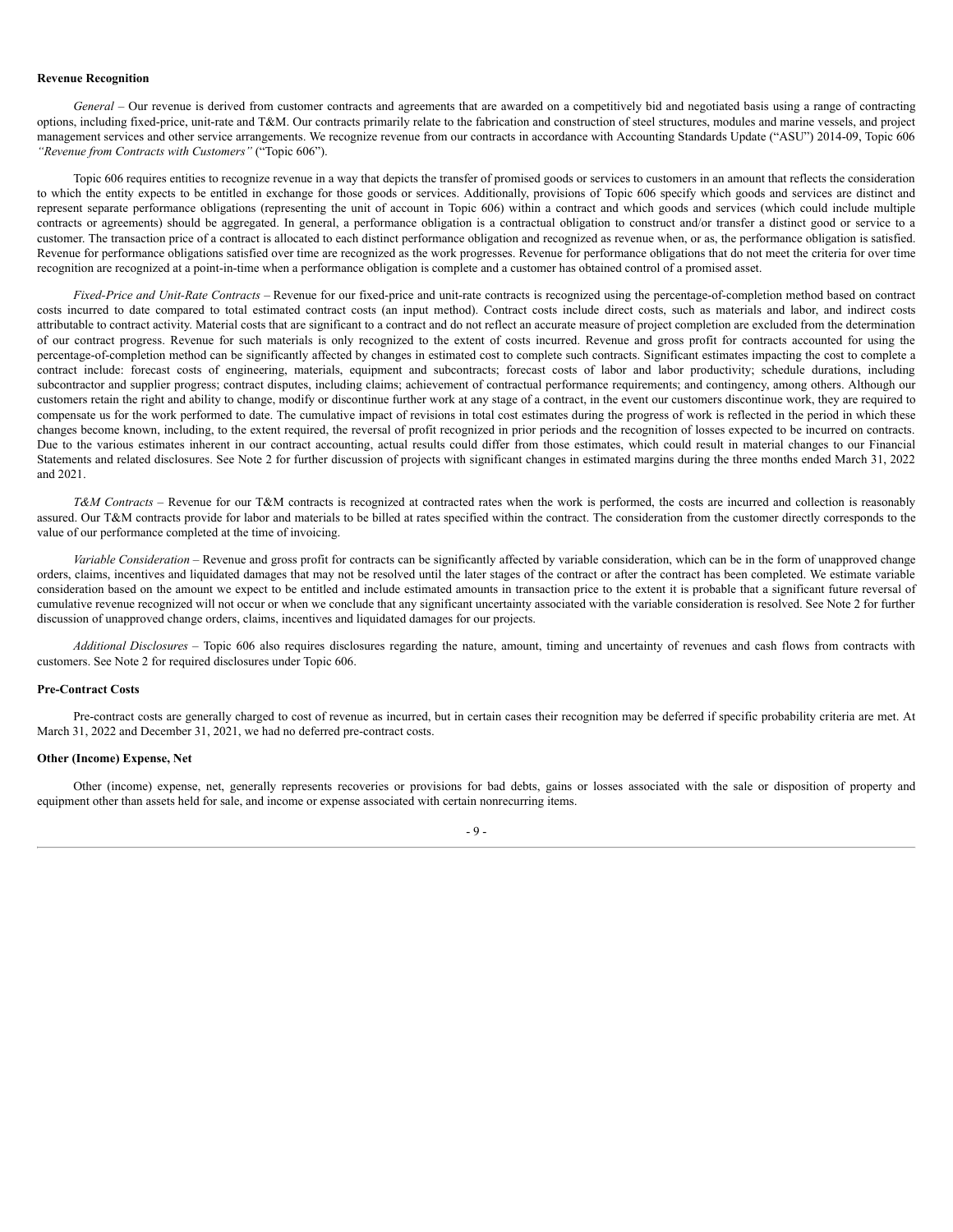#### **Income Taxes**

Income taxes have been provided for using the liability method. Deferred income taxes reflect the net tax effects of temporary differences between the carrying amounts of assets and liabilities for financial reporting purposes and the amounts used for income tax purposes using enacted rates expected to be in effect during the year in which the differences are expected to reverse. Due to state income tax laws related to the apportionment of revenue for our projects, judgment is required to estimate the effective tax rate expected to apply to tax differences that are expected to reverse in the future.

A valuation allowance is provided to reserve for deferred tax assets ("DTA(s)") if, based upon the available evidence, it is more likely than not that some or all of the DTAs will not be realized. The realization of our DTAs depends on our ability to generate sufficient taxable income of the appropriate character and in the appropriate jurisdictions. Our effective tax rate differs from our statutory rate for the three months ended March 31, 2022 and 2021, as no federal benefit was recorded for our losses as a full valuation allowance was recorded against our federal deferred tax assets generated during the respective periods. Income taxes recorded for the three months ended March 31, 2022 and 2021 represent state income taxes.

Reserves for uncertain tax positions are recognized when we consider it more likely than not that additional tax will be due in excess of amounts reflected in our income tax returns, irrespective of whether or not we have received tax assessments. Interest and penalties on uncertain tax positions are recorded within income tax expense.

#### **New Accounting Standards**

Financial Instruments - In June 2016, the FASB issued ASU 2016-13, "Financial Instruments - Credit Losses - Measurement of Credit Losses on Financial *Instruments,"* which changes the way companies evaluate credit losses for most financial assets and certain other instruments. For trade and other receivables, short-term investments, loans and other instruments, entities will be required to use a new forward-looking "expected loss" model to evaluate impairment, potentially resulting in earlier recognition of allowances for losses. The new standard also requires enhanced disclosures, including the requirement to disclose the information used to track credit quality by year of origination for most financing receivables. ASU 2016-13 will be effective for us in the first quarter 2023. Early adoption of the new standard is permitted; however, we have not elected to early adopt the standard. The new standard is required to be applied using a cumulative-effect transition method. We are evaluating the effect that the new standard will have on our financial position, results of operations and related disclosures.

# **2. REVENUE, CONTRACT ASSETS AND LIABILITIES AND OTHER CONTRACT MATTERS**

As discussed in Note 1, we recognize revenue from our contracts in accordance with Topic 606. Summarized below are required disclosures under Topic 606 and other relevant guidance.

## **Disaggregation of Revenue**

The following tables summarize revenue for each of our operating segments, disaggregated by contract type, for the three months ended March 31, 2022 and 2021 (in thousands):

|                                 | Three Months Ended March 31, 2022 |                                |       |  |       |  |                     |  |        |  |  |
|---------------------------------|-----------------------------------|--------------------------------|-------|--|-------|--|---------------------|--|--------|--|--|
|                                 | <b>Services</b>                   | Shipyard<br><b>Fabrication</b> |       |  |       |  | <b>Eliminations</b> |  | Total  |  |  |
| Fixed-price and unit-rate $(1)$ | 1,609                             |                                | 5,044 |  | 2,497 |  | $\mathbf{I}$        |  | 9,149  |  |  |
| $T\&M(2)$                       | 18,463                            |                                | 573   |  |       |  |                     |  | 19,036 |  |  |
| Other                           | 592                               |                                |       |  |       |  | (91)                |  | 501    |  |  |
| Total                           | 20.664                            |                                | 5.617 |  | 2.497 |  | (92)                |  | 28,686 |  |  |
|                                 |                                   |                                |       |  |       |  |                     |  |        |  |  |

|                                 |                 | Three Months Ended March 31, 2021 |                    |        |          |       |                     |       |       |        |  |  |  |  |
|---------------------------------|-----------------|-----------------------------------|--------------------|--------|----------|-------|---------------------|-------|-------|--------|--|--|--|--|
|                                 | <b>Services</b> |                                   | <b>Fabrication</b> |        | Shipvard |       | <b>Eliminations</b> |       | Total |        |  |  |  |  |
| Fixed-price and unit-rate $(1)$ |                 | 321                               |                    | 11.018 |          | 5.130 |                     | (190) |       | 16,279 |  |  |  |  |
| $T\&M(2)$                       |                 | 5,551                             |                    | 718    |          | __    |                     |       |       | 6,269  |  |  |  |  |
| Other                           |                 | 1.634                             |                    |        |          |       |                     | (397) |       | 1,237  |  |  |  |  |
| Total                           |                 | 7,506                             |                    | 11.736 |          | 5.130 |                     | (587) |       | 23,785 |  |  |  |  |

(1) Revenue is recognized as the contract is progressed over time.

(2) Revenue is recognized at contracted rates when the work is performed and costs are incurred.

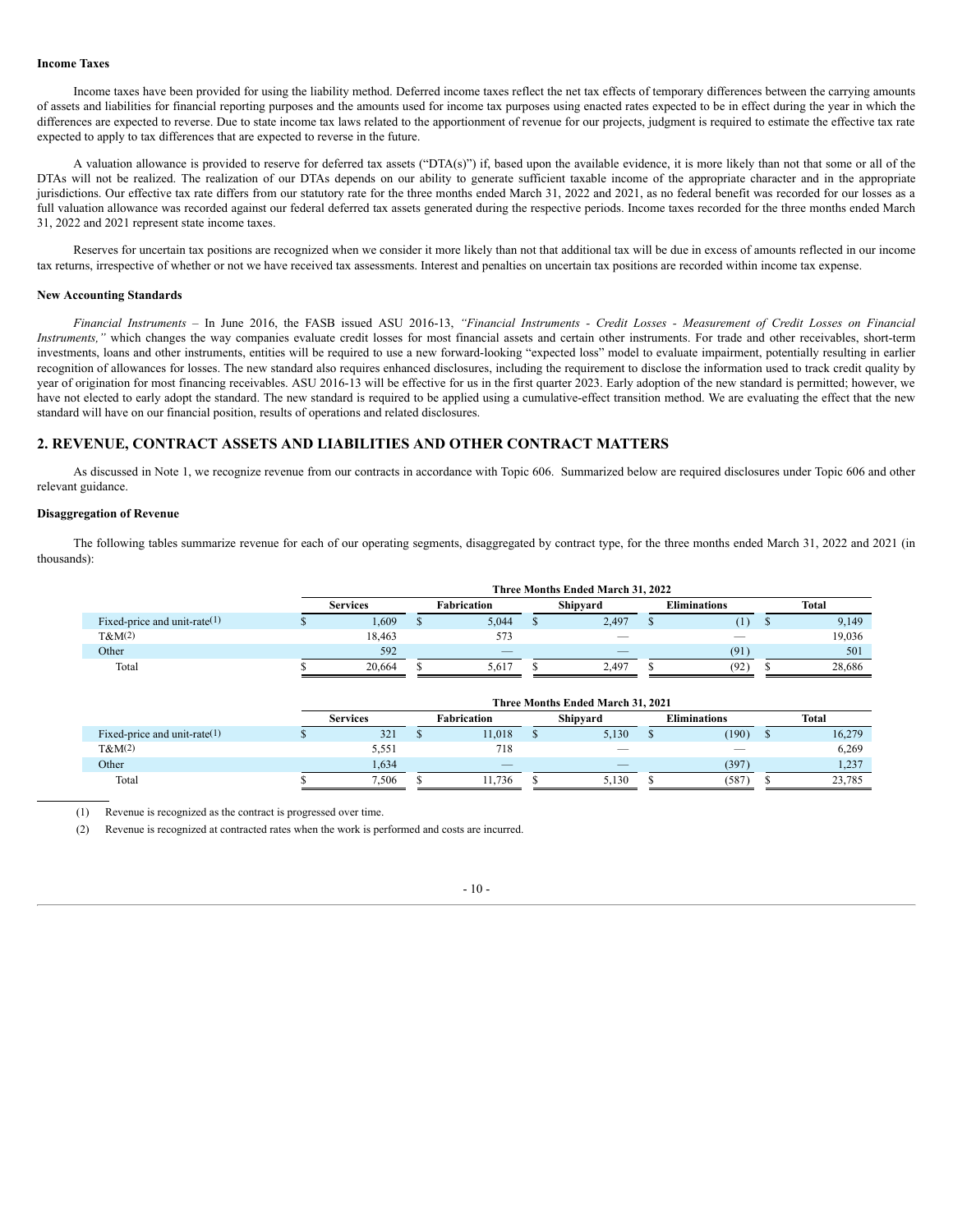# **Future Performance Obligations**

The following table summarizes our remaining performance obligations by operating segment at March 31, 2022 (in thousands):

|                 |   | Performance<br><b>Obligations</b> |
|-----------------|---|-----------------------------------|
| <b>Services</b> | S | 1,237                             |
| Fabrication     |   | 7,027                             |
| Shipyard        |   | 7,611                             |
| Total           |   | 15,875                            |

#### **Contracts Assets and Liabilities**

Revenue recognition and customer invoicing for our fixed-price and unit-rate contracts may occur at different times. Revenue recognition is based upon our estimated percentage-of-completion as discussed in Note 1; however, customer invoicing is generally dependent upon contractual billing terms, which could provide for customer payments in advance of performing the work, milestone billings based on the completion of certain phases of the work, or billings when services are provided. Revenue recognized in excess of amounts billed is reflected as contract assets on our Balance Sheet, or to the extent we have an unconditional right to the consideration, is reflected as contract receivables on our Balance Sheet. Amounts billed in excess of revenue recognized, and accrued contract losses, are reflected as contract liabilities on our Balance Sheet. Information with respect to contracts that were incomplete at March 31, 2022 and December 31, 2021, is as follows (in thousands):

|                                            |    | March 31,<br>2022 |   | December 31,<br>2021 |
|--------------------------------------------|----|-------------------|---|----------------------|
| Contract assets $(1)$ , $(2)$              |    | 2.694             | S | 4,759                |
| Contract liabilities $(3)$ , $(4)$ , $(5)$ |    | (4,198)           |   | (6.648)              |
| Contracts in progress, net                 | ۰D | (1,504)           |   | 1,889                |

(1) The decrease in contract assets compared to December 31, 2021, was primarily due to decreased unbilled positions on various projects within our Fabrication Division.

- (2) Contract assets at March 31, 2022 and December 31, 2021, excludes \$4.3 million and \$2.3 million, respectively, associated with revenue recognized in excess of amounts billed for which we have an unconditional right to the consideration. Such amounts are reflected within contract receivables.
- (3) The decrease in contract liabilities compared to December 31, 2021, was primarily due to a decrease in accrued contract losses and the unwind of advance payments on our fortyvehicle ferry projects within our Shipyard Division.
- (4) Revenue recognized during the three months ended March 31, 2022 and 2021, related to amounts included in our contract liabilities balance at December 31, 2021 and 2020, was \$2.1 million and \$1.8 million, respectively.
- (5) Contract liabilities at March 31, 2022 and December 31, 2021, includes accrued contract losses of \$2.9 million and \$3.9 million, respectively. See "*Changes in Project Estimates"* below for further discussion of our accrued contract losses.

#### **Allowance for Doubtful Accounts**

Our provision for bad debts is included in other (income) expense, net on our Statement of Operations. Our provision for bad debts for the three months ended March 31, 2022 and 2021, and our allowance for doubtful accounts at March 31, 2022 and December 31, 2021, were not significant.

#### **Variable Consideration**

For the three months ended March 31, 2022 and 2021, we had no material amounts in revenue related to unapproved change orders, claims or incentives. However, at March 31, 2022 and December 31, 2021, certain projects reflected a reduction to our estimated contract price for liquidated damages of \$1.3 million and \$1.2 million, respectively.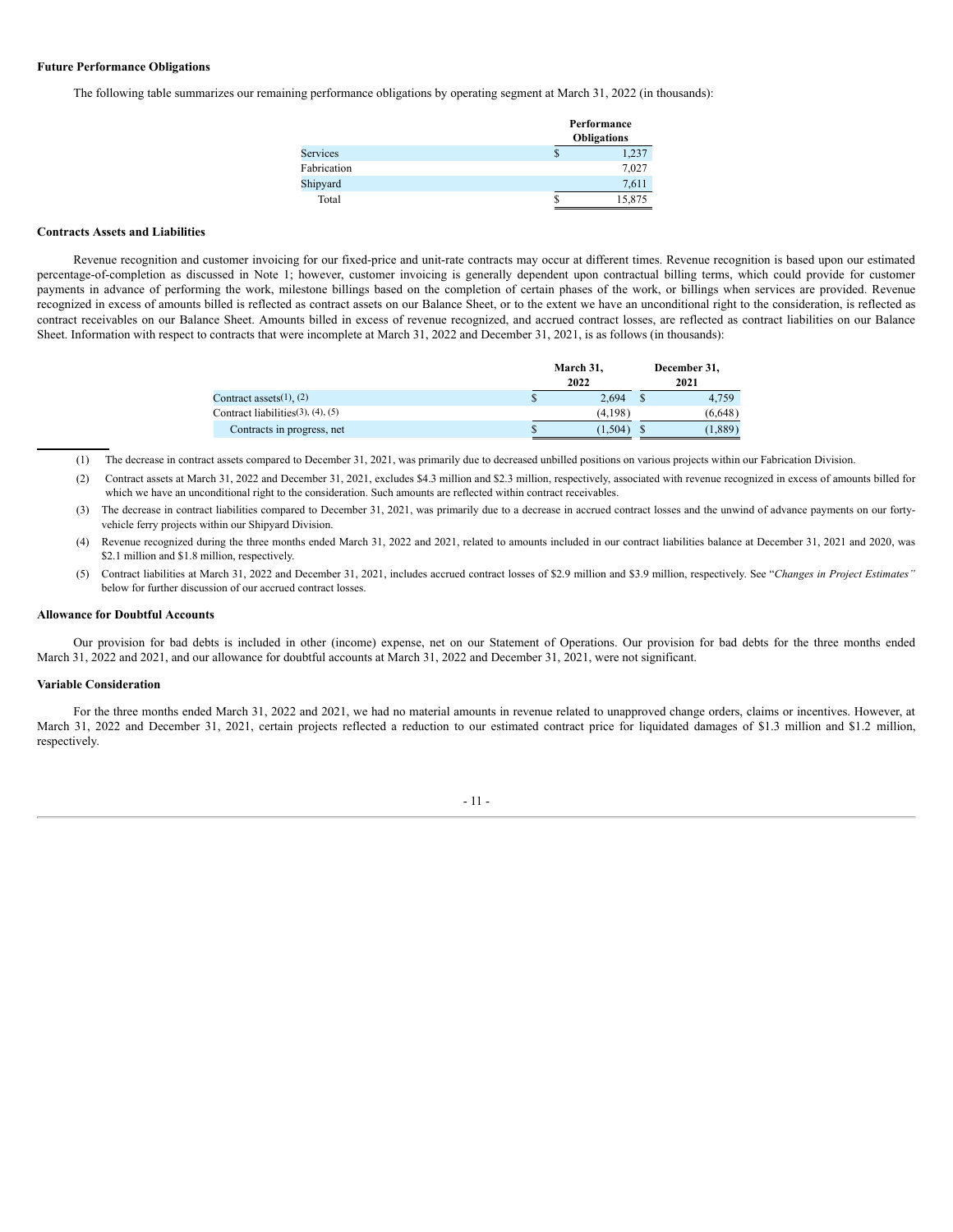# **Changes in Project Estimates**

We determine the impact of changes in estimated margins on projects for a given period by calculating the amount of revenue recognized in the period that would have been recognized in a prior period had such estimated margins been forecasted in the prior period. The total impact of changes in estimated margins for a project as disclosed on a quarterly basis may be different from the applicable year-to-date impact due to the application of the percentage-of-completion method and the changing progress of the project at each period end. Such impacts may also be different when a project is commenced and completed within the applicable year-to-date period but spans multiple quarters.

*Changes in Estimates for 2022* – For the three months ended March 31, 2022, individual projects with significant changes in estimated margins did not have a material net impact on our operating results.

# *Shipyard Division*

• *Forty-Vehicle Ferry Projects* – During sea trials in January 2022 for our second forty-vehicle ferry project, one of the propulsion systems unexpectedly shutdown, causing the vessel to veer off course and run aground, resulting in damage to the hull. During the three months ended March 31, 2022, we recorded a charge of \$0.1 million associated with our deductible for our insurance coverage for such an incident. Our current estimate of the cost to repair the damage is \$0.4 million; however, we believe any amounts incurred in excess of our deductible are covered by our insurance coverage. Further, we are working with the customer to determine the corrective actions required associated with the propulsion system. While such actions and associated costs are currently unknown, we believe the propulsion system shutdown was due to design deficiencies and are the responsibility of the customer as discussed further below.

As discussed in our 2021 Annual Report, during 2020 we experienced rework and construction challenges on our two forty-vehicle ferry projects, resulting in increases in forecast costs and liquidated damages and the need to fabricate a new hull for the first vessel. We believe these impacts are the result of deficiencies in design of the vessels. Further, we believe the impacts of the design deficiencies are the responsibility of the customer, and accordingly, during 2021 we submitted claims to our customer, and subsequently filed a lawsuit, to extend our project schedules and recover the previous forecast cost increases associated with the impacts of the design deficiencies. However, we can provide no assurance that we will be successful recovering these costs. Our forecasts at March 31, 2022 do not reflect potential future benefits, if any, from the favorable resolution of the lawsuit.

At March 31, 2022, the second vessel was approximately 96% complete and is forecast to be completed in the second quarter 2022 and the first vessel was approximately 77% complete and is forecast to be completed in the third quarter 2022. The projects were in a loss position at March 31, 2022 and our reserve for estimated losses was \$2.2 million. Our forecast costs and schedule completion dates for the vessels are based on the current vessel design and reflect our best estimates; however, such estimates may be impacted by future challenges with, and resolution of, the vessel design deficiencies. While we continue to believe such impacts are the responsibility of the customer, we can provide no assurances that we will be successful recovering any future costs incurred associated with the design deficiencies. If future craft labor productivity and subcontractor costs differ from our current estimates, we are unable to achieve our progress estimates, our schedules are further extended or we incur additional schedule liquidated damages, we incur additional costs on the second vessel related to the damage caused during sea trials, we experience further challenges during sea trials or commissioning of either vessel or other challenges associated with the design deficiencies and are unable to recover associated costs from our customer, the projects would experience further losses.

*Changes in Estimates for 2021* – For the three months ended March 31, 2021, significant changes in estimated margins on projects positively impacted operating results for our Fabrication Division by \$0.6 million and negatively impacted operating results for our Shipyard Division by \$0.7 million. The changes in estimates were associated with the following:

# *Fabrication Division*

• *Of shore Facility Modules Project* – Positive impact for the three months ended March 31, 2021 of \$0.6 million for our offshore modules project, resulting from reduced forecast costs, primarily associated with reduced craft labor and subcontracted services costs and contingency associated with schedule related liquidated damages. The impacts were primarily due to better than anticipated labor productivity and favorable resolution of change orders with the customer associated with schedule related liquidated damages. The project was complete at March 31, 2022.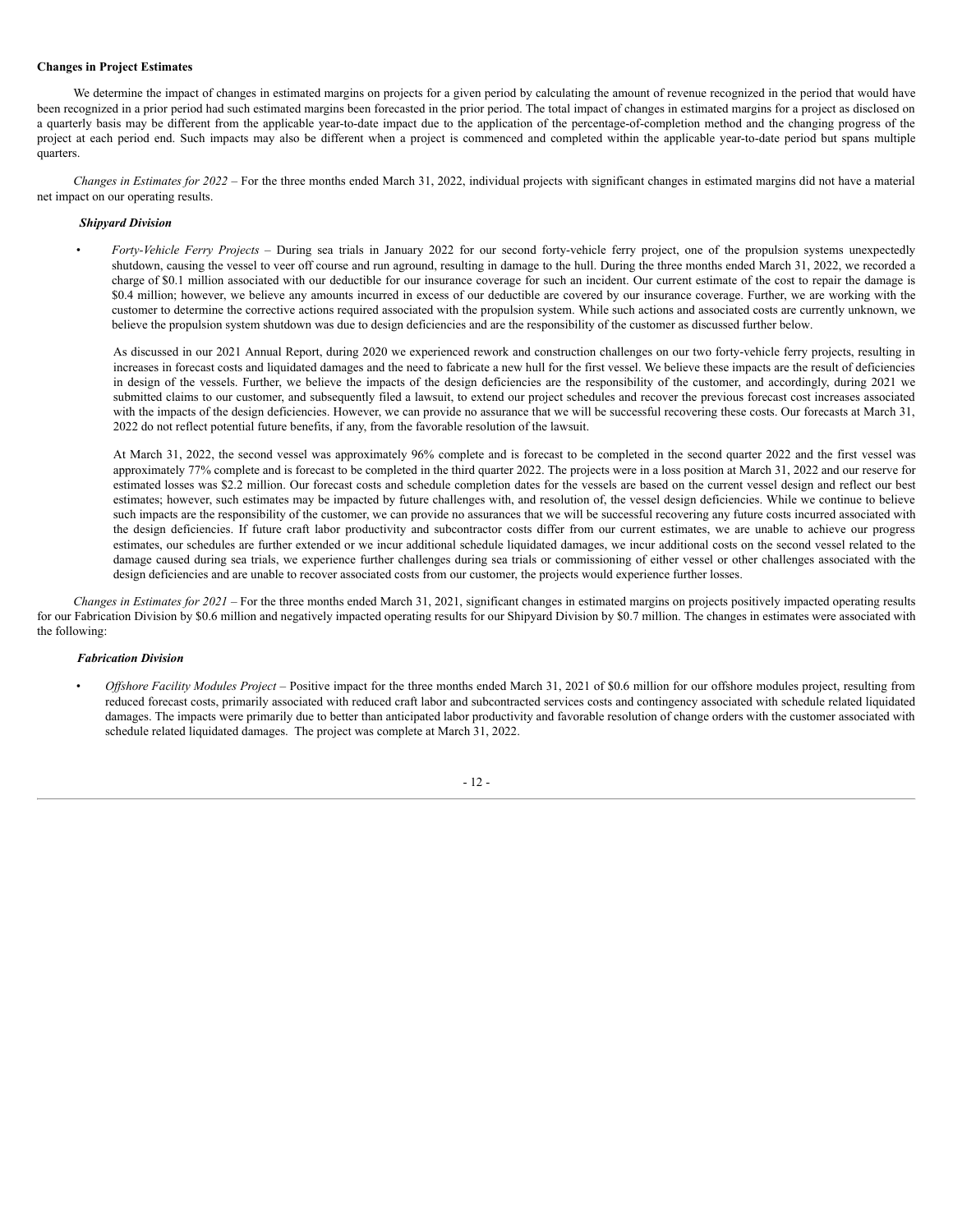## *Shipyard Division*

• *Seventy-Vehicle Ferry Project* – Negative impact for the three months ended March 31, 2021 of \$0.7 million for our seventy-vehicle ferry project, resulting from increased forecast costs and forecast liquidated damages, primarily associated with extensions of schedule and associated duration related costs, including supervision and subcontracted services costs. The impacts were primarily due to engineering delays and lower than anticipated progress on the project. At March 31, 2021, the vessel was approximately 65% complete. The project was in a loss position at March 31, 2021 and our reserve for estimated losses was \$0.6 million. If future craft labor productivity and subcontractor costs differ from our current estimates, construction activities are determined to be more complex than anticipated upon finalization of production engineering, we are unable to achieve our progress estimates, our schedule is further extended or we incur additional schedule liquidated damages, the project would experience further losses.

#### **Other Operating and Project Matters**

*Hurricane Ida* – On August 29, 2021, Hurricane Ida made landfall near Houma, Louisiana as a high-end Category 4 hurricane, with high winds, heavy rains and storm surge causing significant damage and power outages throughout the region. Our Houma Facilities did not experience significant flood damage; however, the high winds and heavy rain damaged multiple buildings and equipment and resulted in significant debris throughout the facility. As a result of the storm, certain buildings and equipment were damaged and were determined to be complete losses. Accordingly, during 2021, we recorded impairments of \$0.5 million associated with the damaged assets. The impairments were offset by corresponding insurance recoveries, as we have determined it is probable that we will receive insurance proceeds to replace the damaged assets up to the amount of impairments recognized. In addition, multiple other buildings and equipment were partially damaged by the storm. We expect to incur future repair costs in excess of our deductibles for such assets; however, we believe that recovery of insurance proceeds for such costs is probable, and accordingly, we have not accrued for any future repair costs related to the partially damaged assets at March 31, 2022. We continue to work with our insurance providers and advisors to assess the full extent of damage to buildings and equipment, and applicable insurance coverage amounts, and restoration efforts are ongoing. During the three months ended March 31, 2022, we incurred actual costs of \$1.9 million associated with ongoing clean-up and restoration efforts. We recorded charges of \$0.3 million associated with such amounts attributable to deductibles and estimated unrecoverable amounts, and we recorded insurance recoveries of \$1.6 million for the remaining amounts as we believe such costs are probable of recovery under our insurance policies. At March 31, 2022, we had total insurance receivables on our Balance Sheet of \$2.7 million, net of a \$1.0 million advance payment from our insurance carriers. The charges are included in other (income) expense, net on our Statement of Operations. The insurance receivable amounts, net of the advance payment, are included in prepaid expenses and other assets on our Balance Sheet.

In addition to damage to our Houma Facilities, the storm resulted in damage to our second forty-vehicle ferry project, the MPSVs (and associated equipment) that are in our possession and subject to dispute, and certain bulkheads where the vessels were moored. We have retained advisors to evaluate the extent to which any damage was the result of third-party vessels that broke free from their mooring during the storm and struck the ferry, MPSVs and bulkheads. During the three months ended March 31, 2022, we recorded charges of less than \$0.1 million related to actual costs incurred associated with our insurance coverages, without giving consideration to potential recoveries from the third-parties associated with damage caused by their vessels, as we expect these deductibles to be met absent such recoveries. The charges are included in other (income) expense, net on our Statement of Operations. We are working with our insurance providers and advisors to assess the full extent of damage to the MPSVs and bulkheads and applicable insurance coverage amounts, which may be subject to further deductibles associated with our insurance coverages that range from \$0.5 million to \$1.0 million. See Note 7 for further discussion of our MPSV dispute.

- 13 -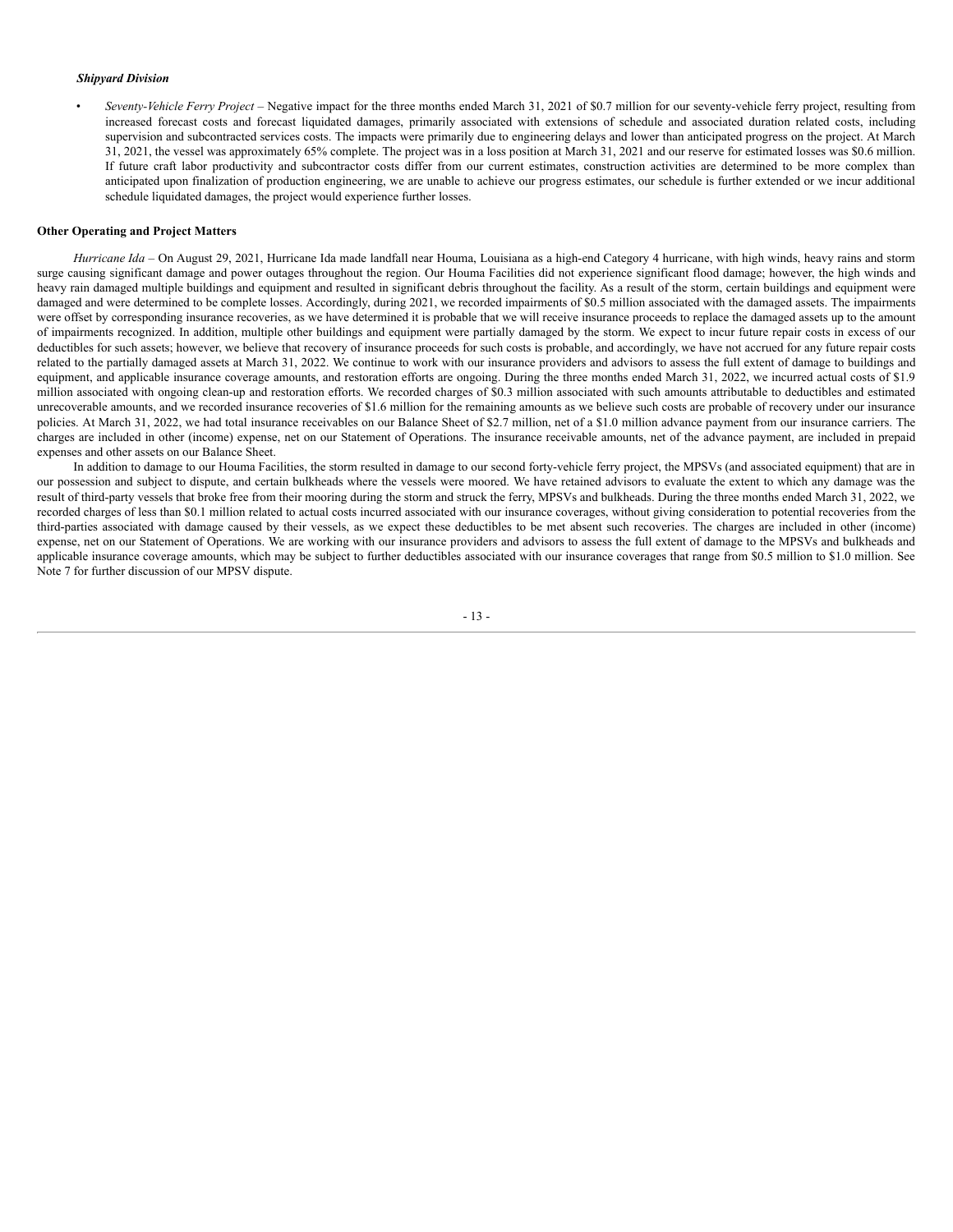# **3. SHIPYARD TRANSACTION AND DISCONTINUED OPERATIONS**

## **Shipyard Transaction**

*Transaction Summary* – On April 19, 2021 ("Transaction Date"), we entered into a definitive agreement and sold our Shipyard Division operating assets and certain construction contracts ("Shipyard Transaction") to Bollinger Houma Shipyards, L.L.C. and Bollinger Shipyards Lockport, L.L.C. (collectively, "Bollinger") for approximately \$28.6 million ("Transaction Price") (\$26.1 million, net of transaction and other costs). We received \$27.7 million of the Transaction Price during 2021 and the remaining \$0.9 million ("Deferred Transaction Price") will be received upon Bollinger's collection of certain customer payments associated with the Divested Shipyard Contracts (defined below). The Deferred Transaction Price is anticipated to be received in the second quarter 2022, and has been reflected within prepaid expenses and other assets on our Balance Sheet at March 31, 2022. We also received \$7.8 million during the second quarter 2021 associated with changes in working capital for the Divested Shipyard Contracts from *December 31, 2020 through the Transaction Date ("Working Capital True-Up").*

Included in the Shipyard Transaction were the Shipyard Division's:

- Shipyard Facility and inventory and equipment in Houma, Louisiana;
- Contracts and related obligations for our three research vessel projects and five towing, salvage and rescue ship projects (collectively, the "Divested Shipyard Contracts");
- Contract retentions, contract assets, contract liabilities and certain accounts payable associated with the Divested Shipyard Contracts as of the Transaction Date; and
- Four drydocks (three of which previously supported our Shipyard Division operations in our Lake Charles Facility and Jennings Facility).

Bollinger offered employment to most of the employees of our Shipyard Division associated with the Divested Shipyard Contracts.

Excluded from the Shipyard Transaction were the Shipyard Division's:

- Accounts receivable, certain accounts payable and other accrued liabilities associated with the Divested Shipyard Contracts as of the Transaction Date;
- Contracts and related obligations for our seventy-vehicle ferry project and two forty-vehicle ferry projects that are under construction ("Active Retained Shipyard Contracts") and two multi-purpose supply vessel ("MPSV") projects that are subject to dispute (collectively with the Active Retained Shipyard Contracts, the "Retained Shipyard Contracts"), together with the associated accounts receivable, accounts payable and other accrued liabilities;
- Lake Charles Facility and Jennings Facility (which were closed in the fourth quarter 2020) and related lease obligations; and
- Remaining assets and liabilities of the Shipyard Division.

We retained those employees of our Shipyard Division associated with the Active Retained Shipyard Contracts.

*Impairment and Transaction Loss* – During the first quarter 2021, events and changes in circumstances indicated that the carrying amount of our Shipyard Division's long-lived assets may not be recoverable. These changes in circumstances were primarily attributable to a reassessment of our asset groups within our Shipyard Division as well as revisions to our probability assessment of net future cash flows of the applicable asset group based on the likelihood, that existed as of March 31, 2021, of the Shipyard Transaction occurring. Based on these assessments, we determined that an impairment of our Shipyard Division's property, plant and equipment had occurred during the first quarter 2021. We measured the impairment by comparing the carrying amount of the applicable asset group at March 31, 2021 to an estimate of its fair value (which represents a Level 3 fair value measurement), resulting in an impairment charge of \$22.8 million during three months ended March 31, 2021. We based our fair value estimate on the Transaction Price, inclusive of an estimate of the Working Capital True-Up, associated with the Shipyard Transaction. In addition, we incurred transaction costs of \$0.7 million during the three months ended March 31, 2021 associated with the Shipyard Transaction.

*Other* – At March 31, 2022 and December 31, 2021, the net liabilities on our Balance Sheet associated with the Retained Shipyard Contracts and other retained Shipyard Division operations totaled \$6.2 million and \$8.7 million, respectively. We are completing construction of the Active Retained Shipyard Contracts within our Houma Facilities and are winding down our Shipyard Division operations, which is anticipated to occur by the third quarter 2022.

- 14 -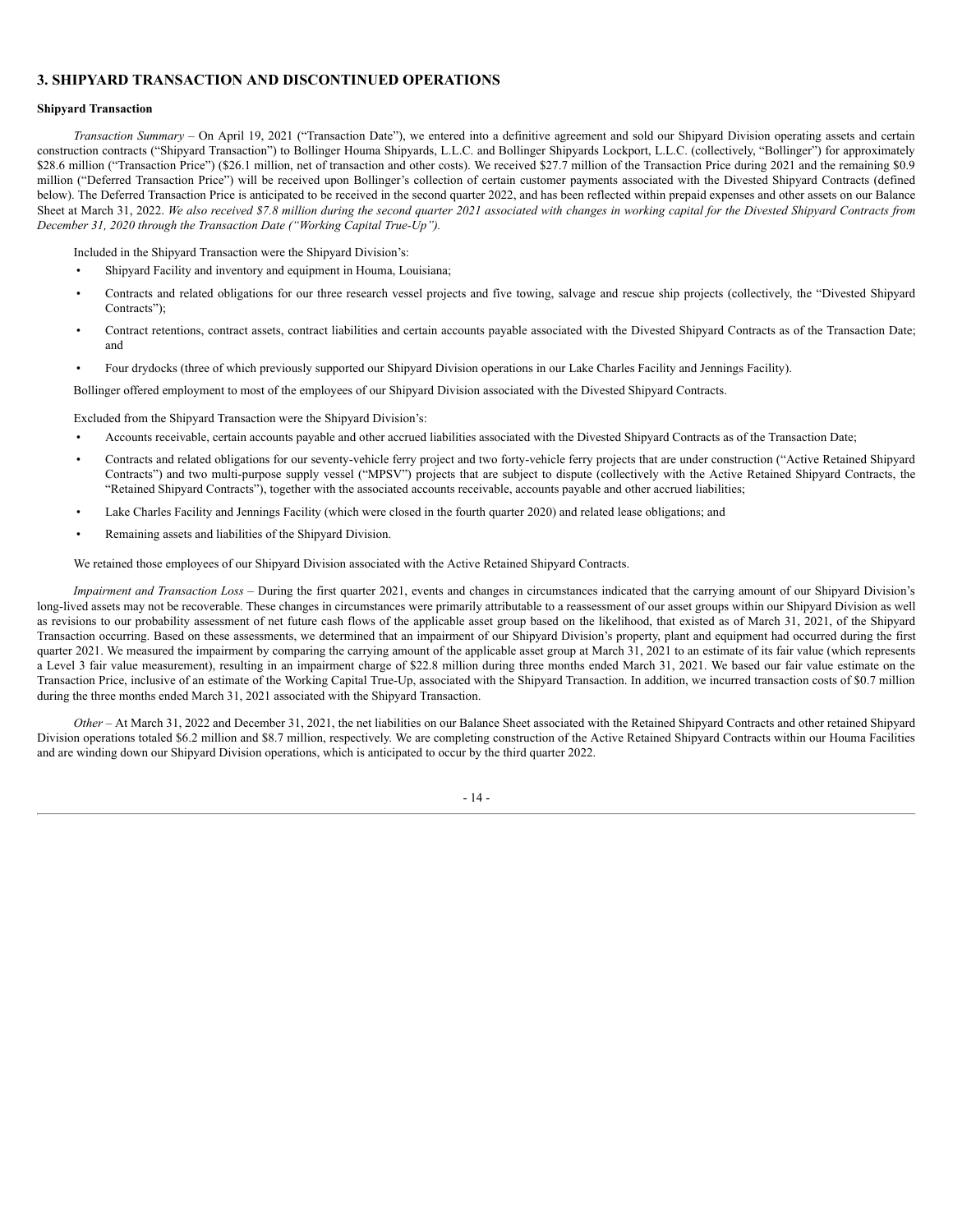## **Discontinued Operations**

The Shipyard Transaction (which included, among other things, our owned Shipyard Facility, Divested Shipyard Contracts and drydocks), and the fourth quarter 2020 closures of our leased Lake Charles Facility and Jennings Facility, represented the disposal and closure of a substantial portion of our Shipyard Division operations and the culmination of a strategic shift that will have a major effect on our ongoing operations and financial results. Therefore, we determined the assets, liabilities and operations associated with the Shipyard Transaction, and associated with the previously closed Shipyard Division facilities, to be discontinued operations in the second quarter 2021. Accordingly, such operating results for the three months ended March 31, 2021 have been classified as discontinued operations on our Statement of Operations. We had no material operating results of discontinued operations for the three months ended March 31, 2022, and no material assets and liabilities of discontinued operations at March 31, 2022 or December 31, 2021. The assets, liabilities and operating results attributable to the Retained Shipyard Contracts and remaining assets and liabilities of our Shipyard Division operations that were excluded from the Shipyard Transaction, and are not associated with the previously closed facilities, represent our Shipyard Division and are classified as continuing operations on our Balance Sheet and Statement of Operations. Discontinued operations are presented separately from continuing operations on our Balance Sheet and Statement of Operations; however, they are not presented separately on our Statement of Cash Flows.

A summary of the operating results and cash flows from discontinued operations for the three months ended March 31, 2021, is as follows (in thousands):

|                                                               |    | <b>Three Months Ended</b><br>March 31, 2021        |
|---------------------------------------------------------------|----|----------------------------------------------------|
| Revenue                                                       | S  | 35,166                                             |
| Cost of revenue                                               |    | 27,506                                             |
| Gross profit $(1)$                                            |    | 7,660                                              |
| General and administrative expense                            |    | 340                                                |
| Impairments and $(gain)$ loss on assets held for sale, net(2) |    | 23,428                                             |
| Other (income) expense, net                                   |    | 13                                                 |
| Operating loss                                                |    | (16, 121)                                          |
| Income tax (expense) benefit $(3)$                            |    |                                                    |
| Loss from discontinued operations, net of taxes               |    | (16, 121)                                          |
|                                                               |    | <b>Three Months Ended</b><br><b>March 31, 2021</b> |
| Operating cash flows from discontinued operations             | S  | 4,774                                              |
| Investing cash flows from discontinued operations             | \$ | (261)                                              |

(1) Gross profit was positively impacted by changes in estimated margins on projects of \$8.4 million for our towing, salvage and rescue ship projects.

(2) Includes impairments of \$22.8 million and transaction and other costs of \$ 0.7 million associated with the Shipyard Transaction (see discussion above).

(3) Income taxes attributable to discontinued operations were not material.

# **4. ACQUISITION**

*Acquisition Summary* – On December 1, 2021 ("Acquisition Date"), we entered into a definitive agreement and acquired ("DSS Acquisition") the services and industrial staffing businesses ("DSS Business") of Dynamic Industries, Inc. ("Dynamic") for \$7.6 million ("Purchase Price"). We also hired substantially all of the employees of the DSS Business.

*Preliminary Purchase Price Allocation* – The Purchase Price was allocated to the major categories of assets and liabilities acquired based upon preliminary estimates of their fair values at the Acquisition Date, which were based, in part, upon outside appraisals for certain assets, including property, machinery and equipment and specificallyidentifiable intangible assets. The excess of the Purchase Price over the estimated fair value of the net tangible and identifiable intangible assets acquired was recorded as goodwill. The factors contributing to the goodwill (which is all deductible for tax purposes) include the acquired established workforce, estimated future cost savings and revenue synergies associated with the DSS Business.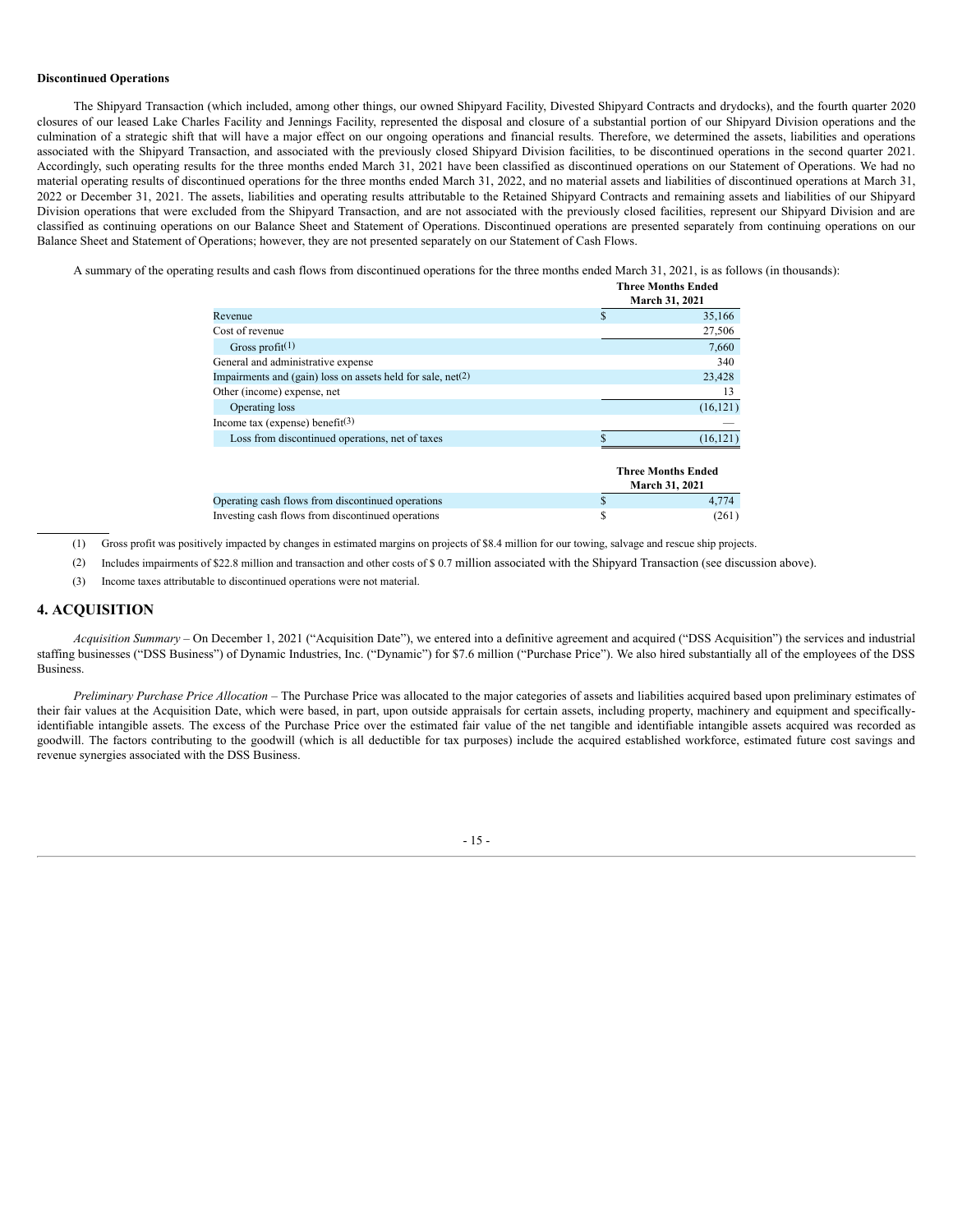The following table summarizes our preliminary purchase price allocation at the Acquisition Date:

| Tangible assets and liabilities:               |           |
|------------------------------------------------|-----------|
| Land and buildings $(1)$                       | \$<br>475 |
| Machinery and equipment (2)                    | 2,557     |
| Right-of-use asset $(3)$                       | 2,000     |
| Accrued expenses and other liabilities         | (672)     |
| Net tangible assets and liabilities            | 4,360     |
| Intangible assets - customer relationships (4) | 996       |
| Goodwill                                       | 2,217     |
| Purchase Price (5)                             | 7.573     |
|                                                |           |

(1) *Land and buildings* – Represents an acquired operating facility located in Ingleside, Texas ("Ingleside Facility"). The fair value of the facility was estimated based on a third-party appraisal.

- (2) *Machinery and equipment* Represents acquired machinery, equipment and vehicles. The fair values of the assets were estimated based on third-party appraisals.
- (3) *Right-of-use asset* Represents a fabrication and operating facility located in Harvey, Louisiana ("Harvey Facility") that is subject to a lease arrangement with Dynamic that expires on June 30, 2022. The Harvey Facility is also subject to a separate purchase option that enables us to buy the facility from Dynamic prior to December 2, 2022, for a nominal amount ("Harvey Option"). We believe it is probable we will exercise the Harvey Option, and accordingly, have concluded that the arrangement represents a finance lease under the guidance of ASC 842, "Leases", due to the Harvey Option representing a bargain purchase option. We have reflected the estimated fair value of the Harvey Facility plus future lease payment obligations as a right-of-use asset in our preliminary purchase price allocation, with the estimated fair value based on a combination of a third-party appraisal, third-party indications of interest for the facility, and indications of value communicated by and between us and Dynamic during the due diligence process. The corresponding lease liability is not material.
- (4) *Customer relationships* Represents the estimated fair value of existing underlying customer relationships with estimated lives of 7 years. The fair value was estimated based on a multi-period excess earnings method which incorporated Level 3 inputs. The significant assumptions used in estimating fair value included revenue and income projections for the DSS Business and the estimated discount rate that reflects the level of risk associated with receiving future cash flows. For the three months ended March 31, 2022, amortization expense for our intangible assets was less than \$0.1 million, and our amortization expense is estimated to be \$0.1 million to \$0.2 million for each of 2022, 2023, 2024, 2025 and 2026, and \$0.3 million thereafter.
- (5) *Purchase Price*  Represents a base cash purchase price of \$8.0 million, less \$0.4 million attributable to assumed employee vacation obligations.

The purchase price allocation and related amortization periods are based on preliminary information and are subject to change when additional information concerning final asset and liability valuations is obtained. We have not completed our final assessment of the fair value of the right-of-use asset. Our final purchase price allocation may result in adjustments to such asset, including the residual amount allocated to goodwill.

*Supplemental Pro Forma Financial Information* – The following unaudited pro forma condensed combined financial information ("Pro Forma Information") gives effect to the DSS Acquisition, accounted for as a business combination using the purchase method of accounting. The Pro Forma Information reflects the DSS Acquisition and related events as if they occurred on January 1, 2021, and gives effect to pro forma events that are directly attributable to the DSS Acquisition, factually supportable and expected to have a continuing impact on the combined results of the Company and the DSS Business following the DSS Acquisition. The Pro Forma Information for the three months ended March 31, 2021, reflects adjustments to include: (1) incremental intangibles amortization and depreciation expense of \$0.1 million associated with fair value adjustments related to the DSS Acquisition and (2) the historical results of the DSS Business for the period. Revenue and net loss attributable to the DSS Business for the three months ended March 31, 2021 were \$10.7 million and \$0.2 million, respectively. The Pro Forma Information has been presented for illustrative purposes only and is not necessarily indicative of the operating results that would have been achieved had the pro forma events taken place on the dates indicated. Further, the Pro Forma Information does not purport to project the future operating results of the combined Company following the DSS Acquisition.

|                                                   | <b>Three Months Ended</b><br>March 31, 2021 |
|---------------------------------------------------|---------------------------------------------|
| Pro forma revenue from continuing operations      | 34,463                                      |
| Pro forma net loss from continuing operations     | (2,590)                                     |
| Per share data:                                   |                                             |
| Basic and diluted loss from continuing operations | (0.17)                                      |

- 16 -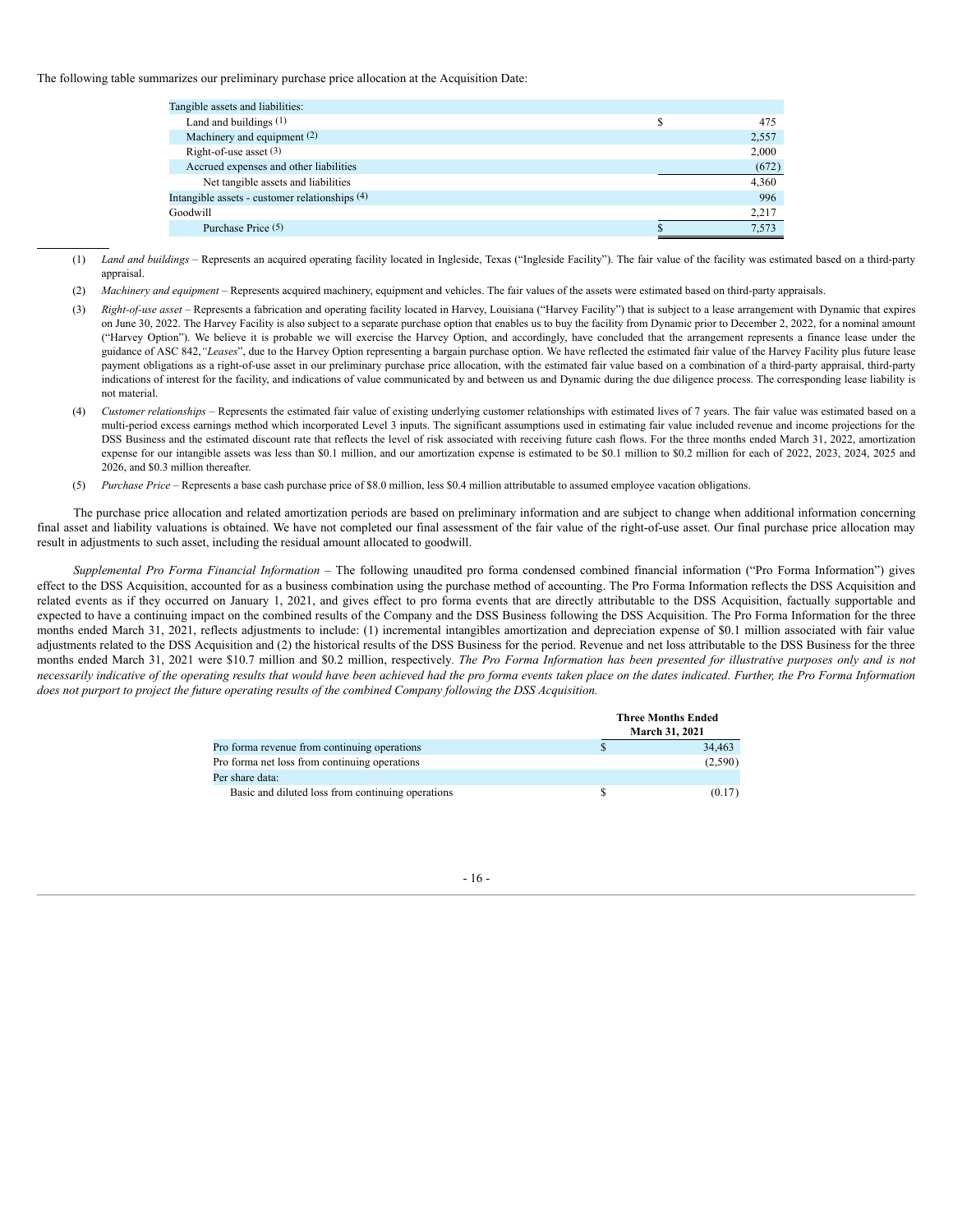# **5. ASSETS HELD FOR SALE**

At March 31, 2022, our assets held for sale consisted of one 660-ton crawler crane within our Fabrication Division. A summary of our assets held for sale at March 31, 2022 and December 31, 2021, is as follows (in thousands):

|                          | March 31,<br>2022 | December 31,<br>2021 |        |  |  |  |
|--------------------------|-------------------|----------------------|--------|--|--|--|
| Machinery and equipment  | 4.587             |                      | 4,587  |  |  |  |
| Accumulated depreciation | (2,787)           |                      | (2,787 |  |  |  |
| Total                    | 1.800             | ъ                    | .800   |  |  |  |

# **6. CREDIT FACILITIES AND DEBT**

# **LC Facility**

We have a letter of credit facility with Whitney Bank that provides for up to \$20.0 million of letters of credit ("LC Facility"), subject to our cash securitization of the letters of credit, with a maturity date of June 30, 2023. Commitment fees on the unused portion of the LC Facility are 0.4% per annum and interest on outstanding letters of credit is 1.5% per annum. At March 31, 2022, we had \$1.7 million of outstanding letters of credit under the LC Facility.

#### **Loan Agreement**

On April 17, 2020, we entered into an unsecured loan in the aggregate amount of \$10.0 million ("PPP Loan") with Whitney Bank pursuant to the Paycheck Protection Program ("PPP") under the Coronavirus Aid, Relief, and Economic Security Act, as amended ("CARES Act"). The PPP Loan, and accrued interest, were eligible to be forgiven partially or in full, if certain conditions were met. Following the approval of our application for forgiveness by the Small Business Administration ("SBA"), on July 28, 2021, Whitney Bank received \$9.1 million from the SBA, which was the amount of loan forgiveness requested, plus accrued interest. The forgiveness of the PPP Loan and accrued interest resulted in a gain of \$9.1 million during the third quarter 2021. On July 29, 2021, we repaid Whitney Bank the remaining balance of the PPP Loan, together with accrued interest. Because the amount borrowed exceeded \$2.0 million, we are required by the SBA to retain all records relating to the PPP Loan for six years from the date the loan was forgiven and permit authorized representatives of the SBA to access such records upon request. While we believe we are a qualifying business and have met the eligibility requirements of the PPP Loan, and believe we have used the loan proceeds only for expenses which may be paid using proceeds from the PPP Loan, we can provide no assurances that any potential SBA review or audit will verify the amount forgiven, in whole or in part, and we could be required to repay all or part of the forgiven amount.

#### **Surety Bonds**

We issue surety bonds in the ordinary course of business to support our projects. At March 31, 2022, we had \$110.8 million of outstanding surety bonds, of which \$50.0 million relates to our MPSV projects that are subject to dispute and \$55.8 million relates to our Active Retained Shipyard Contracts. See Note 7 for further discussion of our MPSV dispute.

#### **Mortgage Agreement and Restrictive Covenant Agreement**

On April 19, 2021, and in connection with the receipt of a consent for the Shipyard Transaction from one of our Sureties, we entered into a multiple indebtedness mortgage ("Mortgage Agreement") and a restrictive covenant arrangement ("Restrictive Covenant Agreement") with such Surety to secure our obligations for our MPSV projects and two forty-vehicle ferry projects. The Mortgage Agreement encumbers the real estate associated with our Houma Facilities and includes certain covenants and events of default. Further, the Restrictive Covenant Agreement precludes us from paying dividends or repurchasing shares of our common stock. The Mortgage Agreement and Restrictive Covenant Agreement will terminate when the obligations and liabilities of the Surety associated with the outstanding surety bonds are discharged, or any judgment against us or the Surety arising out of litigation related to such contracts is satisfied by us. See Note 3 for further discussion of the Shipyard Transaction.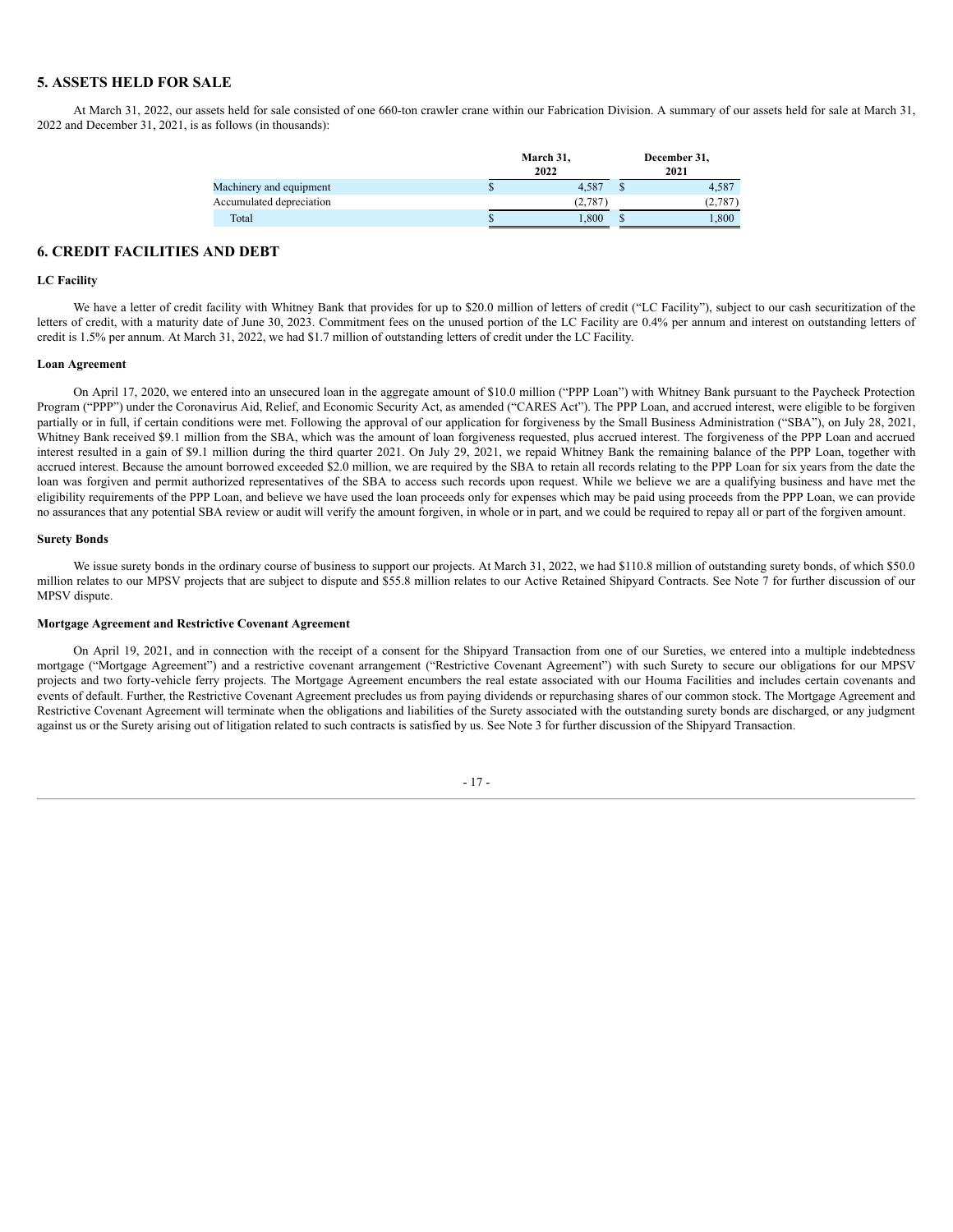# **7. COMMITMENTS AND CONTINGENCIES**

## **Routine Legal Proceedings**

We are subject to various routine legal proceedings in the normal conduct of our business, primarily involving commercial disputes and claims, workers' compensation claims, and claims for personal injury under general maritime laws of the U.S. and the Jones Act. While the outcome of these legal proceedings cannot be predicted with certainty, we believe that the outcome of any such proceedings, even if determined adversely, would not have a material adverse effect on our financial position, results of operations or cash flows.

# **MPSV Dispute**

During the first quarter 2018, we received notices of termination from our customer of the contracts for the construction of two MPSVs within our Shipyard Division. We dispute the purported terminations and disagree with the customer's reasons for such terminations. We have ceased all work and the partially completed vessels and associated equipment and materials remain in our possession at our Houma Facilities. The customer also made claims under the performance bonds issued by the Surety in connection with the construction of the vessels, which total \$50.0 million.

On October 2, 2018, we filed a lawsuit against the customer to enforce our rights and remedies under the applicable construction contracts for the two MPSVs. The lawsuit was filed in the Twenty-Second Judicial District Court for the Parish of St. Tammany, State of Louisiana and is styled Gulf Island Shipyards, LLC v. Hornbeck Offshore *Services, LLC*. The customer responded to our lawsuit denying many of the allegations in the lawsuit and asserting a counterclaim against us. We filed a response to the counterclaim denying all of the customer's claims. The customer subsequently filed amendments to its counterclaim to add claims by the customer against the Surety and us. The customer also filed a motion for partial summary judgment with the trial court seeking, among other things, to obtain possession of the vessels, which was denied by the trial court. The customer subsequently filed a second motion for partial summary judgment re-urging its previously denied request to obtain possession of the vessels, which was again denied by the trial court. Thereafter, the customer requested that the appellate court exercise its discretion and review and reverse the trial court's denial of the customer's second motion, which was denied.

On May 19, 2020, the customer filed a voluntary petition for relief under Chapter 11 of the United States Bankruptcy Code. The customer's prepackaged Chapter 11 plan of reorganization was subsequently confirmed by the bankruptcy court and that plan of reorganization is effective. In connection with its bankruptcy case, on June 3, 2020, the customer filed a separate bankruptcy adversary proceeding against us, in which it again sought to obtain possession of the vessels; however, the bankruptcy court's decision was ultimately delayed to allow the parties an opportunity to mediate the dispute. The parties engaged in mediation until January 26, 2021, when the customer unilaterally and voluntarily dismissed its adversary proceeding seeking possession of the vessels. The mediation between the parties was not successful.

The lawsuit was temporarily stayed during the pendency of the customer's Chapter 11 bankruptcy case; however, the lawsuit is no longer stayed and will proceed in the ordinary course. Discovery in connection with the lawsuit is ongoing, and the trial of the case is scheduled to begin on March 6, 2023. Other trial related deadlines have been established as well. We are conferring with the Surety regarding the lawsuit.

We are unable to estimate the probability of a favorable or unfavorable outcome with respect to the dispute or estimate the amount of potential loss, if any, related to this matter. We can provide no assurances that we will not incur additional costs as we pursue our rights and remedies under the contracts and defend against the customer's claims. At both March 31, 2022 and December 31, 2021, other noncurrent assets on our Balance Sheet included a net contract asset of \$12.5 million, representing our net receivable amount at the time of the customer's purported terminations of the construction contracts. We continue to hold first priority security interests and liens against the vessels that secure the obligations owed to us by the customer. See Note 2 for discussion of damage to the MPSVs resulting from Hurricane Ida.

## **Insurance**

We maintain insurance coverage for various aspects of our business and operations. However, we may be exposed to future losses through our use of deductibles and self-insured retentions for our exposures related to third party liability and workers' compensation claims. We expect liabilities in excess of any deductibles and self-insured retentions to be covered by insurance; however, because we do not have an offset right, we have recorded a liability for estimated amounts in excess of our deductibles, and have recorded a corresponding asset related to estimated insurance recoveries, on our Balance Sheet. To the extent we are self-insured, reserves are recorded based upon our estimates, with input from legal and insurance advisors. Changes in assumptions, as well as changes in actual experience, could cause these estimates to change. See Note 2 for discussion of insurance deductibles incurred associated with damage caused by Hurricanes Ida.

 $-18$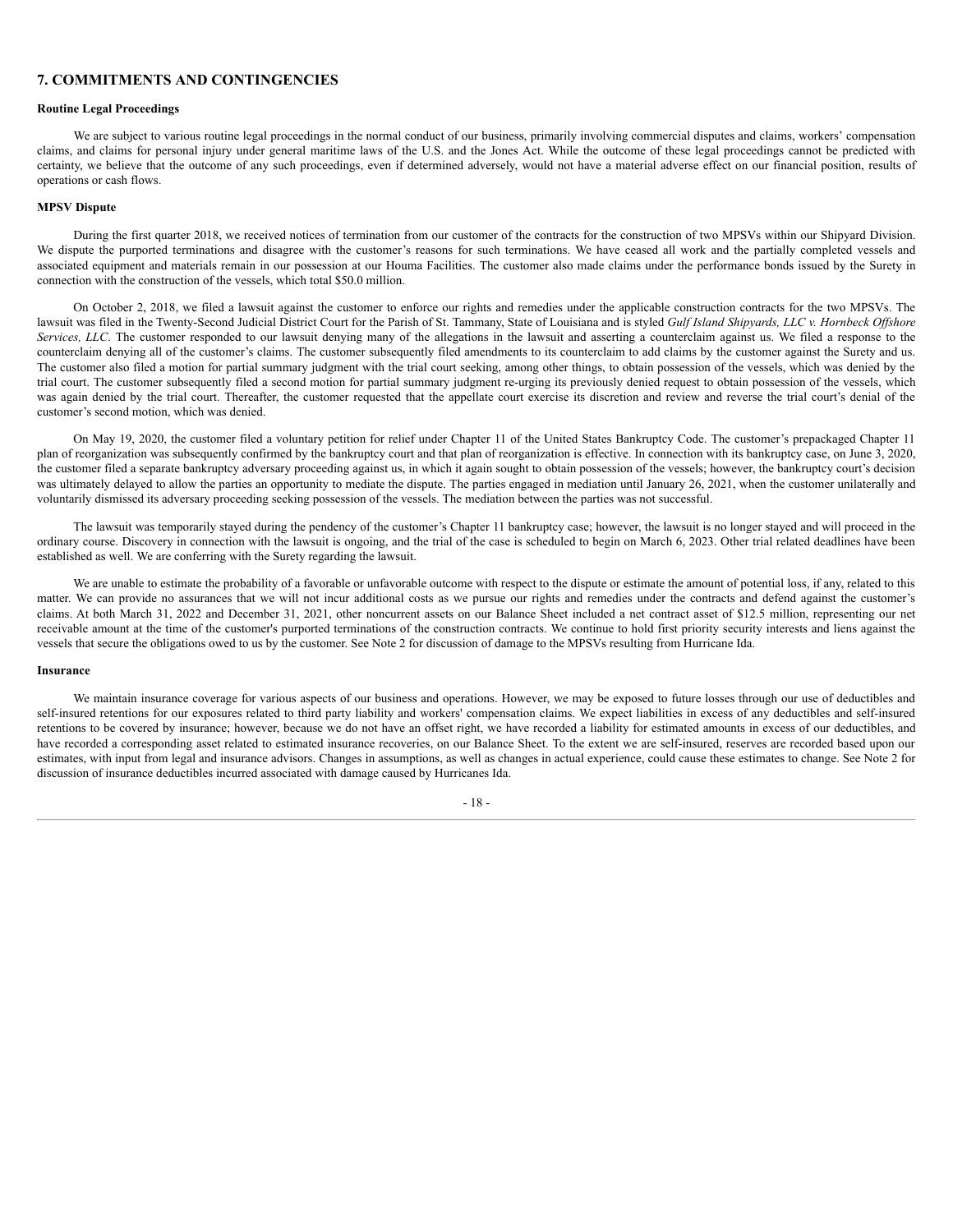#### **Letters of Credit and Surety Bonds**

We obtain letters of credit under our LC Facility or surety bonds from financial institutions to provide to our customers in order to secure advance payments or guarantee performance under our contracts, or in lieu of retention being withheld on our contracts. Letters of credit under our LC Facility are subject to cash securitization of the full amount of the outstanding letters of credit. In the event of non-performance under a contract, our cash securitization with respect to the letter of credit supporting such contract would become property of Whitney Bank. With respect to a surety bond, any payment in the event of non-performance is subject to indemnification of the Surety by us. When a contract is complete, the contingent obligation terminates, and letters of credit or surety bonds are returned. See Note 6 for further discussion of our LC Facility and surety bonds.

#### **Environmental Matters**

Our operations are subject to extensive and changing U.S. federal, state and local laws and regulations, as well as the laws of other countries, that establish health and environmental quality standards. These standards, among others, relate to air and water pollutants and the management and disposal of hazardous substances and wastes. We are exposed to potential liability for personal injury or property damage caused by any release, spill, exposure or other accident involving such pollutants, substances or wastes. In connection with the historical operation of our facilities, including those associated with acquired operations, substances which currently are or might be considered hazardous were used or disposed of at some sites that will or may require us to make expenditures for remediation. We believe we are in compliance, in all material respects, with environmental laws and regulations and maintain insurance coverage to mitigate exposure to environmental liabilities. We do not believe any environmental matters will have a material adverse effect on our financial condition, results of operations or cash flow.

#### **Leases**

We maintain operating leases for our corporate office and certain operating facilities and equipment. See Note 1 for further discussion of our leases.

# **8. INCOME (LOSS) PER SHARE**

The following table presents the computation of basic and diluted income (loss) per share for the three months ended March 31, 2022 and 2021 (in thousands, except per share data):

|                                                     | Three Months Ended March 31, |         |    |           |  |  |
|-----------------------------------------------------|------------------------------|---------|----|-----------|--|--|
|                                                     |                              | 2022    |    | 2021      |  |  |
| Loss from continuing operations                     |                              | (5,027) |    | (2, 416)  |  |  |
| Loss from discontinued operations, net of taxes     |                              |         |    | (16, 121) |  |  |
| Net loss                                            |                              | (5,027) |    | (18, 537) |  |  |
|                                                     |                              |         |    |           |  |  |
| Basic and diluted loss from continuing operations   | \$                           | (0.32)  | -8 | (0.15)    |  |  |
| Basic and diluted loss from discontinued operations |                              |         |    | (1.05)    |  |  |
| Basic and diluted loss per common share             |                              | (0.32)  |    | (1.20)    |  |  |
|                                                     |                              |         |    |           |  |  |
| Weighted average shares                             |                              | 15,662  |    | 15,403    |  |  |

# **9. OPERATING SEGMENTS**

During 2021, we operated and managed our business through two operating divisions ("Fabrication & Services" and "Shipyard") and one non-operating division ("Corporate"), which represented our reportable segments. In the first quarter 2022, we realigned our operating divisions due to the DSS Acquisition and related changes in our management structure and oversight of our various lines of business. As a result, we currently operate and manage our business through three operating divisions ("Services", "Fabrication" and "Shipyard") and one non-operating division ("Corporate"), which represent our reportable segments. Accordingly, financial information (including the effects of eliminations) for our Fabrication  $\&$  Services Division for the three months ended March 31, 2021 has been recast to conform to the presentation of our reportable segments for the three months ended March 31, 2022. Our three operating divisions and Corporate Division are discussed below:

# - 19 -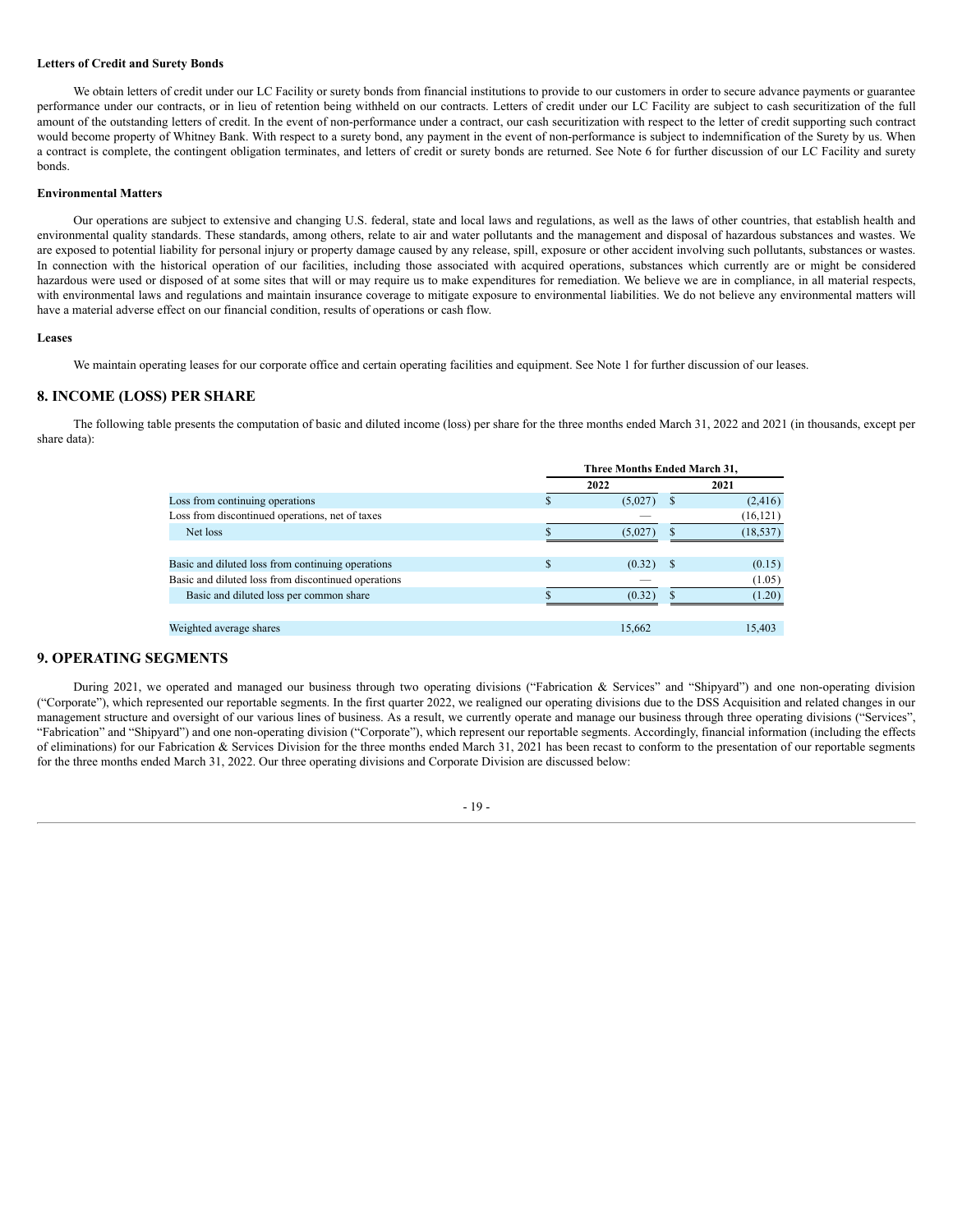*Services Division* – Our Services Division provides maintenance, repair, construction, scaffolding, coatings and other specialty services on offshore and inland platforms and structures and at industrial facilities; provides services required to connect production equipment and service modules and equipment on offshore platforms; provides project management and commissioning services; provides industrial staffing services; and performs municipal and drainage projects, including pump stations, levee reinforcement, bulkheads and other public works. Our services activities are managed from our various Facilities. See Note 4 for further discussion of the DSS Acquisition.

*Fabrication Division* – Our Fabrication Division fabricates modules, skids and piping systems for onshore refining, petrochemical, LNG and industrial facilities and offshore facilities; fabricates foundations, secondary steel components and support structures for alternative energy developments and coastal mooring facilities; fabricates offshore production platforms and associated structures, including jacket foundations, piles and topsides for fixed production and utility platforms, as well as hulls and topsides for floating production and utility platforms; and fabricates other complex steel structures and components. Our fabrication activities are performed at our Houma Facilities.

*Shipyard Division* – Our Shipyard Division previously fabricated newbuild marine vessels and provided marine repair and maintenance services. The activities were performed at our Shipyard Facility. However, on April 19, 2021, we completed the Shipyard Transaction, which included the Divested Shipyard Contracts and our Shipyard Facility. We determined the assets, liabilities and operations associated with the Shipyard Transaction and certain previously closed facilities to be discontinued operations in the second quarter 2021. Accordingly, such operating results for the three months ended March 31, 2021 have been classified as discontinued operations on our Statement of Operations. The assets, liabilities and operating results attributable to the Retained Shipyard Contracts and remaining assets and liabilities of our Shipyard Division operations that were excluded from the Shipyard Transaction, and are not associated with the previously closed facilities, represent our Shipyard Division and are classified as continuing operations on our Balance Sheet and Statement of Operations. The Active Retained Shipyard Contracts are being completed at our Houma Facilities and we intend to wind down our Shipyard Division operations by the third quarter 2022. See Note 3 for further discussion of the Shipyard Transaction and our discontinued operations.

*Corporate Division and Allocations* – Our Corporate Division includes costs that do not directly relate to our operating divisions. Such costs include, but are not limited to, costs of maintaining our corporate office, executive management salaries and incentives, board of directors' fees, certain insurance costs and costs associated with overall corporate governance and being a publicly traded company. Shared resources and costs that benefit more than one operating division are allocated amongst the operating divisions. Such costs include, but are not limited to, human resources, insurance, information technology, accounting and business development.

*Other* – We have made adjustments to our previously issued financial statements for the three months ended March 31, 2021 to correct prior period immaterial errors, and in connection therewith, we have made adjustments to our previously reported segment results. See Note 1 for further discussion of the error corrections.

*Segment Results* – We generally evaluate the performance of, and allocate resources to, our divisions based upon gross profit or loss and operating income or loss. Segment assets are comprised of all assets attributable to each division. Intersegment revenues are priced at the estimated fair value of work performed. Summarized financial information for our segments as of, and for the three months ended March 31, 2022 and 2021, is as follows (in thousands):

|                                       | Three Months Ended March 31, 2022 |                 |  |             |  |          |  |           |  |                      |
|---------------------------------------|-----------------------------------|-----------------|--|-------------|--|----------|--|-----------|--|----------------------|
|                                       |                                   | <b>Services</b> |  | Fabrication |  | Shipyard |  | Corporate |  | C <b>onsolidated</b> |
| Revenue                               |                                   | 20,664          |  | 5,617       |  | 2,497    |  | (92)      |  | 28,686               |
| Gross profit (loss)                   |                                   | 1,928           |  | (2,021)     |  | (327)    |  |           |  | (420)                |
| Operating income (loss)               |                                   | 1,187           |  | (2,933)     |  | (1,188)  |  | (2,048)   |  | (4,982)              |
| Depreciation and amortization expense |                                   | 360             |  | 816         |  |          |  | 75        |  | 1,251                |
| Capital expenditures                  |                                   | 318             |  | 122         |  |          |  |           |  | 440                  |
| Total assets $(1)$                    |                                   | 29,939          |  | 35,121      |  | 16.459   |  | 48,686    |  | 130,205              |

|                                       | Three Months Ended March 31, 2021 |                 |  |                    |  |          |  |           |  |              |
|---------------------------------------|-----------------------------------|-----------------|--|--------------------|--|----------|--|-----------|--|--------------|
|                                       |                                   | <b>Services</b> |  | <b>Fabrication</b> |  | Shipyard |  | Corporate |  | Consolidated |
| Revenue                               |                                   | 7,506           |  | 11.736             |  | 5,130    |  | (587)     |  | 23,785       |
| Gross profit (loss)                   |                                   | 564             |  | 481                |  | (932)    |  | (88)      |  | 25           |
| Operating income (loss)               |                                   | 273             |  | 646                |  | (1,205)  |  | (1,947)   |  | (2,233)      |
| Depreciation and amortization expense |                                   | 157             |  | 831                |  |          |  | 79        |  | 1,067        |
| Capital expenditures                  |                                   |                 |  | 160                |  |          |  |           |  | 160          |
| Total assets $(1)$                    |                                   | 10.203          |  | 45.279             |  | 17.909   |  | 59.345    |  | 132.736      |

(1) Cash and short-term investments are reported within our Corporate Division.

 $-20-$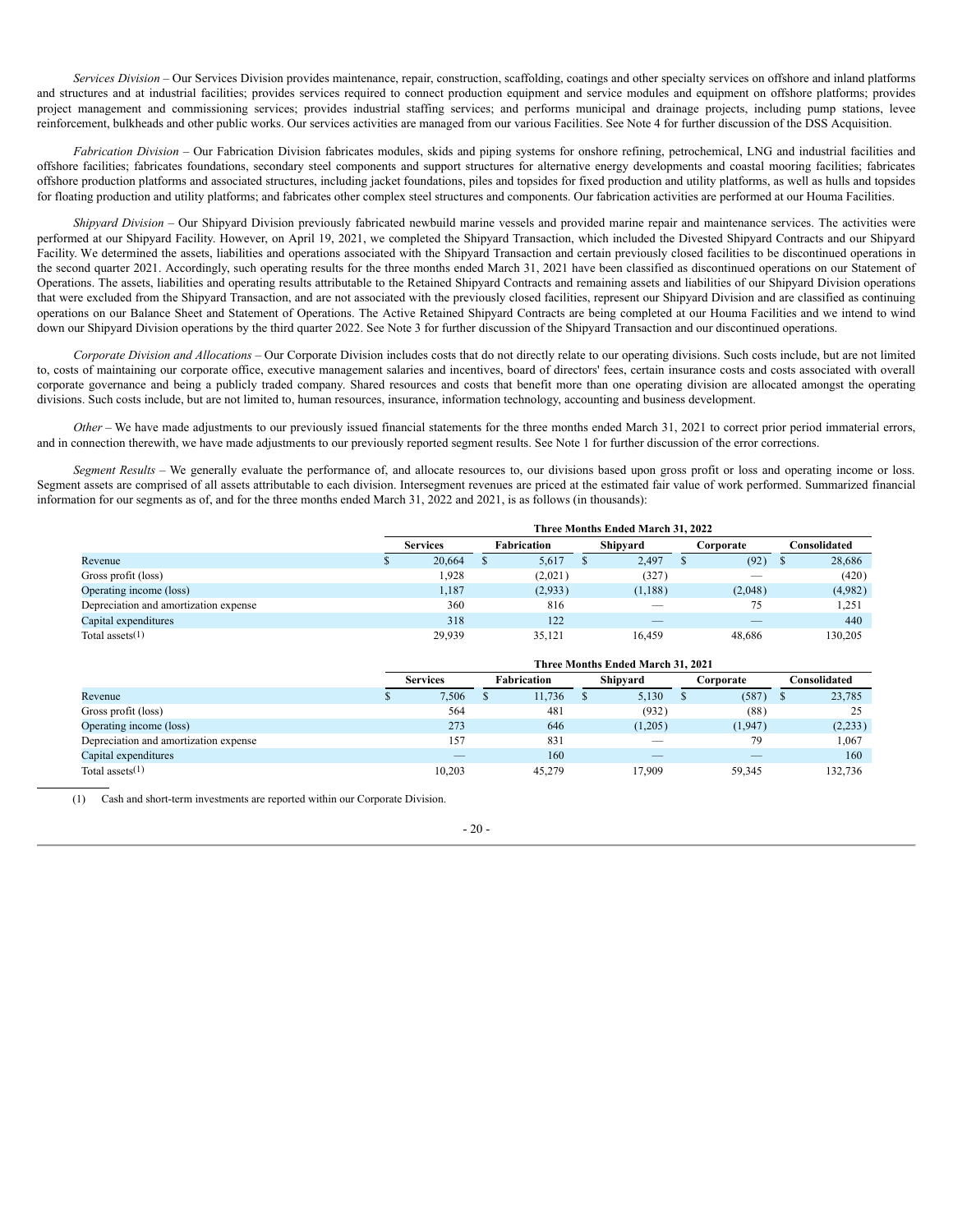## <span id="page-25-0"></span>**Item 2. Management's Discussion and Analysis of Financial Condition and Results of Operations.**

The following "Management's Discussion and Analysis of Financial Condition and Results of Operations" is provided to assist readers in understanding our financial performance during the periods presented and significant trends that may impact our future performance. This discussion should be read in conjunction with our Financial Statements and the related notes thereto. References to "Notes" relate to the Notes to our Financial Statements in Item 1. Certain terms are defined in the *"Glossary of Terms"* beginning on page ii.

#### **Cautionary Statement on Forward-Looking Information**

This Report contains forward-looking statements in which we discuss our potential future performance. Forward-looking statements, within the meaning of the safe harbor provisions of the U.S. Private Securities Litigation Reform Act of 1995, are all statements other than statements of historical facts, such as projections or expectations relating to timing of wind down of our Shipyard Division operations, diversification and entry into new end markets, improvement of risk profile, industry outlook, oil and gas prices, timing of investment decisions and new project awards, operating cash flows, capital expenditures, liquidity and tax rates. The words "anticipates," "may," "can," "plans," "believes," "estimates," "expects," "projects," "targets," "intends," "likely," "will," "should," "to be," "potential" and any similar expressions are intended to identify those assertions as forward-looking statements.

We caution readers that forward-looking statements are not guarantees of future performance and actual results may differ materially from those anticipated, projected or assumed in the forward-looking statements. Important factors that can cause our actual results to differ materially from those anticipated in the forward-looking statements include: the final assessment of damage at our Houma Facilities and the related recovery of any insurance proceeds; the duration and scope of, and uncertainties associated with, the ongoing global pandemic caused by COVID-19 (including new and emerging strains and variants) as well as the war in Ukraine and the corresponding volatility in oil prices and the impact thereof on our business; our ability to secure new project awards, including fabrication projects for refining, petrochemical, LNG, industrial and sustainable energy end markets; our ability to improve project execution; our inability to realize the expected financial benefits of the Shipyard Transaction; the ability to successfully integrate the DSS Acquisition; the cyclical nature of the oil and gas industry; competition; consolidation of our customers; timing and award of new contracts; reliance on significant customers; financial ability and credit worthiness of our customers; nature of our contract terms; competitive pricing and cost overruns on our projects; adjustments to previously reported profits or losses under the percentage-of-completion method; weather conditions; changes in contract estimates; suspension or termination of projects; our ability to raise additional capital; our ability to amend or obtain new debt financing or credit facilities on favorable terms; our ability to generate sufficient cash flow; our ability to sell certain assets; any future asset impairments; utilization of facilities or closure or consolidation of facilities; customer or subcontractor disputes; our ability to resolve the dispute with a customer relating to the purported terminations of contracts to build two MPSVs and any other material legal proceedings; operating dangers and limits on insurance coverage; barriers to entry into new lines of business; our ability to employ skilled workers; loss of key personnel; performance of subcontractors and dependence on suppliers; changes in trade policies of the U.S. and other countries, including in response to Russia's invasion of Ukraine; compliance with regulatory and environmental laws; lack of navigability of canals and rivers; systems and information technology interruption or failure and data security breaches; performance of partners in any future joint ventures and other strategic alliances; shareholder activism; focus on environmental, social and governance factors by institutional investors and regulators; and other factors described under "Risk Factors" in Part I, Item 1A of our 2021 Annual Report and as may be further updated by subsequent filings with the SEC.

Additional factors or risks that we currently deem immaterial, that are not presently known to us or that arise in the future could also cause our actual results to differ materially from our expected results. Given these uncertainties, investors are cautioned that many of the assumptions upon which our forward-looking statements are based are likely to change after the date the forward-looking statements are made, which we cannot control. Further, we may make changes to our business plans that could affect our results. We caution investors that we undertake no obligation to publicly update or revise any forward-looking statements, which speak only as of the date made, for any reason, whether as a result of new information, future events or developments, changed circumstances, or otherwise, and notwithstanding any changes in our assumptions, changes in business plans, actual experience or other changes.

## **Overview**

We are a leading fabricator of complex steel structures and modules and provider of project management, hookup, commissioning, repair, maintenance and civil construction services. Our customers include U.S. and, to a lesser extent, international energy producers; refining, petrochemical, LNG, industrial and power operators; and EPC companies. Our corporate headquarters is located in Houston, Texas, and our primary operating facilities are located in Houma, Louisiana ("Houma Facilities").

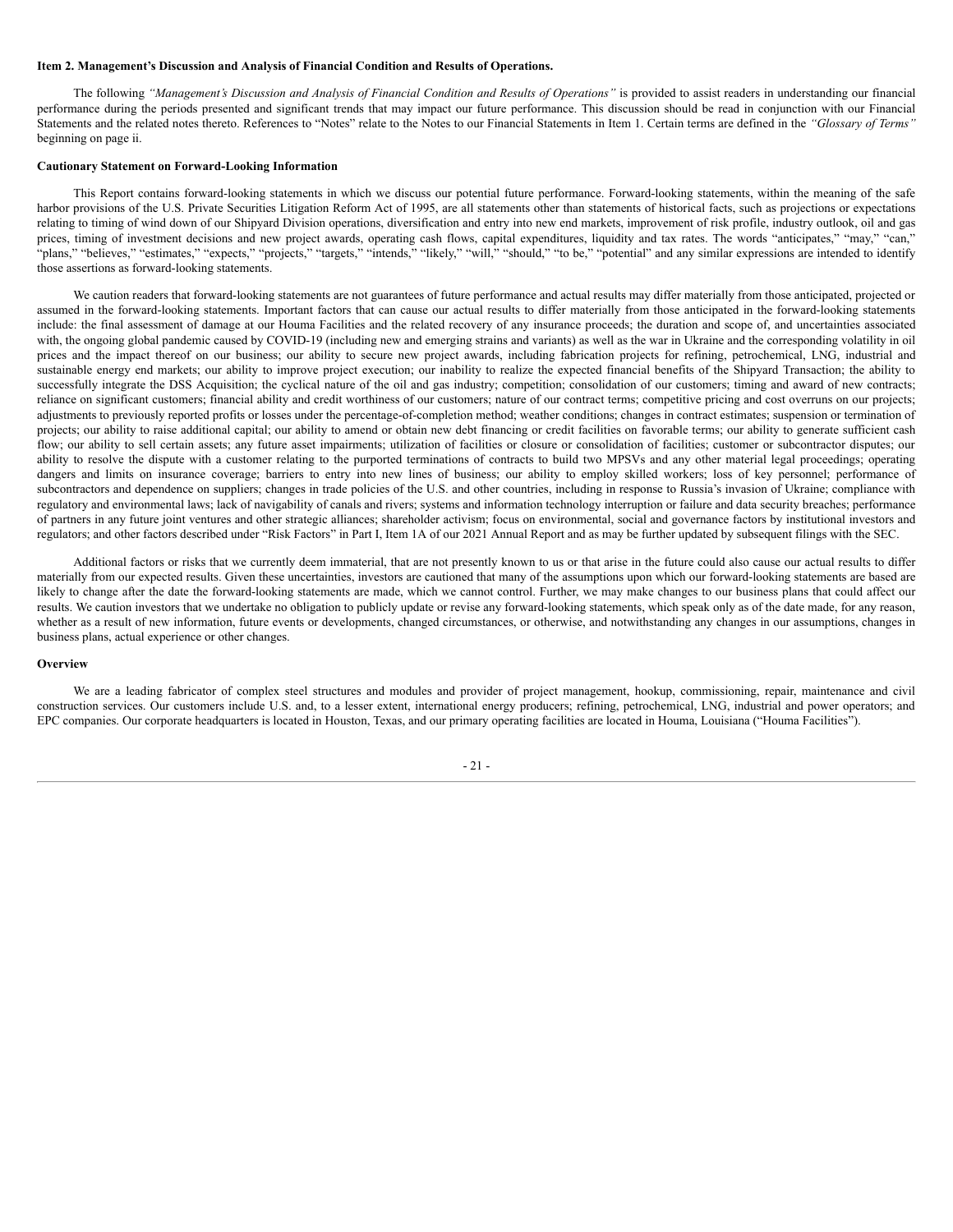During 2021, we operated and managed our business through two operating divisions ("Fabrication & Services" and "Shipyard") and one non-operating division ("Corporate"), which represented our reportable segments. In the first quarter 2022, we realigned our operating divisions due to the DSS Acquisition (discussed below) and related changes in our management structure and oversight of our various lines of business. As a result, we currently operate and manage our business through three operating divisions ("Services", "Fabrication" and "Shipyard") and one non-operating division ("Corporate"), which represent our reportable segments. Accordingly, financial information (including the effects of eliminations) for our Fabrication & Services Division for the three months ended March 31, 2021 has been recast to conform to the presentation of our reportable segments for the three months ended March 31, 2022. See Note 9 of our Financial Statements for discussion of our realigned reportable segments.

On April 19, 2021, we sold our Shipyard Division operating assets and certain construction contracts ("Shipyard Transaction") and intend to wind down our remaining Shipyard Division operations by the third quarter 2022. We determined the Shipyard Division operations associated with the Shipyard Transaction, and associated with certain previously closed Shipyard Division facilities, to be discontinued operations in the second quarter 2021. Accordingly, financial information for the three months ended March 31, 2021 has been recast for discontinued operations presentation. See Note 3 for further discussion of the Shipyard Transaction and our discontinued operations.

On December 1, 2021, we acquired ("DSS Acquisition") the services and industrial staffing businesses ("DSS Business") of Dynamic Industries, Inc. ("Dynamic"). The operating results of the DSS Business are included within our Services Division. See Note 4 for further discussion of the DSS Acquisition.

## **Impacts to Operations from Oil Price Volatility, COVID-19 and Russia's Invasion of Ukraine**

Since 2008, the price of oil has experienced significant volatility, including depressed prices over extended periods, resulting in reductions in capital spending and drilling activities from our traditional offshore oil and gas customer base. Consequently, our operating results and cash flows have been negatively impacted as we experienced reductions in revenue, lower margins due to competitive pricing and under-utilization of our operating facilities and resources. Beginning in 2020, COVID-19 added another layer of pressure and uncertainty on oil prices (with oil prices reaching a twenty-year low), which further negatively impacted our end markets during 2021 and the first quarter 2022. This volatility in oil prices has been compounded by Russia's invasion of Ukraine in February 2022, and the U.S. and other countries actions in response (with oil prices reaching an eight-year high), which may positively impact our end markets during 2022; however, the duration and broader consequences of this conflict are difficult to predict at this time.

In addition to the impacts on our end markets, our operations, as well as the operations of our customers, subcontractors and counterparties, were negatively impacted in 2020 and 2021 by physical distancing, quarantine and isolation measures and mandatory business closures that were enacted in an attempt to control the spread of COVID-19, and which could be reenacted in response to new and emerging strains and variants of COVID-19 or any future major public health crisis.

The ultimate business and financial impacts of oil price volatility, COVID-19 and Russia's invasion of Ukraine on our business and results of operations continues to be uncertain, but the impacts have included, or may include, among other things, reduced bidding activity; suspension or termination of backlog; deterioration of customer financial condition; supply chain interruptions; and unanticipated project costs due to project disruptions and schedule delays, material price increases, lower labor productivity, increased employee and contractor absenteeism and turnover, craft labor hiring challenges, lack of performance by subcontractors and suppliers, and contract disputes. We continue to monitor the impacts of oil price volatility, COVID-19 and Russia's invasion of Ukraine on our operations, and our estimates in future periods will be revised for any events and changes in circumstances arising after the date of this Report. See Note 1 for further discussion of the impacts of oil price volatility, COVID-19 and Russia's invasion of Ukraine and Note 2 for further discussion of the impacts of the aforementioned on our projects. See also *"Risk Factors"* in Part I, Item 1A of our 2021 Annual Report.

- 22 -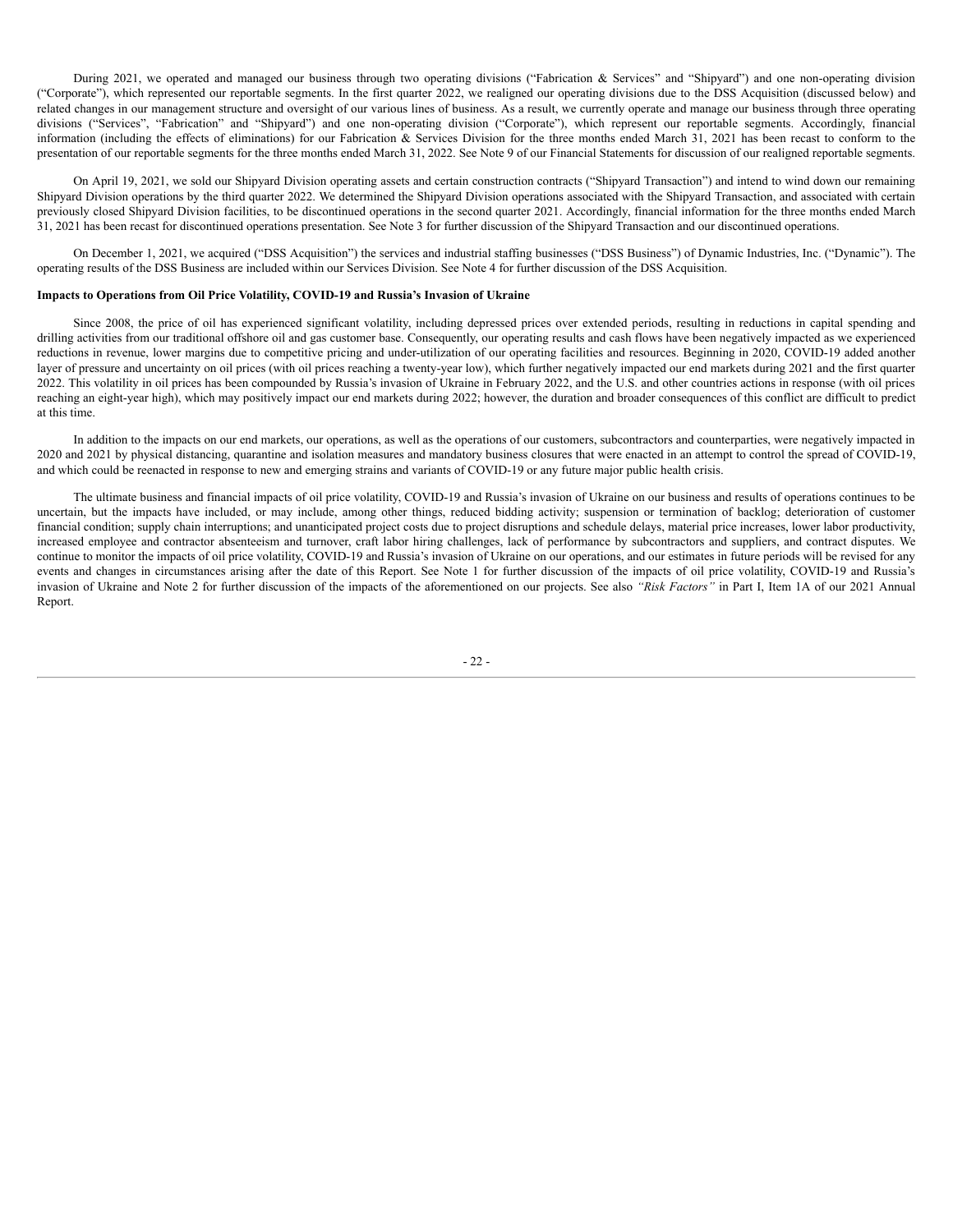# **Initiatives to Improve Operating Results and Generate Stable, Profitable Growth**

*Phase One* – During 2020, we outlined a strategy to address our operational, market and economic challenges and position the Company to pursue stable, profitable growth. Underpinning this strategy was a focus on the following initiatives:

- Mitigate the impacts of COVID-19 on our operations and workforce;
	- Reduce our risk profile;
- Preserve and improve our liquidity;
- Improve our resource utilization and centralize key project resources;
- Improve our competitiveness and project execution; and
- Reduce our reliance on the offshore oil and gas construction sector and pursue new growth end markets, including:
	- Fabricating modules, piping systems and other structures for onshore refining, petrochemical, LNG and industrial facilities, and
	- Fabricating foundations, secondary steel components and support structures for offshore wind developments.

*Phase Two* – During 2021, we continued to advance these initiatives, which have provided a foundation for our future success, and commenced the next phase of our strategic transformation, which is focused on generating stable, profitable growth. Underpinning this strategy is a focus on the following initiatives:

- Expand our skilled workforce; and
- Pursue additional growth end markets and increase our T&M versus fixed price revenue mix, including:
	- Diversifying our offshore services customer base, increasing our offshore services offerings and expanding our services business to include onshore facilities along the Gulf Coast,
	- Fabricating structures in support of our customers as they make energy transitions away from fossils fuels, and
	- Fabricating structures that support commercial construction activities outside of energy end markets.

## **Progress on our Phase One and Phase Two Initiatives**

Efforts to mitigate the impacts of COVID-19 on our operations and workforce - We are continuing to take actions to mitigate the impacts of COVID-19 on our operations while ensuring the safety and well-being of our workforce.

- *COVID-19 measures* We have taken proactive actions to mitigate the impacts of COVID-19 on our operations, including maintaining protocols for handling employees who have tested positive for COVID-19 or have come in contact with individuals that have tested positive for COVID-19. In addition, we have protocols for employees to return to work that test positive for COVID-19, including requiring a negative COVID-19 antigen test prior to returning to work.
- *Pursuit of force majeure* We have given appropriate notices to our customers and have made the appropriate claims for extensions of schedule for our projects which were impacted by COVID-19.

Efforts to reduce our risk profile – The completion of the Shipyard Transaction improved our risk profile by removing potential future risks associated with the Divested Shipyard Contracts that represented approximately 90% of our backlog with durations that extended through 2024. Further, the wind down of the Shipyard Division operations after completion of the Active Retained Shipyard Contracts will further reduce our risk profile as it will position us for profitable growth in existing and new higher-margin markets associated with our other operating divisions. See *"Operating Segments"* below and Note 2 for further discussion of our project impacts.

*Ef orts to preserve and improve our liquidity* – We continue to take actions to preserve and improve our liquidity, and at March 31, 2022, our cash balance totaled \$42.8 million. To preserve our liquidity position, we have undertaken cost reduction initiatives, monetized under-utilized assets and facilities, and are maintaining an ongoing focus on project cash flow management. In addition, as a result of the Shipyard Transaction and anticipated wind down of the Shipyard Division operations, our bonding, letters of credit and working capital requirements related to the Divested Shipyard Contracts and ongoing Shipyard Division operations have been significantly reduced.

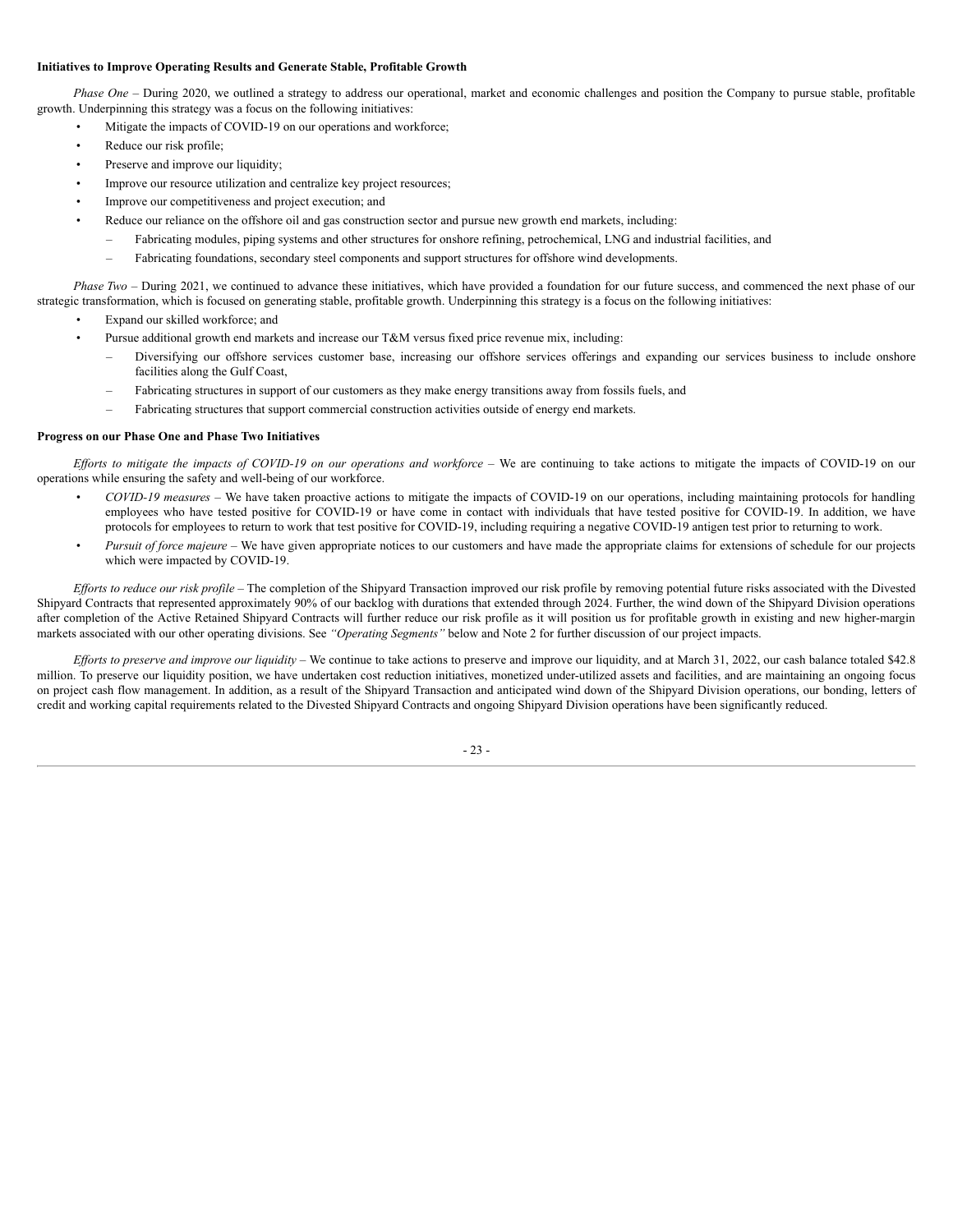Efforts to improve our resource utilization and centralize key project resources - We have improved our resource utilization and centralized key project resources through the rationalization and integration of our facilities and operations.

- *Consolidation of our fabrication activities* In the first quarter 2020, we combined our former Fabrication Division and Services Division to form an integrated new division called Fabrication & Services. Prior to the combination, both divisions included fabrication activities and our Services Division also included services activities. As discussed above, in the first quarter 2022 we realigned our Fabrication  $\&$  Services Division to form two separate divisions called Services and Fabrication, with all services activities now included in our Services Division and all fabrication activities included in our Fabrication Division.
- *Closure of Jennings Facility and Lake Charles Facility* In the fourth quarter 2020, we closed our Jennings Facility and Lake Charles Facility, reducing overhead costs, improving utilization and representing a preliminary step in the wind down of our Shipyard Division operations discussed further below.
- Completion of Shipyard Transaction and anticipated wind down of Shipyard Division operations In the second quarter 2021, we completed the Shipyard Transaction and intend to wind down our Shipyard Division operations upon completion of the Active Retained Shipyard Contracts, which is anticipated to occur by the third quarter 2022. The Shipyard Transaction and wind down of the Shipyard Division operations is expected to reduce overhead costs, improve utilization and enable senior management to focus on existing and new higher-margin markets associated with our other operating divisions.

Efforts to improve our competitiveness and project execution - We have taken, and continue to take, actions to improve our competitiveness and project execution by enhancing our proposal, estimating and operations resources, processes and procedures. Our actions include strategic changes in management and key personnel, the addition of functional expertise, project management training, development of a formal "lessons learned" program, and other measures designed to strengthen our personnel, processes and procedures. Further, we are taking a disciplined approach to pursuing and bidding project opportunities, putting more rigor around our bid estimates to provide greater confidence that our estimates are achievable, increasing accountability and providing incentives for the execution of projects in line with our original estimates and subsequent forecasts, and incorporating previous experience into the bidding and execution of future projects.

*Ef orts to expand our skilled workforce* – We are focused on ways to improve retention and enhance and add to our skilled, craft personnel, as we believe a strong workforce will be a key differentiator in pursuing new project awards given the scarcity of available skilled labor. The DSS Acquisition in the fourth quarter 2021 nearly doubled our skilled workforce, expanded our geographic footprint for skilled labor, and will contribute to the retention and recruitment of personnel.

Efforts to reduce our reliance on the offshore oil and gas construction sector, pursue new growth end markets and increase our T&M versus fixed price revenue mix  $-$ We continue to pursue initiatives to reduce our reliance on the offshore oil and gas construction sector and grow and diversify our business.

- *Fabricate onshore modules, piping systems and structures* We continue to focus our business development efforts on the fabrication of modules, piping systems and other structures for onshore refining, petrochemical, LNG and industrial facilities. We have experienced success with several smaller project opportunities, and our volume of bidding activity for onshore modules, piping systems and structures is increasing; however, our pursuit of large project opportunities has been impacted by, among other things, the timing and delay of certain opportunities due in part to COVID-19, volatile oil prices and an ongoing competitive market environment. We continue to believe that our strategic location in Houma, Louisiana and track record of quality and on-time completion of onshore modules position us well to compete in the onshore fabrication market. However, the competitive environment we are experiencing for large project opportunities indicates that there continues to be excess capacity in our end markets. While we continue to have a pipeline of opportunities, we intend to remain disciplined to ensure we do not take unnecessary risks associated with the long-term, fixed-price nature of such projects. The timing of any large project opportunities may also be impacted by ongoing uncertainty created by oil price volatility, COVID-19 and Russia's invasion of Ukraine and the U.S. and other countries actions in response. In the interim, we continue to strengthen our relationships with key customers and strategic partners and enhance and rationalize our resources as discussed above.
- Fabricate offshore wind foundations, secondary steel components and support structures We continue to believe that current initiatives, and potential future requirements, to provide electricity from renewable and green sources will result in growth of offshore wind projects. Furthermore, we believe that we possess the expertise to fabricate foundations, secondary steel components and support structures for this emerging market. This is demonstrated by our fabrication of wind turbine foundations for the first offshore wind project in the U.S. and the fabrication of a meteorological tower and platform for an offshore wind project. While we believe we have the capability to participate in this emerging market, we do not expect meaningful opportunities in the near term.

- 24 -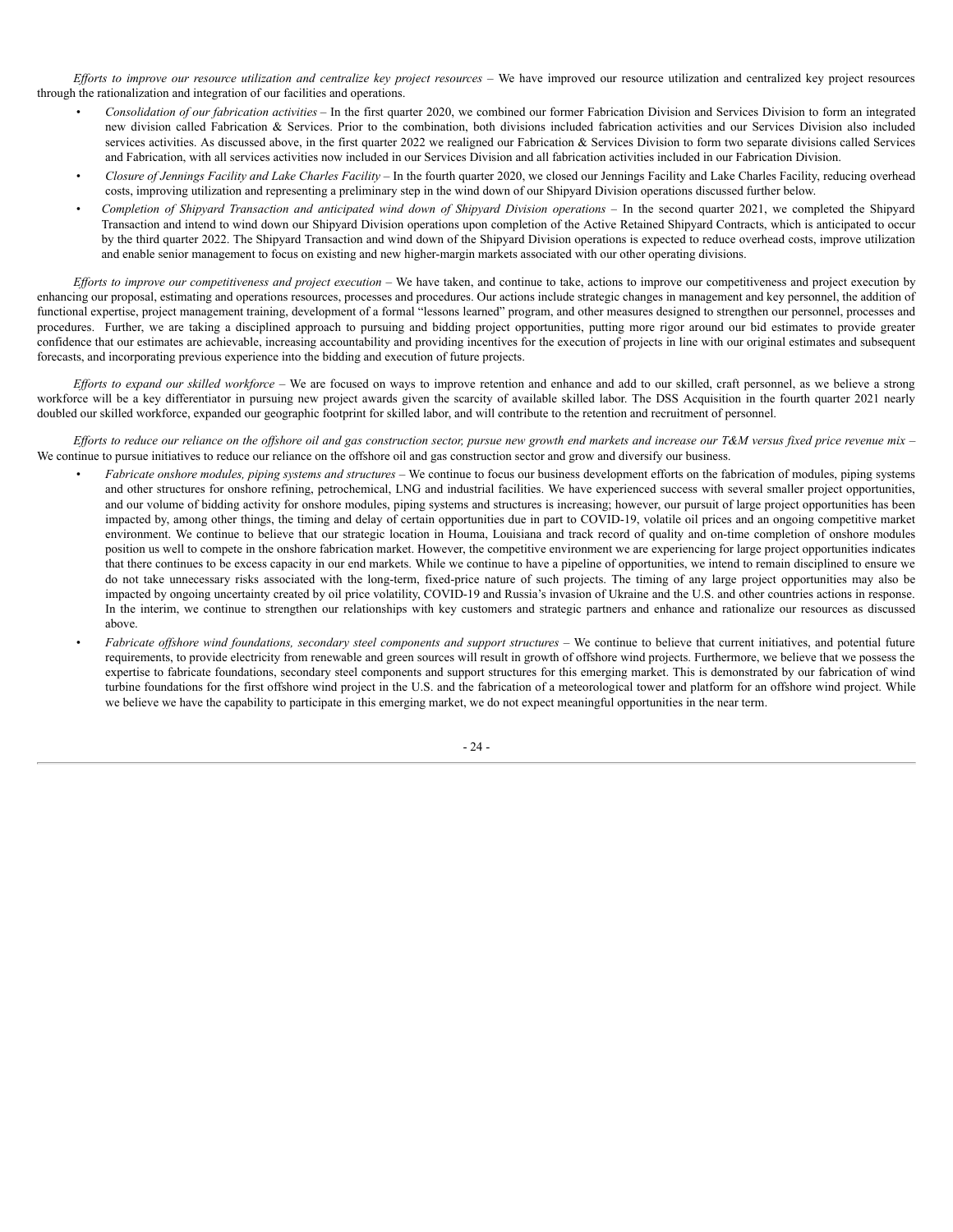- Diversify our offshore services customer base, increase our offshore services offerings and expand our services business to include onshore facilities along the Gulf Coast – We believe diversifying and expanding our services business will deliver a more stable revenue stream while providing underpinning work to recruit, develop and retain our craft professionals. The DSS Acquisition in the fourth quarter 2021 accelerated our progress in this initiative and provides a stronger platform to continue such progress. We are also pursuing opportunities to partner with original equipment manufacturers to provide critical services to our customers along the Gulf Coast.
- Fabricate structures in support of our customers as they make energy transitions away from fossil fuels We believe that our expertise and capabilities provide us with the necessary foundation to fabricate steel structures in support of our customers as they transition away from fossil fuels to green energy end markets. Examples of these opportunities include refiners who are looking to process biofuels and customers looking to embrace the growing hydrogen economy.
- Fabricate structures that support commercial construction activities outside of energy end markets We believe our expertise and capabilities for the fabrication of steel structures will enable us to successfully serve the commercial construction market. Examples of these opportunities include the fabrication of structures for data centers and semiconductor manufacturing sites.

## **Operating Outlook**

Our focus remains on securing profitable new project awards and backlog in the near-term and generating operating income and cash flows in the longer-term, while ensuring the safety and well-being of our workforce. Our success, including achieving the aforementioned initiatives, will be determined by, among other things:

- Oil and gas prices and the level of volatility in such prices, including the impact of environmental regulations that restrict the oil and gas industry under the current administration and Congress and further developments related to Russia's invasion of Ukraine and the U.S. and other countries actions in response;
- COVID-19, for which the ultimate business and financial impacts cannot be reasonably estimated at this time;
- The level of fabrication opportunities in our traditional offshore markets and the new markets that we are pursuing, including refining, petrochemical, LNG and industrial facilities, green energy and offshore wind developments (especially in light of the current administration and Congress);
- Our ability to secure new project awards through competitive bidding and/or alliance and partnering arrangements;
- Our ability to execute projects within our cost estimates and successfully manage them through completion (including the Active Retained Shipyard Contracts);
- Our ability to hire, develop, motivate and retain key personnel and craft labor to execute our projects;
- The successful integration of the DSS Business within our Services Division;
- The successful wind down of our Shipyard Division operations;
- The successful restoration of our Houma Facilities within our insurance coverage amounts, resulting from damage caused by Hurricane Ida; and
- Our ability to resolve our dispute with a customer related to the construction of two MPSVs or any other material legal proceedings. See Note 7 and *"Legal Proceedings"* in Part II, Item 1 for further discussion of our MPSV dispute.

In addition, the near-term utilization of our Fabrication Division will be impacted by the delay in timing of new project awards and our operating divisions may be impacted by continued inefficiencies and disruptions associated with COVID-19 related health and safety mitigation measures, employee absenteeism and turnover, craft labor hiring challenges, engineering delays, and supplier and subcontractor disruptions. Our near-term results may also be adversely affected by costs associated with (i) the retention of certain personnel that may be temporarily under-utilized as we evaluate our resource requirements to support our future operations in light of the Shipyard Transaction and DSS Acquisition, and (ii) investments in key personnel and process improvement efforts to support our aforementioned initiatives. See Note 1 for further discussion of the impacts of oil price volatility, COVID-19 and Russia's invasion of Ukraine, and *"Results of Operations"* below and Note 2 for further discussion of our project impacts.

# **Critical Accounting Policies**

For a discussion of critical accounting policies and estimates used in the preparation of our Financial Statements, refer to "*Management's Discussion and Analysis of Financial Condition and Results of Operations*" in Part II, Item 7 included in our 2021 Annual Report. There have been no changes to our critical accounting policies and estimates since December 31, 2021.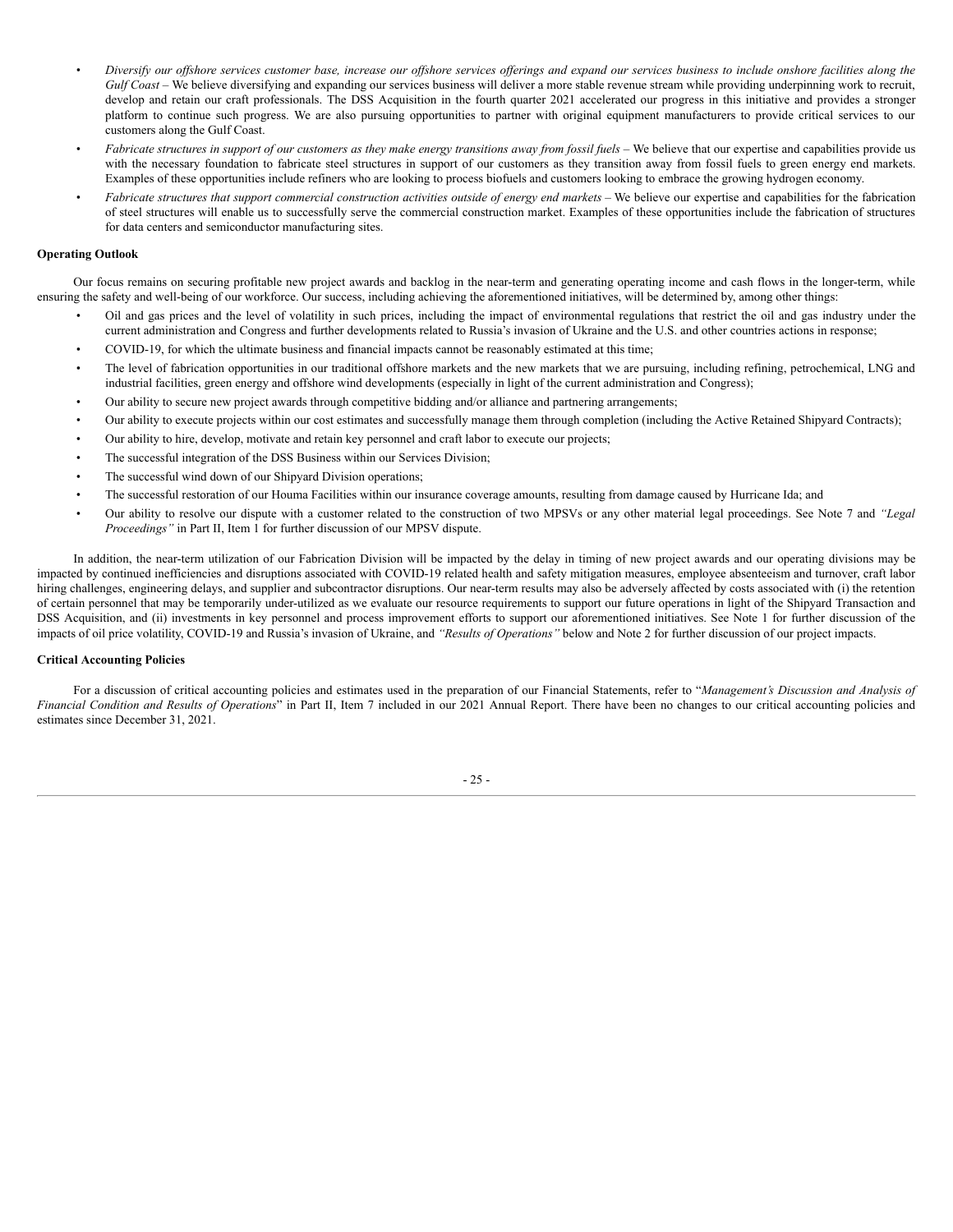# **New Project Awards and Backlog**

New project awards represent expected revenue values of commitments received during a given period, including scope growth on existing commitments. A commitment represents authorization from our customer to begin work or purchase materials pursuant to a written agreement, letter of intent or other form of authorization. Backlog represents the unrecognized revenue for our new project awards and at March 31, 2022, was consistent with the value of remaining performance obligations for our contracts required to be disclosed under Topic 606 and presented in Note 2. In general, a performance obligation is a contractual obligation to construct and/or transfer a distinct good or service to a customer. The transaction price of a contract is allocated to each distinct performance obligation and recognized as revenue when, or as, the performance obligation is satisfied. We believe that backlog, a non-GAAP financial measure, provides useful information to investors as it represents work that we are obligated to perform under our current contracts. New project awards and backlog may vary significantly each reporting period based on the timing of our major new contract commitments.

Projects in our backlog are generally subject to delay, suspension, termination, or an increase or decrease in scope at the option of the customer; however, the customer is required to pay us for work performed and materials purchased through the date of termination, suspension, or decrease in scope. Depending on the size of the project, the delay, suspension, termination or increase or decrease in scope of any one contract could significantly impact our backlog and change the expected amount and timing of revenue recognized.

New project awards by Division for the three months ended March 31, 2022 and 2021, are as follows (in thousands):

|                          | Three Months Ended March 31, |  |        |  |  |  |
|--------------------------|------------------------------|--|--------|--|--|--|
|                          | 2022                         |  | 2021   |  |  |  |
| Services                 | 19,402                       |  | 6,423  |  |  |  |
| Fabrication              | 8,296                        |  | 5,711  |  |  |  |
| Shipyard                 |                              |  |        |  |  |  |
| Eliminations             | (92)                         |  | (587)  |  |  |  |
| Total new project awards | 27,606                       |  | 11,547 |  |  |  |

Backlog by Division at March 31, 2022 and December 31, 2021, is as follows (in thousands):

|                             |   | <b>March 31, 2022</b> |                    | December 31, 2021 |             |  |
|-----------------------------|---|-----------------------|--------------------|-------------------|-------------|--|
|                             |   | Amount                | <b>Labor Hours</b> | Amount            | Labor Hours |  |
| <b>Services</b>             | Ф | 1,237                 | 13                 | 2,499             | 32          |  |
| Fabrication                 |   | 7,027                 | 46                 | 4.348             | 41          |  |
| Shipyard                    |   | 7.611                 | 61                 | 10.223            | 106         |  |
| Total backlog $(1)$ , $(2)$ |   | 15.875                | 120                | 17.070            | 179         |  |

(1) We expect to recognize all of our backlog at March 31, 2022, as revenue in 2022.

(2) At March 31, 2022, our significant projects in backlog included the following:

(i) Construction of two forty-vehicle ferries within our Shipyard Division. We estimate completion of the second vessel in the second quarter 2022 and the first vessel in the third quarter 2022, subject to the potential schedule impacts discussed further in Note 2; and

(ii) Construction of a seventy-vehicle ferry within our Shipyard Division. We estimate completion of the vessel in the third quarter 2022.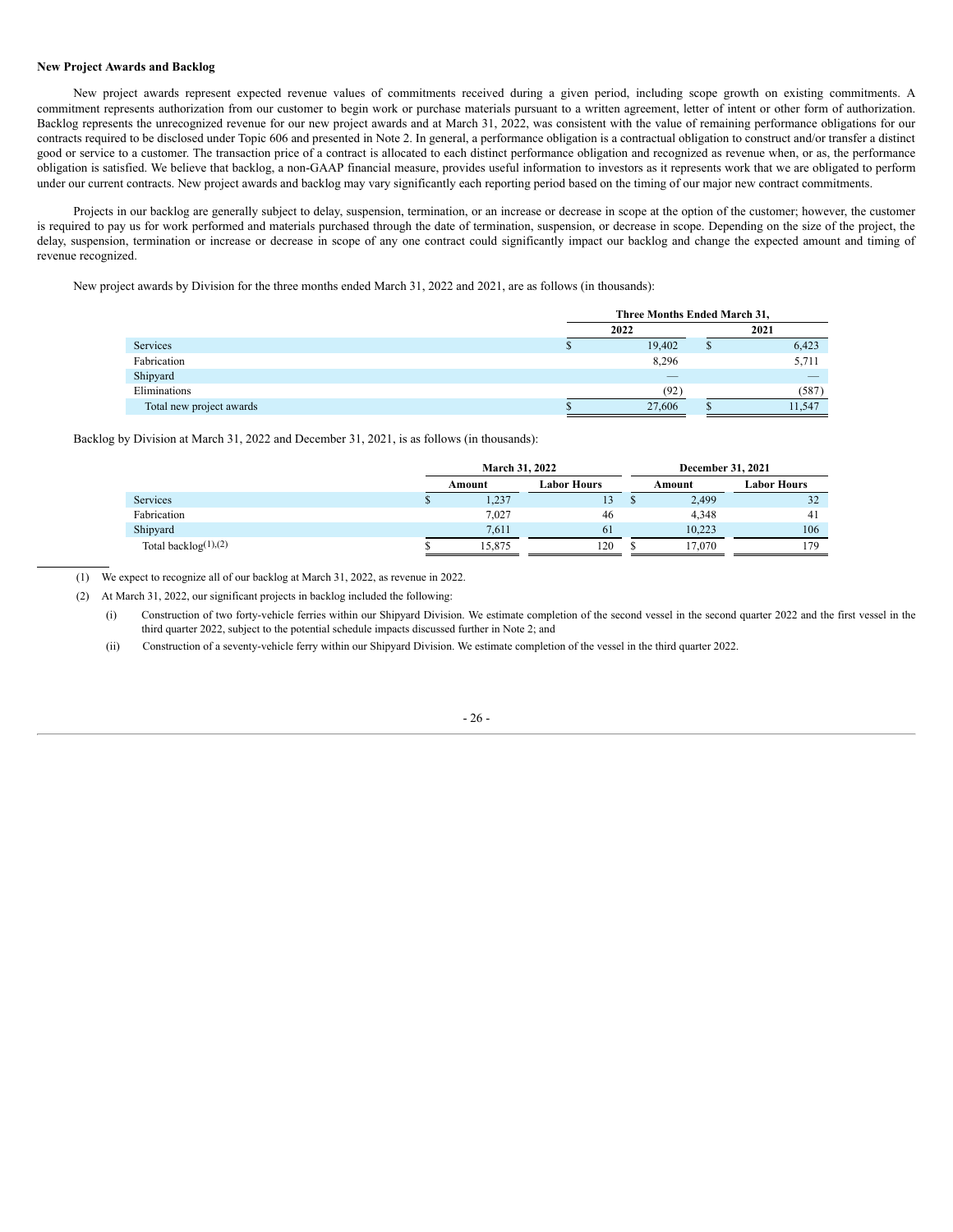## **Results of Operations**

*Comparison of the Three Months Ended March 31, 2022 and 2021* (in thousands in each table, except for percentages):

We determined the Shipyard Division operations associated with the Shipyard Transaction, and associated with certain previously closed Shipyard Division facilities, to be discontinued operations in the second quarter 2021, and accordingly, we have recast financial information for the three months ended March 31, 2021. Further, we have made adjustments to our previously issued financial statements for the three months ended March 31, 2021 to correct prior period immaterial errors, and in connection therewith, we have made adjustments to our previously reported segment results. See *"Overview"* above and Note 3 for further discussion of the Shipyard Transaction and our discontinued operations and Note 1 and Note 9 for further discussion of the error corrections.

## *Consolidated*

| Three Months Ended March 31, |          |        |           | Favorable<br>(Unfavorable) |              |
|------------------------------|----------|--------|-----------|----------------------------|--------------|
| 2022<br>2021                 |          |        | Change    |                            |              |
| ъ                            | 27,606   | S      | 11,547    | \$.                        | 16,059       |
|                              |          |        |           |                            |              |
|                              |          |        |           |                            | 4,901        |
|                              | 29,106   |        | 23,760    |                            | (5,346)      |
|                              | (420)    |        | 25        |                            | (445)        |
|                              | $-1.5\%$ |        | $0.1\%$   |                            |              |
|                              | 4,110    |        | 2,787     |                            | (1,323)      |
|                              | 452      |        | (529)     |                            | (981)        |
|                              | (4,982)  |        | (2,233)   |                            | (2,749)      |
|                              | (40)     |        | (194)     |                            | 154          |
|                              | (5,022)  |        | (2, 427)  |                            | (2,595)      |
|                              | (5)      |        | 11        |                            | (16)         |
|                              | (5,027)  |        | (2, 416)  |                            | (2,611)      |
|                              |          |        | (16, 121) |                            | 16,121       |
|                              | (5,027)  |        | (18, 537) |                            | 13,510       |
|                              | \$       | 28,686 | \$        | 23,785                     | $\mathbf{s}$ |

References below to 2022 and 2021 refer to the three months ended March 31, 2022 and 2021, respectively.

*New project awards* – New project awards for 2022 and 2021 were \$27.6 million and \$11.5 million, respectively. New project awards for 2022 and 2021 primarily related to offshore services work within our Services Division and small-scale fabrication work within our Fabrication Division.

*Revenue* – Revenue for 2022 and 2021 was \$28.7 million and \$23.8 million, respectively, representing an increase of 20.6%. The increase was primarily due to:

Higher revenue for our Services Division of \$13.2 million, primarily attributable to:

• Incremental revenue associated with the DSS Business, and

• Increased offshore services activity, offset partially by,

Lower revenue for our Fabrication Division of \$6.1 million, primarily attributable to:

- No revenue for our material supply, marine docking structures, offshore modules and subsea structures projects, which were completed prior to the first quarter 2022, offset partially by,
- Increased small-scale fabrication project activity.

Lower revenue for our Shipyard Division of \$2.6 million, primarily attributable to:

- Lower revenue for our seventy-vehicle ferry project, offset partially by,
- Higher revenue for our forty-vehicle ferry projects.

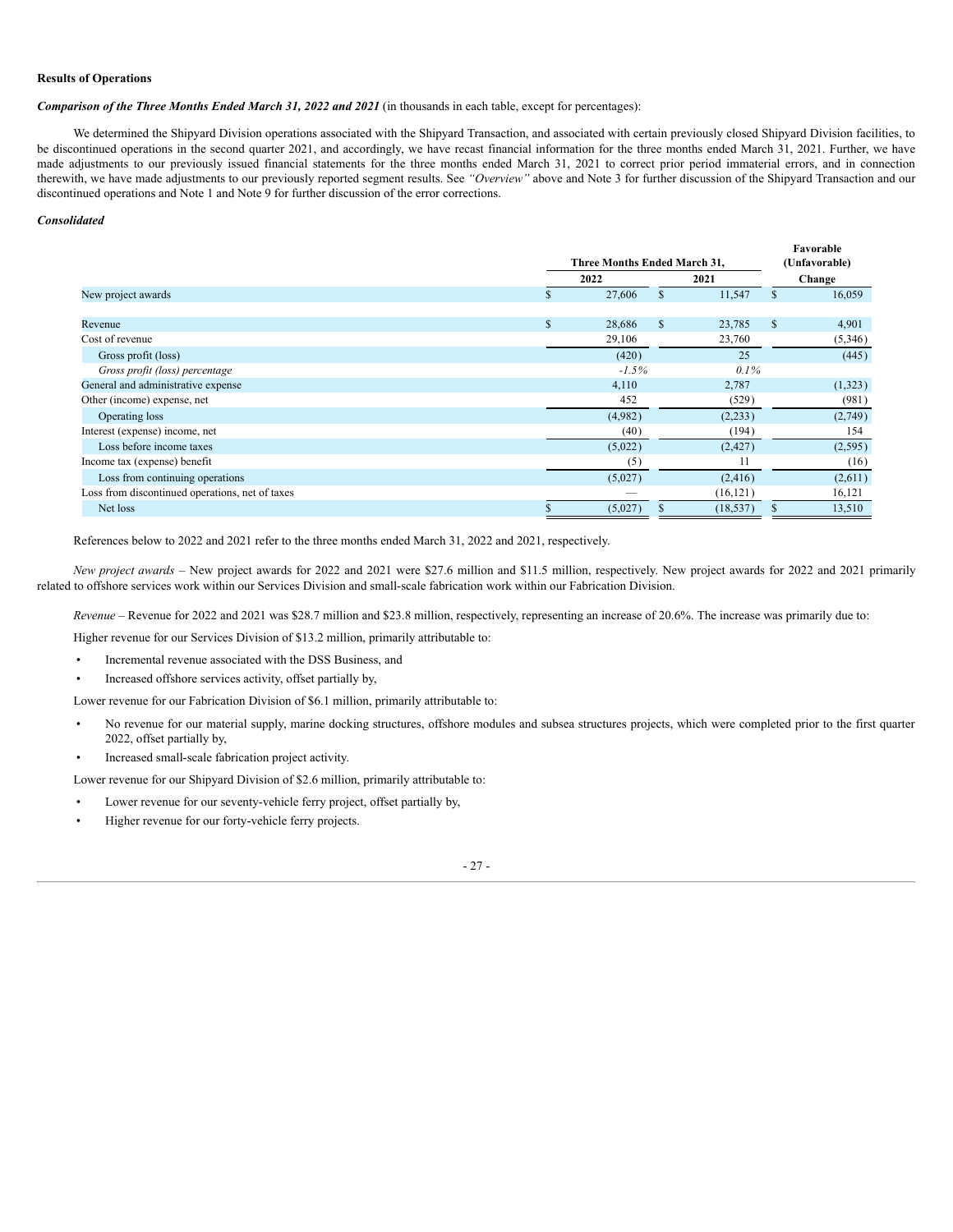*Gross profit (loss)* – Gross loss for 2022 was \$0.4 million (1.5% of revenue) compared to break-even gross profit for 2021. The gross loss for 2022 was primarily due to:

- Low revenue due to low backlog levels for our Fabrication Division,
- The partial under-recovery of overhead costs due to the under-utilization of our facilities and resources for our Fabrication Division, and
- Holding costs of \$0.2 million related to the two MPSVs that remain in our possession and are subject to dispute, and project charges of \$0.1 million, for our Shipyard Division.

The gross loss for 2022 relative to break-even gross profit for 2021 was primarily due to:

- Lower revenue for our Fabrication Division.
- An increase in the under-recovery of overhead costs for our Fabrication Division, and
- Project improvements of \$0.6 million for 2021 for our Fabrication Division, offset partially by,
- Higher revenue (including incremental revenue associated with the DSS Business) for our Services Division,
- A higher margin mix relative to 2021 for both our Fabrication Division and Services Division, and
- Project charges of \$0.7 million for 2021 for our Shipyard Division.

See *"Operating Segments"* below and Note 2 for further discussion of our project impacts.

*General and administrative expense* – General and administrative expense for 2022 and 2021 was \$4.1 million and \$2.8 million, respectively, representing an increase of 47.5%. The increase was primarily due to:

- Higher legal and advisory fees associated with our MPSV dispute,
- Incremental administrative costs associated with the DSS Business, including amortization of intangible assets,
- Higher incentive plan costs, and
- Higher costs associated with initiatives to diversify and enhance our business.

General and administrative expense included legal and advisory fees of \$0.7 million and \$0.2 million for 2022 and 2021, respectively, associated with our MPSV dispute, which are reflected within our Shipyard Division. See Note 7 for further discussion of our MPSV dispute.

*Other (income) expense, net* – Other (income) expense, net for 2022 and 2021 was expense of \$0.5 million and income of \$0.5 million, respectively. Other (income) expense, net generally represents recoveries or provisions for bad debts, gains or losses associated with the sale or disposition of property and equipment other than assets held for sale, and income or expense associated with certain nonrecurring items. Other expense for 2022 was primarily due to:

- Charges of \$0.3 million associated with damage caused by Hurricane Ida to our buildings and equipment at our Houma Facilities for our Fabrication Division, and
- Carry costs of \$0.1 million associated with our leased Jennings Facility and Lake Charles Facility (which were closed in the fourth quarter 2020) for our Shipyard Division.

Other income for 2021 was primarily due to a gain of \$0.4 million associated with the settlement of a property tax dispute for our Fabrication Division. See Note 2 for further discussion of the impacts of Hurricanes Ida.

*Interest (expense) income, net* – Interest (expense) income, net for 2022 and 2021 was expense of less than \$0.1 million and expense of \$0.2 million, respectively. Interest (expense) income, net for both periods consists primarily of interest incurred on the unused portion of our LC Facility, offset partially by interest earned on our cash and short-term investment balances. The 2021 period also included interest incurred on our former PPP Loan and the write-off of deferred financing costs in connection with an amendment to our LC Facility. The decrease in expense for 2022 relative to 2021 was primarily due to the additional expense items for the 2021 period.

*Income tax (expense) benefit* – Income tax (expense) benefit for 2022 and 2021 represents state income taxes. No federal income tax benefit was recorded for either period as a full valuation allowance was recorded against our net deferred tax assets generated during the periods.

- 28 -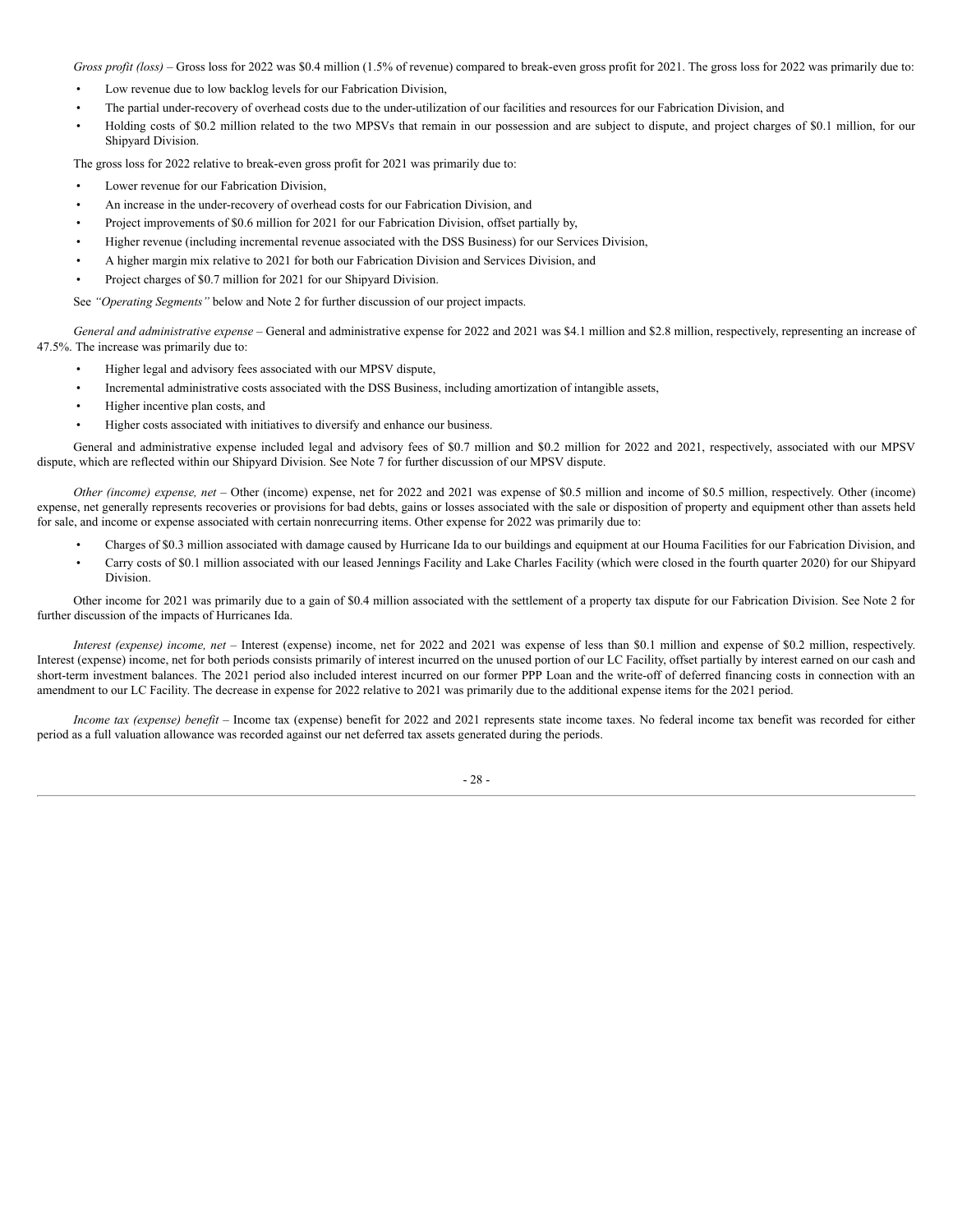# *Operating Segments*

## *Services Division*

|                                    |    | Three Months Ended March 31, |    |       |               | Favorable<br>(Unfavorable) |
|------------------------------------|----|------------------------------|----|-------|---------------|----------------------------|
|                                    |    | 2022                         |    | 2021  |               | Change                     |
| New project awards                 |    | 19,402                       | J. | 6,423 | \$            | 12,979                     |
|                                    |    |                              |    |       |               |                            |
| Revenue                            | J. | 20,664                       | S  | 7,506 | <sup>\$</sup> | 13,158                     |
| Gross profit                       |    | 1,928                        |    | 564   |               | 1,364                      |
| Gross profit percentage            |    | $9.3\%$                      |    | 7.5%  |               |                            |
| General and administrative expense |    | 729                          |    | 281   |               | (448)                      |
| Other (income) expense, net        |    | 12                           |    | 10    |               | (2)                        |
| Operating income                   |    | 1,187                        |    | 273   |               | 914                        |

Operating results for our Services Division for 2022 include the results of the DSS Business. See Note 4 for further discussion of the DSS Acquisition. References below to 2022 and 2021 refer to the three months ended March 31, 2022 and 2021, respectively.

*New project awards* – New project awards for 2022 and 2021 were \$19.4 million and \$6.4 million, respectively, and were primarily related to offshore services work, with the increase due to incremental new project awards associated with the DSS Business and increased offshore services activity.

*Revenue* – Revenue for 2022 and 2021 was \$20.7 million and \$7.5 million, respectively, representing an increase of 175.3%. The increase was primarily due to:

- Incremental revenue associated with the DSS Business, and
- Increased offshore services activity.

*Gross profit* – Gross profit for 2022 and 2021 was \$1.9 million (9.3% of revenue) and \$0.6 million (7.5% of revenue), respectively. The increase in gross profit for 2022 relative to 2021 was primarily due to:

- Higher revenue (including incremental revenue associated with the DSS Business), and
- A higher margin mix relative to 2021.

*General and administrative expense* – General and administrative expense for 2022 and 2021 was \$0.7 million and \$0.3 million, respectively, representing an increase of 159.4%. The increase was primarily due to incremental administrative costs associated with the DSS Business, including amortization of intangible assets.

**Favorable**

## *Fabrication Division*

|                                    |    | Three Months Ended March 31, |   |         |      | гаууганс<br>(Unfavorable) |  |
|------------------------------------|----|------------------------------|---|---------|------|---------------------------|--|
|                                    |    | 2022                         |   | 2021    |      | Change                    |  |
| New project awards                 |    | 8,296                        | ъ | 5,711   | ъ    | 2,585                     |  |
|                                    |    |                              |   |         |      |                           |  |
| Revenue                            | P. | 5,617                        | S | 11,736  | - \$ | (6,119)                   |  |
| Gross profit (loss)                |    | (2,021)                      |   | 481     |      | (2,502)                   |  |
| Gross profit (loss) percentage     |    | $(36.0)\%$                   |   | $4.1\%$ |      |                           |  |
| General and administrative expense |    | 625                          |   | 451     |      | (174)                     |  |
| Other (income) expense, net        |    | 287                          |   | (616)   |      | (903)                     |  |
| Operating income (loss)            |    | (2,933)                      |   | 646     |      | (3,579)                   |  |

References below to 2022 and 2021 refer to the three months ended March 31, 2022 and 2021, respectively.

*New project awards* – New project awards for 2022 and 2021 were \$8.3 million and \$5.7 million, respectively, and were primarily related to small-scale fabrication work.

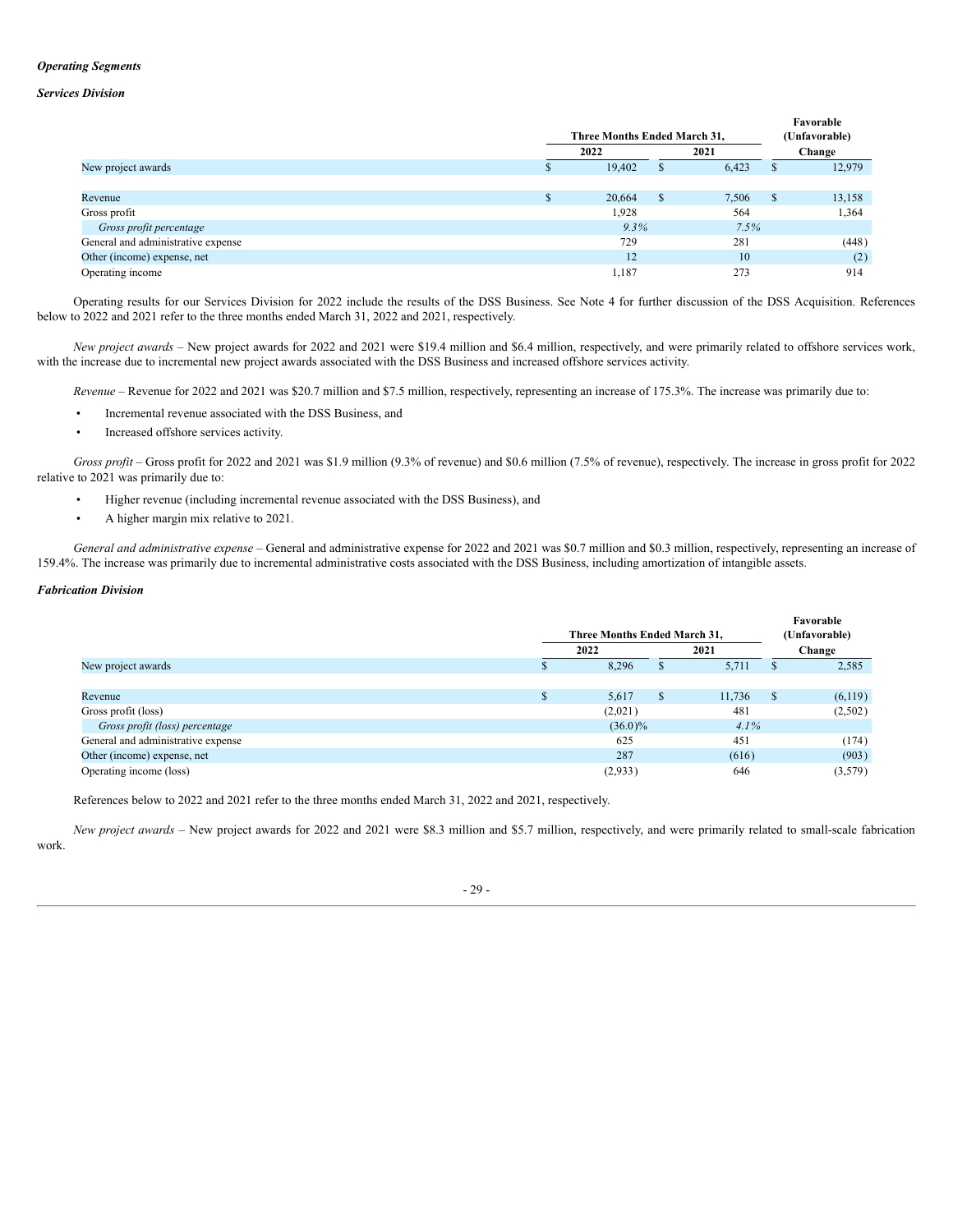*Revenue* – Revenue for 2022 and 2021 was \$5.6 million and \$11.7 million, respectively, representing a decrease of 52.1%. The decrease was primarily due to:

- No revenue for our material supply, marine docking structures, offshore modules and subsea structures projects, which were completed prior to the first quarter 2022, offset partially by,
- Increased small-scale fabrication project activity.

*Gross profit (loss)* – Gross loss for 2022 was \$2.0 million (36.0% of revenue) compared to gross profit of \$0.5 million (4.1% of revenue) for 2021. The gross loss for 2022 was primarily due to:

- Low revenue due to low backlog levels, and
- The partial under-recovery of overhead costs due to the under-utilization of our facilities and resources due to low work hours.

The gross loss for 2022 relative to gross profit for 2021was primarily due to:

- Lower revenue,
- An increase in the under-recovery of overhead costs due to a decrease in work hours associated with our large fabrication activity, and
- Project improvements of \$0.6 million for 2021 on our offshore modules project, offset partially by,
- A higher margin mix relative to 2021.

The Fabrication Division utilization for 2022 and 2021 benefited by \$0.2 million and \$0.4 million, respectively, from providing resources and facilities to our Shipyard Division for our seventy-vehicle ferry and two forty-vehicle ferry projects. See Note 2 for further discussion of our project impacts.

*General and administrative expense* – General and administrative expense for 2022 and 2021 was \$0.6 million and \$0.5 million, respectively, representing an increase of 38.6%. The increase was primarily due to higher business development costs.

*Other (income) expense, net –* Other (income) expense, net for 2022 and 2021 was expense of \$0.3 million and income of \$0.6 million, respectively. Other expense for 2022 was primarily due to charges of \$0.3 million associated with damage caused by Hurricane Ida to buildings and equipment at our Houma Facilities. Other income for 2021 was primarily due to a gain of \$0.4 million associated with the settlement of a property tax dispute.

# *Shipyard Division*

|                                    | Three Months Ended March 31, |             | Favorable<br>(Unfavorable) |
|------------------------------------|------------------------------|-------------|----------------------------|
|                                    | 2022                         | 2021        | Amount                     |
| New project awards                 |                              |             |                            |
|                                    |                              |             |                            |
| Revenue                            | 2,497                        | \$<br>5,130 | \$<br>(2,633)              |
| Gross loss                         | (327)                        | (932)       | 605                        |
| Gross loss percentage              | $(13.1)\%$                   | $(18.2)\%$  |                            |
| General and administrative expense | 746                          | 196         | (550)                      |
| Other (income) expense, net        | 115                          | 77          | (38)                       |
| Operating loss                     | (1,188)                      | (1,205)     | 17                         |

References below to 2022 and 2021 refer to the three months ended March 31, 2022 and 2021, respectively.

*Revenue* – Revenue for 2022 and 2021 was \$2.5 million and \$5.1 million, respectively, representing a decrease of 51.3%. The decrease was primarily due to:

- Lower revenue for our seventy-vehicle ferry project due to reduced construction and procurement activities, offset partially by,
- Higher revenue for our forty-vehicle ferry projects due to increased construction activities for the first vessel.

- 30 -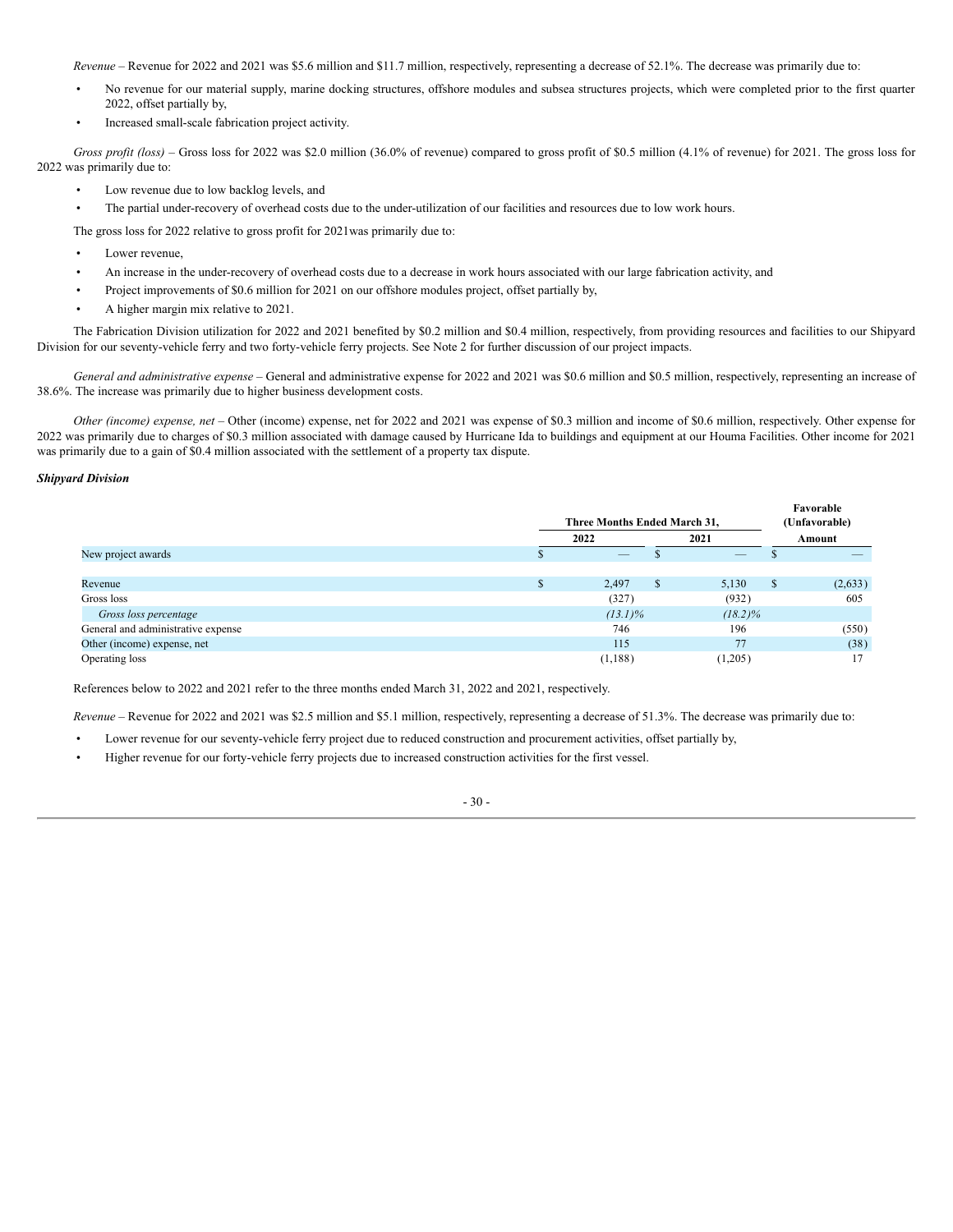*Gross loss* – Gross loss for 2022 and 2021 was \$0.3 million (13.1% of revenue) and \$0.9 million (18.2% of revenue), respectively. The gross loss for 2022 was primarily due to:

- Holding costs of \$0.2 million related to the two MPSVs that remain in our possession and are subject to dispute, and
- Project charges of \$0.1 million related to our insurance deductible associated with damage incurred during sea trials for our second forty-vehicle ferry project.

The decrease in gross loss for 2022 relative to 2021 was primarily due to:

- Project charges of \$0.7 million for 2021 related to forecast cost increases and liquidated damages on our seventy-vehicle ferry project, offset partially by,
- The aforementioned project charge of \$0.1 million for 2022.

See Note 2 for further discussion of our project impacts and Note 7 for further discussion of our MPSV dispute.

*General and administrative expense* – General and administrative expense for 2022 and 2021 was \$0.7 million and \$0.2 million, respectively, representing an increase of 280.6%. General and administrative expense relates to legal and advisory fees associated with our MPSV dispute. See Note 7 for further discussion of our MPSV dispute.

*Other (income) expense, net –* Other (income) expense, net for 2022 and 2021 was expense of \$0.1 million and \$0.1 million, respectively, and was primarily due to carry costs associated with our leased Jennings Facility and Lake Charles Facility (which were closed in the fourth quarter 2020).

# *Corporate Division*

|                                    |         |                              | Favorable     |
|------------------------------------|---------|------------------------------|---------------|
|                                    |         | Three Months Ended March 31, | (Unfavorable) |
|                                    | 2022    | 2021                         | Amount        |
| New project awards (eliminations)  | (92)    | (587)                        | 495<br>ъ      |
|                                    |         |                              |               |
| Revenue (eliminations)<br>D        | (92)    | (587)                        | 495<br>S      |
| Gross loss                         |         | (88)                         | 88            |
| General and administrative expense | 2,010   | 1,859                        | (151)         |
| Other (income) expense, net        | 38      |                              | (38)          |
| Operating loss                     | (2,048) | (1,947)                      | (101)         |

References below to 2022 and 2021 refer to the three months ended March 31, 2022 and 2021, respectively.

*Gross loss* – Gross loss for 2021 was \$0.1 million, and was primarily due to certain operating division support costs that are reflected within our Services Division and Fabrication Division for 2022.

*General and administrative expense* – General and administrative expense for 2022 and 2021 was \$2.0 million and \$1.9 million, respectively, representing an increase of 8.1%. The increase was primarily due to:

- Higher incentive plan costs (due to the graded vesting method for the recognition of compensation expense for performance-based restricted stock unit awards, which results in the accelerated amortization of compensation expense over the vesting period), and
- Higher costs associated with initiatives to diversify and enhance our business.

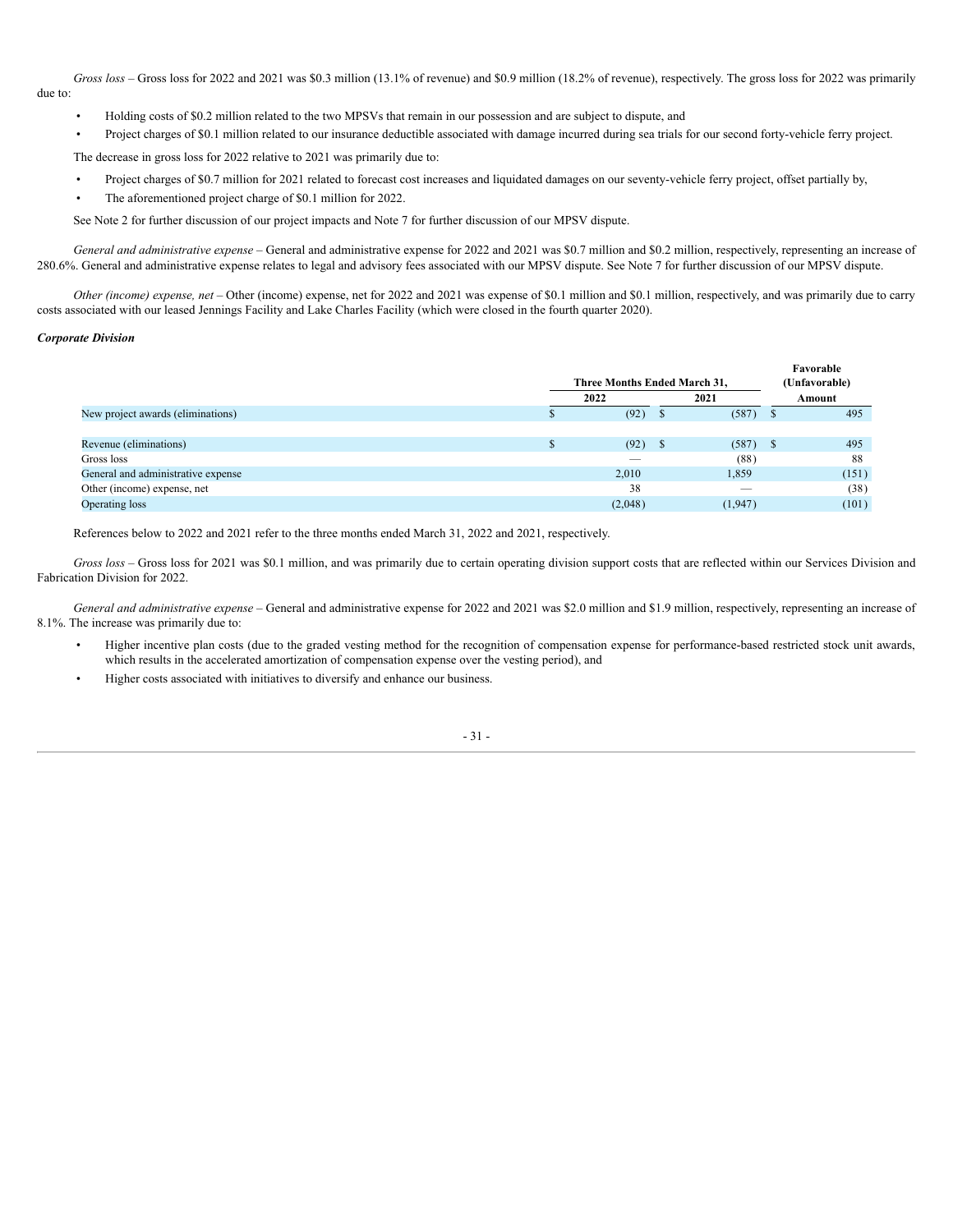## *Discontinued Operations*

|                                                          | Three Months Ended March 31, |           | r avorable<br>(Unfavorable) |
|----------------------------------------------------------|------------------------------|-----------|-----------------------------|
|                                                          | 2022                         | 2021      | Change                      |
| Revenue                                                  |                              | 35,166    | (35, 166)                   |
| Gross profit                                             |                              | 7,660     | (7,660)                     |
| Gross profit percentage                                  |                              | 21.8%     |                             |
| General and administrative expense                       |                              | 340       | 340                         |
| Impairments and (gain) loss on assets held for sale, net |                              | 23,428    | 23,428                      |
| Other (income) expense, net                              |                              |           | 13                          |
| Operating loss                                           |                              | (16, 121) | 16.121                      |

**Favorable**

Our Shipyard Transaction was completed in April 2021. There were no operating results from discontinued operations for the three months ended March 31, 2022. References below to 2021 refer to the three months ended March 31, 2021. See Note 3 for further discussion of the Shipyard Transaction and our discontinued operations.

*Revenue* – Revenue for 2021 was \$35.2 million and was primarily related to:

- Our harbor tug projects which were completed in the first quarter 2021, and
- Our research vessel projects and towing, salvage and rescue ship projects.

*Gross profit* – Gross profit for 2021 was \$7.7 million (21.8% of revenue) and was primarily impacted by:

- Project improvements of \$8.4 million related to the cumulative effect of a change order (offset partially by forecast cost increases) on our towing, salvage and rescue ship projects, offset partially by,
- A backlog for our discontinued operations that was generally at, or near, break-even or in a loss position, and accordingly, resulted in revenue with low or no gross profit, and
- The partial under-recovery of overhead costs associated with the under-utilization of our facilities and resources.

*General and administrative expense* – General and administrative expense for 2021 was \$0.3 million.

Impairments and (gain) loss on assets held for sale, net - Impairments and (gain) loss on assets held for sale, net for 2021 was a loss of \$23.4 million and was primarily due to:

- Charges of \$22.8 million related to the impairment of our Shipyard Division's long-lived assets, and
- Charges of \$0.7 million related to transaction costs associated with the Shipyard Transaction.

## **Liquidity and Capital Resources**

#### *Available Liquidity*

Our primary sources of liquidity are our cash, cash equivalents and restricted cash. At March 31, 2022, our cash, cash equivalents and restricted cash totaled \$42.8 million as follows (in thousands):

**March 31,**

|                                                  | <br>2022 |
|--------------------------------------------------|----------|
| Cash and cash equivalents                        | 41.061   |
| Restricted cash, current                         | 1.703    |
| Total cash, cash equivalents and restricted cash | 42.764   |

Our available liquidity is impacted by changes in our working capital and our capital expenditure requirements. Fluctuations in our working capital, and its components, are not unusual in our business and are impacted by the size of our projects and the mix of our backlog. Our working capital is particularly impacted by the timing of new project awards and related payments in advance of performing work, and the subsequent achievement of billing milestones or project progress on backlog. Working capital is also impacted at period-end by the timing of contract receivables collections and accounts payable payments on our projects.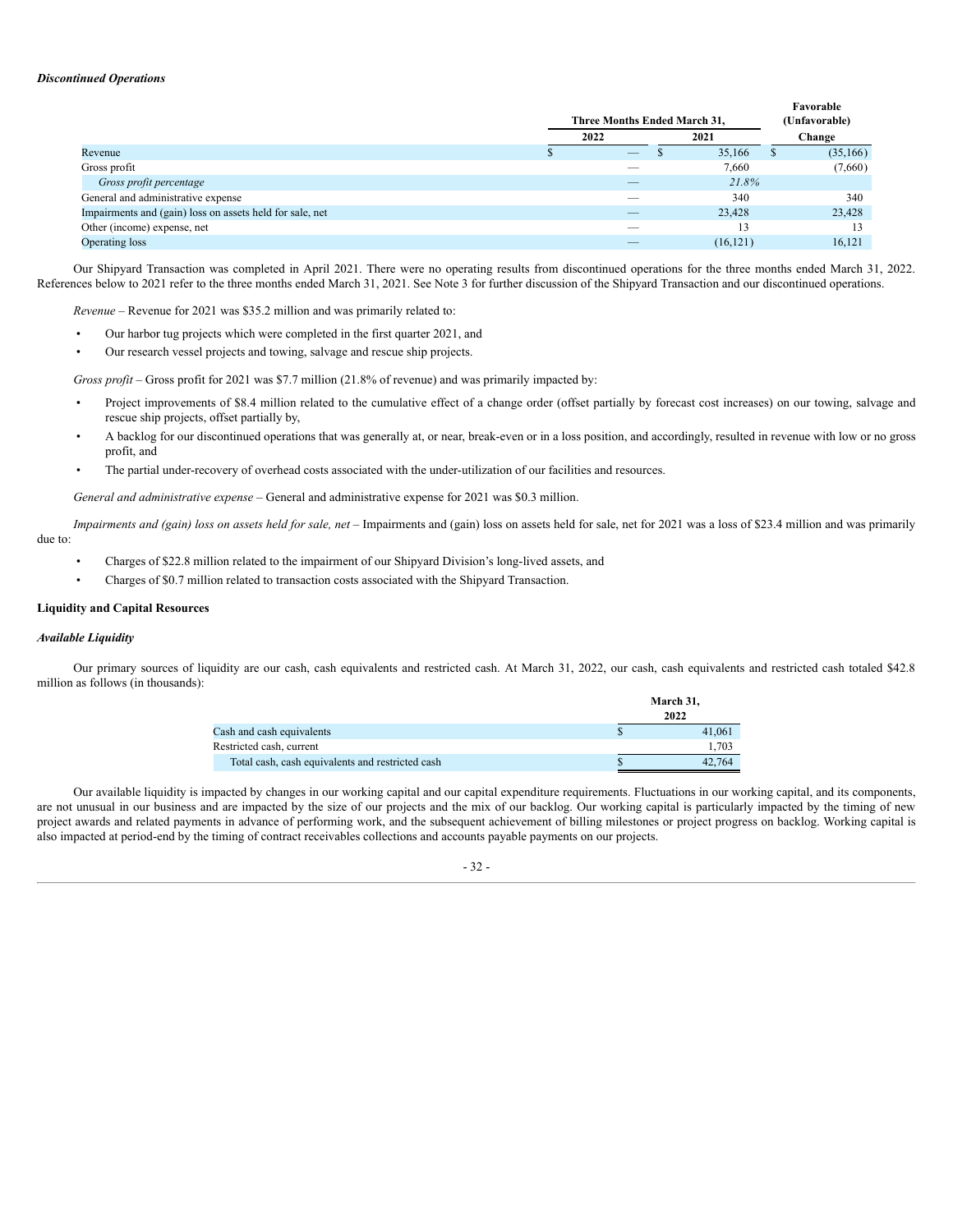At March 31, 2022, our working capital was \$52.2 million and included \$42.8 million of cash, cash equivalents and current restricted cash and \$1.8 million of assets held for sale. Excluding cash, cash equivalents, current restricted cash and assets held for sale, our working capital at March 31, 2022 was \$7.6 million, and consisted of: net contract assets and contract liabilities of negative \$1.5 million; contract receivables and retainage of \$23.6 million; inventory, prepaid expenses and other current assets of \$10.8 million; and accounts payable, accrued expenses and other current liabilities of \$25.4 million. The components of our working capital (excluding cash, cash equivalents, current restricted cash and assets held for sale) at March 31, 2022 and December 31, 2021, and changes in such amounts during the three months ended March 31, 2022, were as follows (in thousands):

|                                                                  | March 31, | December 31. |           |
|------------------------------------------------------------------|-----------|--------------|-----------|
|                                                                  | 2022      | 2021         | Change(3) |
| Contract assets                                                  | 2,694     | 4.759        | (2,065)   |
| Contract liabilities <sup>(1)</sup>                              | (4,198)   | (6,648)      | 2,450     |
| Contracts in progress, $net(2)$                                  | (1,504)   | (1,889)      | 385       |
| Contract receivables and retainage, net                          | 23.643    | 15.986       | 7,657     |
| Prepaid expenses, inventory and other current assets             | 10.820    | 8,750        | 2,070     |
| Accounts payable, accrued expenses and other current liabilities | (25,362)  | (23,306)     | (2,056)   |
| Total                                                            | 7,597     | (459)        | 8,056     |

(1) Contract liabilities at March 31, 2022 and December 31, 2021, include accrued contract losses of \$2.9 million and \$3.9 million, respectively.

(2) Represents our cash position relative to revenue recognized on projects, with contract assets representing unbilled amounts that reflect future cash inflows on projects, and contract liabilities representing (i) advance payments that reflect future cash expenditures and non-cash earnings on projects and (ii) accrued contract losses that represent future cash expenditures on projects.

(3) Changes referenced in the "Cash Flow Activity" section below may differ from the changes in this table due to non-cash reclassifications and due to certain changes in balance sheet accounts being reflected within other line items on the Statement of Cash Flows, including bad debt expense, gains and losses on sales of fixed assets and other assets, and accruals for capital expenditures.

#### *Cash Flow Activity (in thousands)*

|                                                     | Three Months Ended March 31. |  |       |  |  |
|-----------------------------------------------------|------------------------------|--|-------|--|--|
|                                                     | 2022                         |  | 2021  |  |  |
| Net cash provided by (used in) operating activities | (11.351)                     |  | 358   |  |  |
| Net cash used in investing activities               | (415)                        |  | (421) |  |  |
| Net cash used in financing activities               | (59)                         |  | (100) |  |  |

*Operating Activities* – Cash used in operating activities for the three months ended March 31, 2022 was \$11.4 million and cash provided by operating activities for the three months ended March 31, 2021 was \$0.4 million, and was primarily due to the net impacts of the following:

#### *2022 Activity*

- Operating loss excluding depreciation and amortization of \$1.3 million, and stock-based compensation expense of \$0.6 million;
- Decrease in contract assets of \$2.1 million related to the timing of billings on projects, primarily due to decreased unbilled positions on various projects within our Fabrication Division;
- Decrease in contract liabilities of \$2.5 million, primarily due to a decrease in accrued contract losses and the unwind of advance payments on our forty-vehicle ferry projects within our Shipyard Division;
- Increase in contract receivables and retainage of \$7.7 million related to the timing of billings and collections on projects, primarily due to increased receivable positions on various projects within our Services Division, including projects associated with the DSS Business;
- Increase in prepaid expenses, inventory and other assets of \$2.1 million, primarily due to prepaid expenses and the associated timing of certain prepayments and insurance receivables related to Hurricane Ida;
- Increase in accounts payable, accrued expenses and other current liabilities of \$2.1 million, primarily due to the timing of payments and increased accounts payable positions for various projects within our Services Division and Fabrication Division; and
- Change in noncurrent assets and liabilities, net of \$0.1 million.

#### - 33 -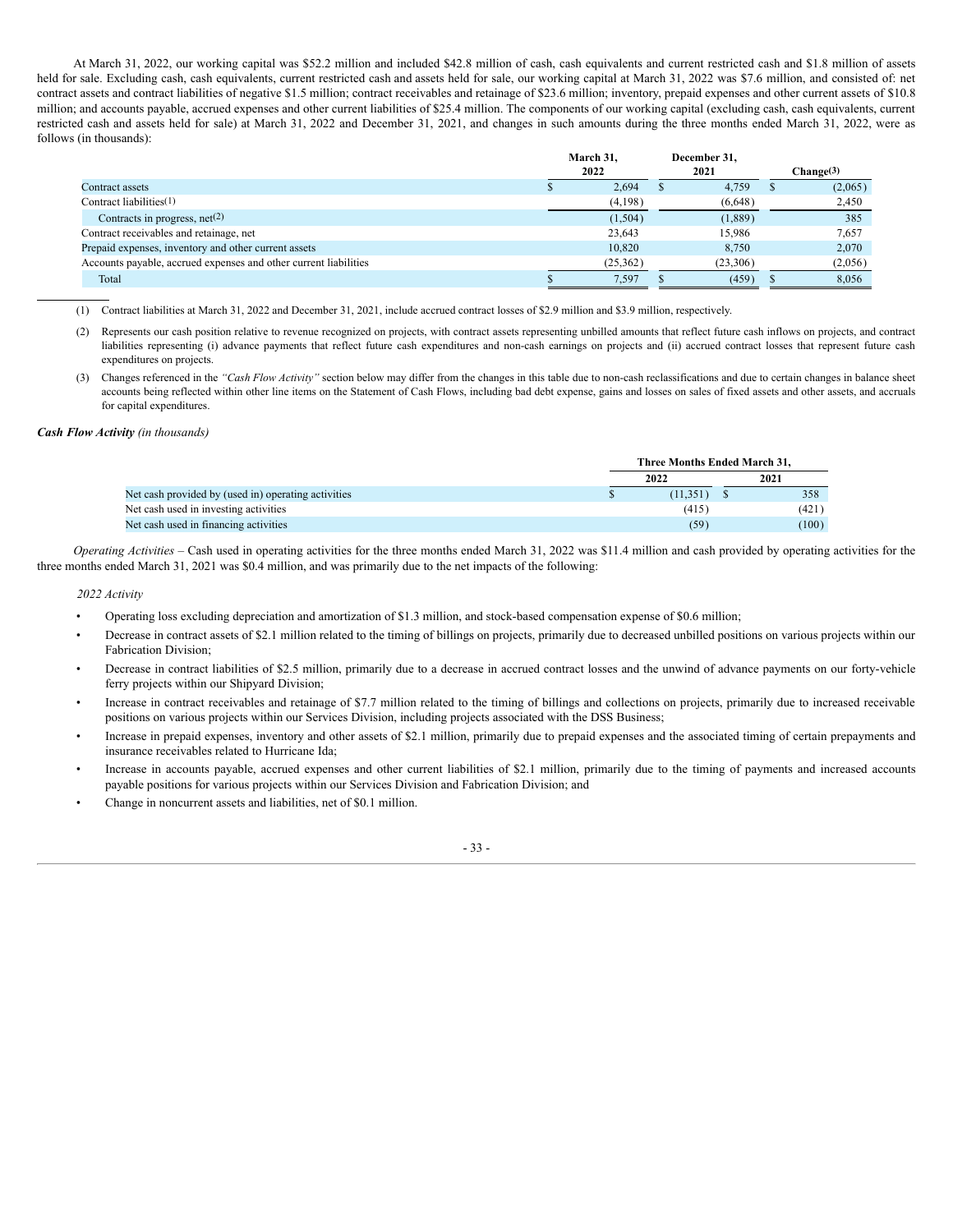## *2021 Activity*

- Operating loss excluding depreciation and amortization of \$1.9 million, non-cash asset impairments of \$22.8 million, and stock-based compensation expense of \$0.3 million;
- Increase in contract assets of \$3.9 million related to the timing of billings on projects, primarily due to increased unbilled positions on our Divested Shipyard Contracts, offset partially by decreased unbilled positions on our final harbor tug project;
- Decrease in contract liabilities of \$3.3 million, primarily due to a decrease in accrued contract losses on our Divested Shipyard Contracts;
- Increase in contract receivables and retainage of \$2.8 million related to the timing of billings and collections on projects, primarily due to increased receivable positions on our Divested Shipyard Contracts and various projects within our Fabrication Division, offset partially by collections on various projects within our Services Division;
- Decrease in prepaid expenses, inventory and other assets of \$0.2 million, primarily due to inventory;
- Increase in accounts payable, accrued expenses and other current liabilities of \$4.0 million, primarily due to the timing of payments and increased accounts payable positions for our Divested Shipyard Contracts, offset partially by decreased accounts payable positions for projects within our Fabrication Division; and
- Change in noncurrent assets and liabilities, net of \$0.4 million.

*Investing Activities* – Cash used in investing activities for the three months ended March 31, 2022 and 2021 was \$0.4 million and \$0.4 million, respectively, and was primarily due to capital expenditures.

*Financing Activities* – Cash used in financing activities for the three months ended March 31, 2022 and 2021 was \$0.1 million and \$0.1 million, respectively, and was primarily due to tax payments made on behalf of employees from vested stock withholdings.

## *Credit Facilities and Debt*

*LC Facility* – We have a letter of credit facility with Hancock Whitney Bank ("Whitney Bank") that provides for up to \$20.0 million of letters of credit ("LC Facility"), subject to our cash securitization of the letters of credit, with a maturity date of June 30, 2023. Commitment fees on the unused portion of the LC Facility are 0.4% per annum and interest on outstanding letters of credit is 1.5% per annum. At March 31, 2022, we had \$1.7 million of letters of credit outstanding under the LC Facility.

*Loan Agreement* – On April 17, 2020, we entered into an unsecured loan in the aggregate amount of \$10.0 million ("PPP Loan") with Whitney Bank pursuant to the Paycheck Protection Program ("PPP") under the Coronavirus Aid, Relief, and Economic Security Act, as amended ("CARES Act"). The PPP Loan, and accrued interest, were eligible to be forgiven partially or in full, if certain conditions were met. Following the approval of our application for forgiveness by the Small Business Administration ("SBA"), on July 28, 2021, Whitney Bank received \$9.1 million from the SBA, which was the amount of loan forgiveness requested, plus accrued interest. The forgiveness of the PPP Loan and accrued interest resulted in a gain of \$9.1 million during the third quarter 2021. On July 29, 2021, we repaid Whitney Bank the remaining balance of the PPP Loan, together with accrued interest. Because the amount borrowed exceeded \$2.0 million, we are required by the SBA to retain all records relating to the PPP Loan for six years from the date the loan was forgiven and permit authorized representatives of the SBA to access such records upon request. While we believe we are a qualifying business and have met the eligibility requirements for the PPP Loan, and believe we have used the loan proceeds only for expenses which may be paid using proceeds from the PPP Loan, we can provide no assurances that any potential SBA review or audit will verify the amount forgiven, in whole or in part, and we could be required to repay all or part of the forgiven amount.

*Surety Bonds* – We issue surety bonds in the ordinary course of business to support our projects. At March 31, 2022, we had \$110.8 million of outstanding surety bonds, of which \$50.0 million relates to our MPSV projects that are subject to dispute and \$55.8 million relates to our Active Retained Shipyard Contracts. It has been increasingly difficult to obtain additional bonding capacity and identify potential financing sources, due to, among other things, losses from our operations in recent years, including recent project charges attributable to our Shipyard Division operations. We can provide no assurances that necessary bonding capacity will be available to support our future bonding requirements. See Note 6 and *"Mortgage Agreement and Restrictive Covenant Agreement"* below for discussion of our entry into agreements with one of our Sureties relating to the Retained Shipyard Contracts and Note 7 for further discussion of our surety bonds and MPSV dispute.

- 34 -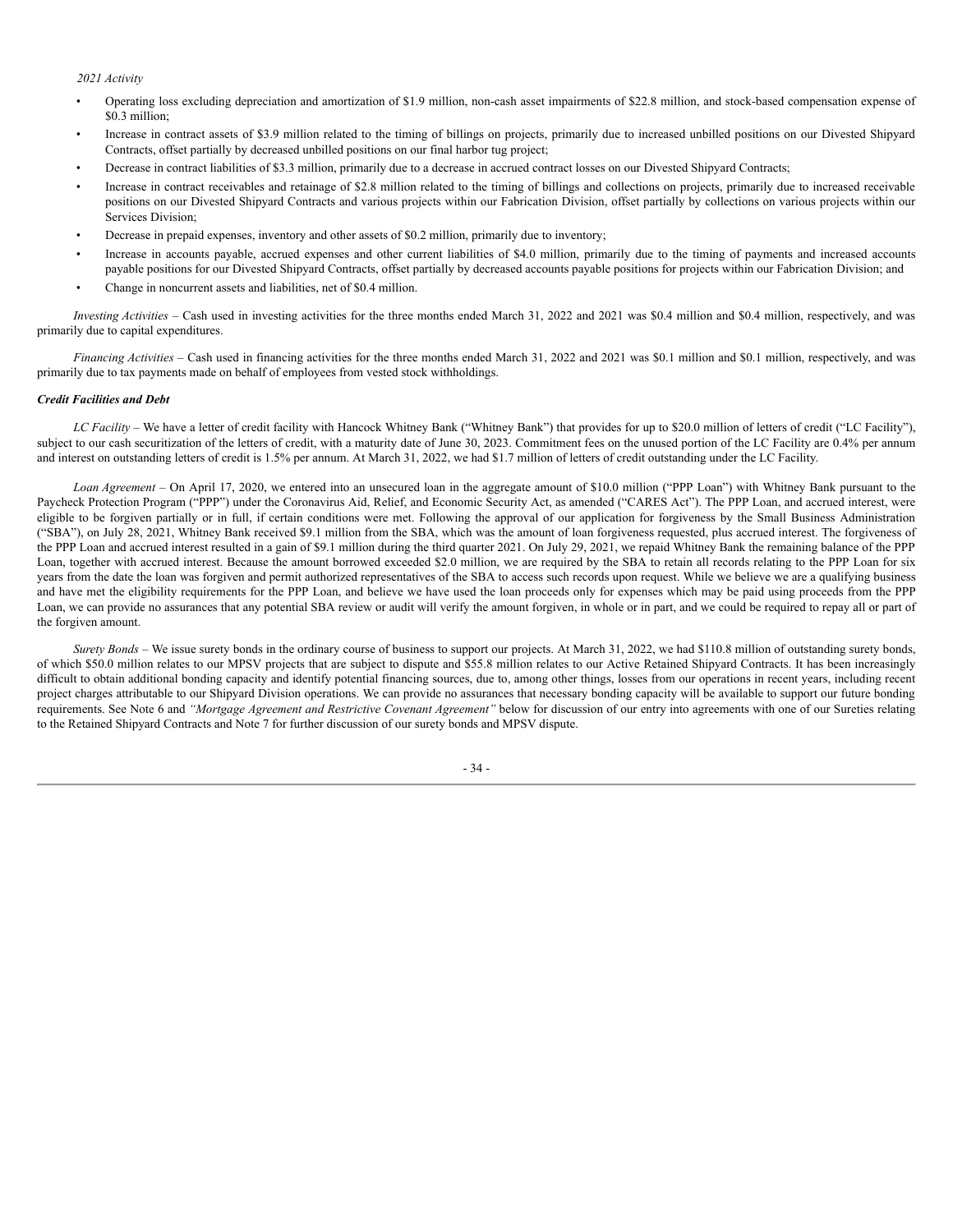*Mortgage Agreement and Restrictive Covenant Agreement* – On April 19, 2021, and in connection with the receipt of a consent for the Shipyard Transaction from one of our Sureties, we entered into a multiple indebtedness mortgage (the "Mortgage Agreement") and a restrictive covenant arrangement (the "Restrictive Covenant Agreement") with such Surety to secure our obligations and liabilities under our general indemnity agreement with the Surety associated with its outstanding surety bond obligations for our MPSV projects and two forty-vehicle ferry projects. The Mortgage Agreement encumbers the real estate associated with our Houma Facilities and includes certain covenants and events of default. Further, the Restrictive Covenant Agreement precludes us from paying dividends or repurchasing shares of our common stock. The Mortgage Agreement and Restrictive Covenant Agreement will terminate when the obligations and liabilities of the Surety associated with the outstanding surety bonds are discharged, or any judgment against us or the Surety arising out of litigation related to such contracts is satisfied by us. See Note 6 for further discussion of our Mortgage Agreement and Restrictive Covenant Agreement.

#### *Registration Statement*

We have a shelf registration statement that is effective with the SEC that expires on November 27, 2023. The shelf registration statement enables us to issue up to \$200.0 million in either debt or equity securities, or a combination thereof, from time to time subsequent to the filing of a prospectus supplement, which among other things, identifies the underwriter, dealer or agent, specifies the number and value of securities that may be sold, and provides a time frame over which the securities may be offered.

#### *Liquidity Outlook*

As discussed in our Overview, we continue to focus on securing profitable new project awards and backlog in the near-term and generating operating income and cash flows in the longer-term. We have made significant progress in our efforts to preserve and improve our liquidity, including cost reductions, the sale of under-utilized assets and facilities, an improved overall cash flow position on our projects in backlog and the completion of the Shipyard Transaction. In addition, at March 31, 2022, we continue to have \$1.8 million of assets held for sale; however, we can provide no assurances that we will successfully sell the assets or that we will recover their carrying value. The primary uses of our liquidity for 2022 and the foreseeable future are to fund:

- Overhead costs associated with the under-utilization of our facilities and resources within our Fabrication Division, until we secure sufficient backlog to fully recover our overhead costs;
- Capital expenditures;
- Accrued contract losses (including accrued contract losses for the Active Retained Shipyard Contracts);
- Working capital requirements for our projects, including the unwind of advance payments on projects;
- Remaining liabilities of the Shipyard Division operations that were excluded from the Shipyard Transaction;
- Legal and other costs associated with our MPSV dispute;
- Corporate administrative expenses (including the temporary under-utilization of personnel as we evaluate our resource requirements to support our future operations in light of the Shipyard Transaction and DSS Acquisition);
- Initiatives to diversify and enhance our business; and
- Insurance deductibles and uninsured losses, if any, associated with the impacts of Hurricane Ida.

We anticipate capital expenditures of \$1.0 million to \$2.0 million for the remainder of 2022, excluding any future expenditures for deductibles and uninsured losses, if any, associated with damage caused by Hurricane Ida, that may be determined to be capital items. Further investments in facilities may be required to win and execute potential new project awards, which are not included in these estimates.

We believe that our cash, cash equivalents and short-term investments at March 31, 2022, will be sufficient to enable us to fund our operating expenses, meet our working capital and capital expenditure requirements, and satisfy any debt service obligations or other funding requirements, for at least twelve months from the date of this Report. Our evaluation of the sufficiency of our cash and liquidity is primarily based on our financial forecast for 2022 and 2023, which is impacted by our existing backlog and estimates of future new project awards and may be further impacted by the ongoing effects of oil price volatility, COVID-19, and Russia's invasion of Ukraine and the U.S. and other countries actions in response. We can provide no assurances that our financial forecast will be achieved or that we will have sufficient cash and short-term investments to meet planned operating expenses and unforeseen cash requirements. Accordingly, we may be required to obtain new or additional credit facilities, sell additional assets or conduct equity or debt offerings at a time when it is not beneficial to do so.

- 35 -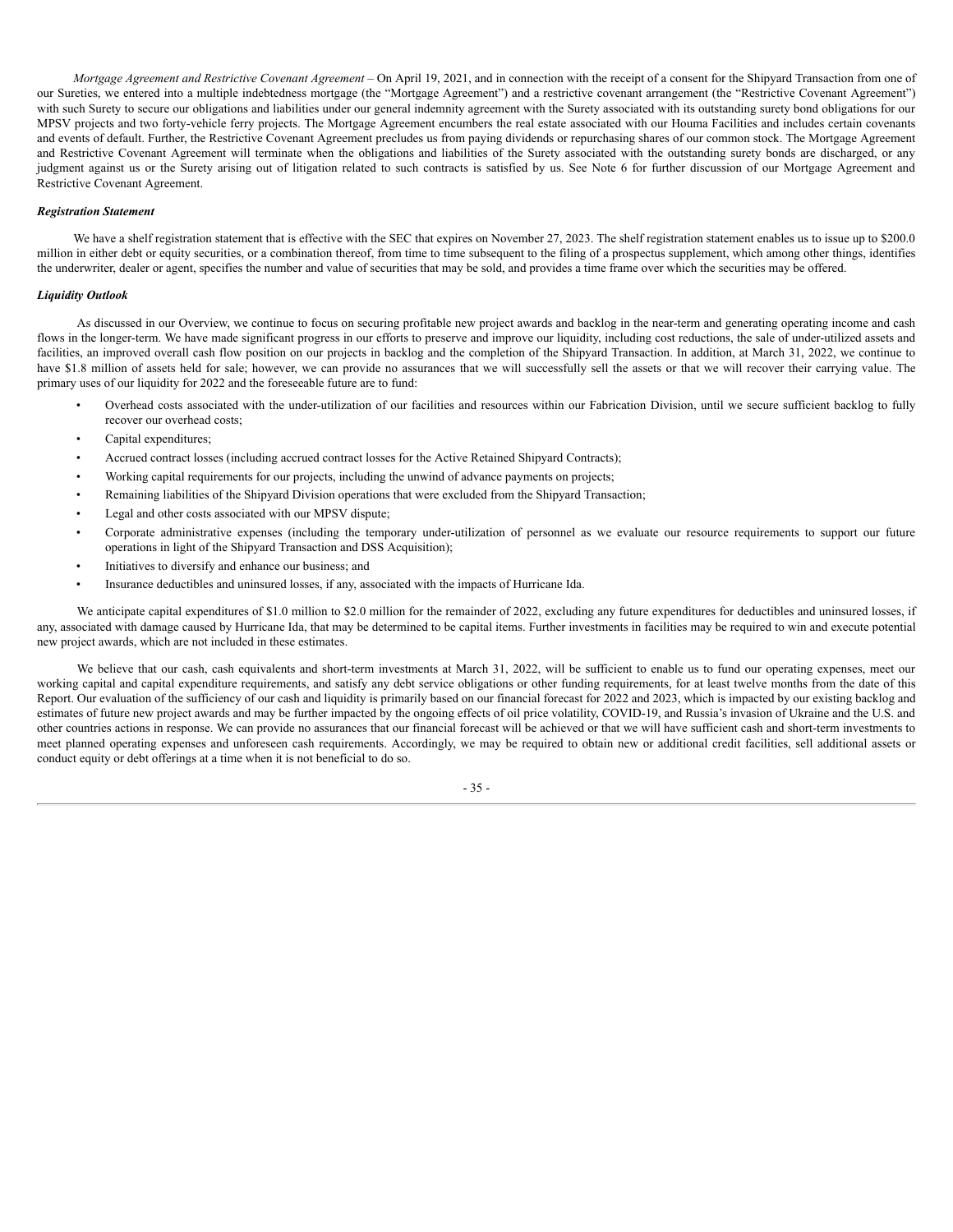#### *Of -Balance Sheet Arrangements*

We are not a party to any contract or other obligation not included on our Balance Sheet that has, or is reasonably likely to have, a current or future effect on our financial condition, changes in financial condition, revenues or expenses, results of operations, liquidity, capital expenditures or capital resources.

#### <span id="page-40-0"></span>**Item 4. Controls and Procedures.**

We maintain disclosure controls and procedures that are designed to ensure that information required to be disclosed in the reports that we file or submit under the Exchange Act is recorded, processed, summarized and reported within the time periods specified in the SEC rules and forms, and that such information is communicated to management, including our Chief Executive Officer and Chief Financial Officer, as appropriate, to allow timely decisions regarding required disclosure. Management, with the participation of our Chief Executive Officer and Chief Financial Officer, has evaluated the effectiveness of our disclosure controls and procedures (as defined in Rule 13a-15(e) under the Exchange Act) as of the end of the period covered by this Report. Based on this evaluation, our Chief Executive Officer and Chief Financial Officer have concluded that the design and operation of our disclosure controls and procedures were effective as of the end of the period covered by this Report.

During the first quarter 2022, there were no changes in our internal control over financial reporting that have materially affected, or are reasonably likely to materially affect, our internal control over financial reporting.

# **PART II. OTHER INFORMATION**

# <span id="page-40-2"></span><span id="page-40-1"></span>**Item 1. Legal Proceedings.**

See Note 7 of our Financial Statements in Item 1 for discussion of our legal proceedings, including our MPSV dispute, which is incorporated herein by reference.

## <span id="page-40-3"></span>**Item 1A. Risk Factors.**

There have been no material changes from the information included under *"Risk Factors"* in Part I, Item 1A of our 2021 Annual Report.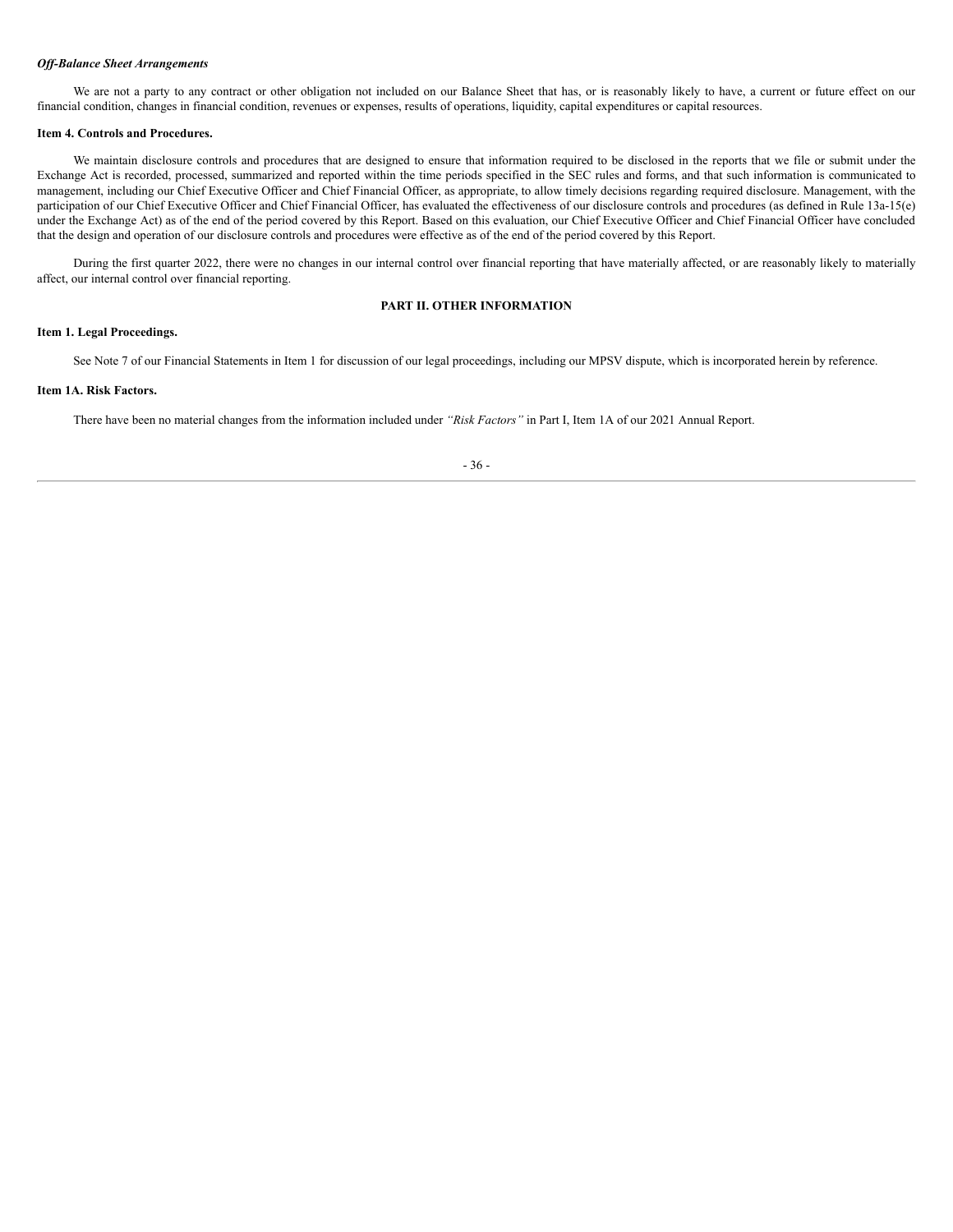# **Item 6. Exhibits.**

<span id="page-41-0"></span>

| <b>Exhibit</b><br><b>Number</b> | <b>Description of Exhibit</b>                                                                                                                                                                     |
|---------------------------------|---------------------------------------------------------------------------------------------------------------------------------------------------------------------------------------------------|
| 3.1                             | Amended and Restated Articles of Incorporation of the Company, incorporated by reference to Exhibit 3.1 of the Company's Form 8-K filed<br>with the SEC on May 22, 2020 (SEC File No. 001-34279). |
| 3.2                             | <u>Amended and Restated Bylaws of the Company, incorporated by reference to Exhibit 3.1 of the Company's Form 8-K filed with the SEC on</u><br>November 10, 2020 (SEC File No. 001-34279).        |
| 31.1                            | CEO Certifications pursuant to Rule 13a-14 under the Securities Exchange Act of 1934. *                                                                                                           |
| 31.2                            | CFO Certifications pursuant to Rule 13a-14 under the Securities Exchange Act of 1934, *                                                                                                           |
| 32                              | Section 906 Certification furnished pursuant to 18 U.S.C. Section 1350. *                                                                                                                         |
| 101.INS                         | Inline XBRL Instance Document – the instance document does not appear in the Interactive Data File because its XBRL tags are embedded<br>within the Inline XBRL document. *                       |
| 101.SCH                         | Inline XBRL Taxonomy Extension Schema Linkbase Document. *                                                                                                                                        |
| 101.CAL                         | Inline XBRL Taxonomy Extension Calculation Linkbase Document. *                                                                                                                                   |
| 101.DEF                         | Inline XBRL Taxonomy Extension Definition Linkbase Document. *                                                                                                                                    |
| $101$ .LAB                      | Inline XBRL Taxonomy Extension Label Linkbase Document. *                                                                                                                                         |
| 101.PRE                         | Inline XBRL Taxonomy Extension Presentation Linkbase Document. *                                                                                                                                  |
| 104                             | The cover page for the Company's Quarterly Report on Form 10-Q for the quarter ended March 31, 2022, has been formatted in Inline XBRL<br>and is contained in Exhibit 101. *                      |

\* Filed or furnished herewith.

- 37 -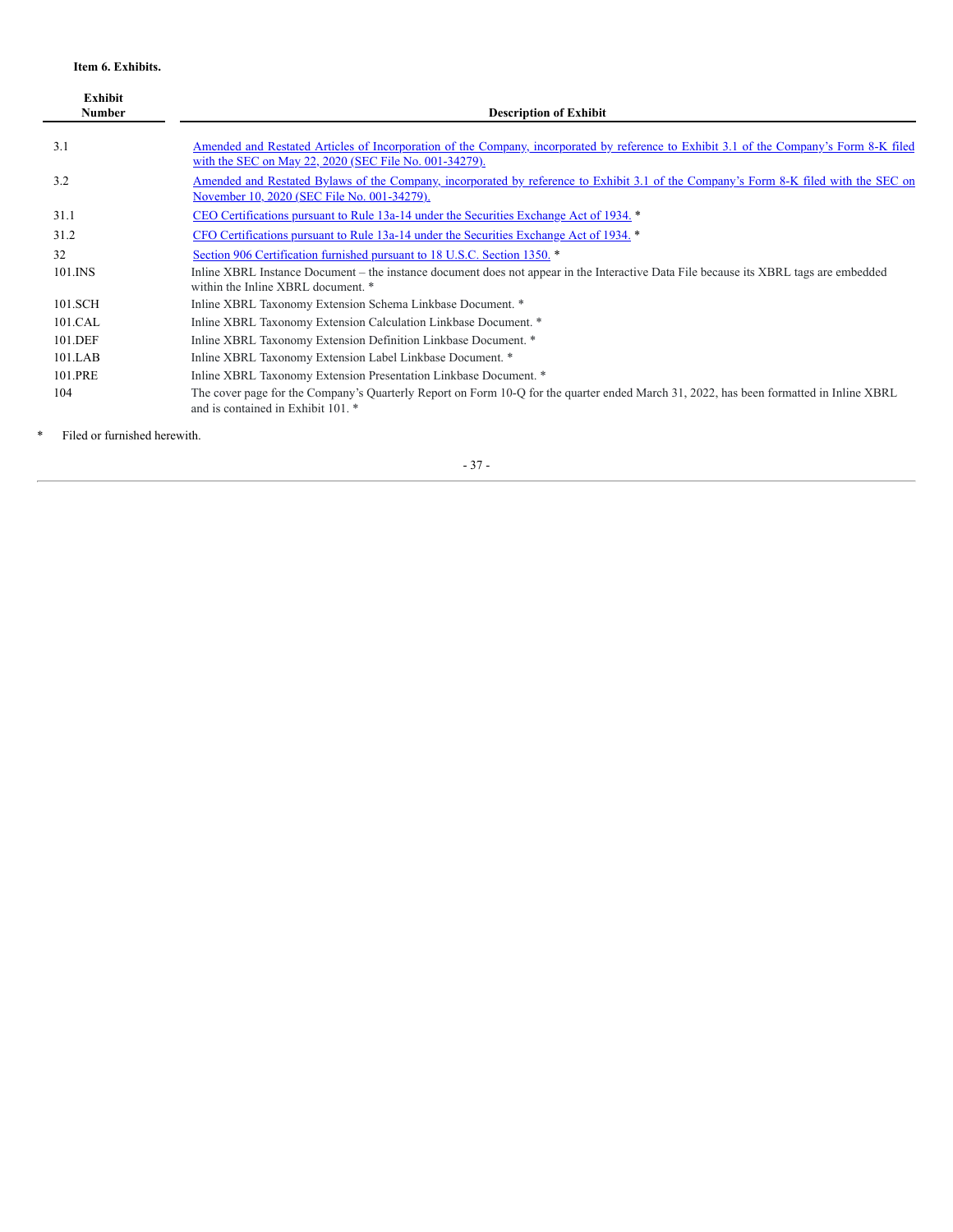# **SIGNATURES**

<span id="page-42-0"></span>Pursuant to the requirements of the Securities Exchange Act of 1934, the registrant has duly caused this Report to be signed on its behalf by the undersigned thereunto duly authorized.

# GULF ISLAND FABRICATION, INC.

BY: /s/ Westley S. Stockton

Westley S. Stockton Executive Vice President, Chief Financial Officer, Treasurer and Secretary (Principal Financial Officer and Principal Accounting Officer)

Date: May 10, 2022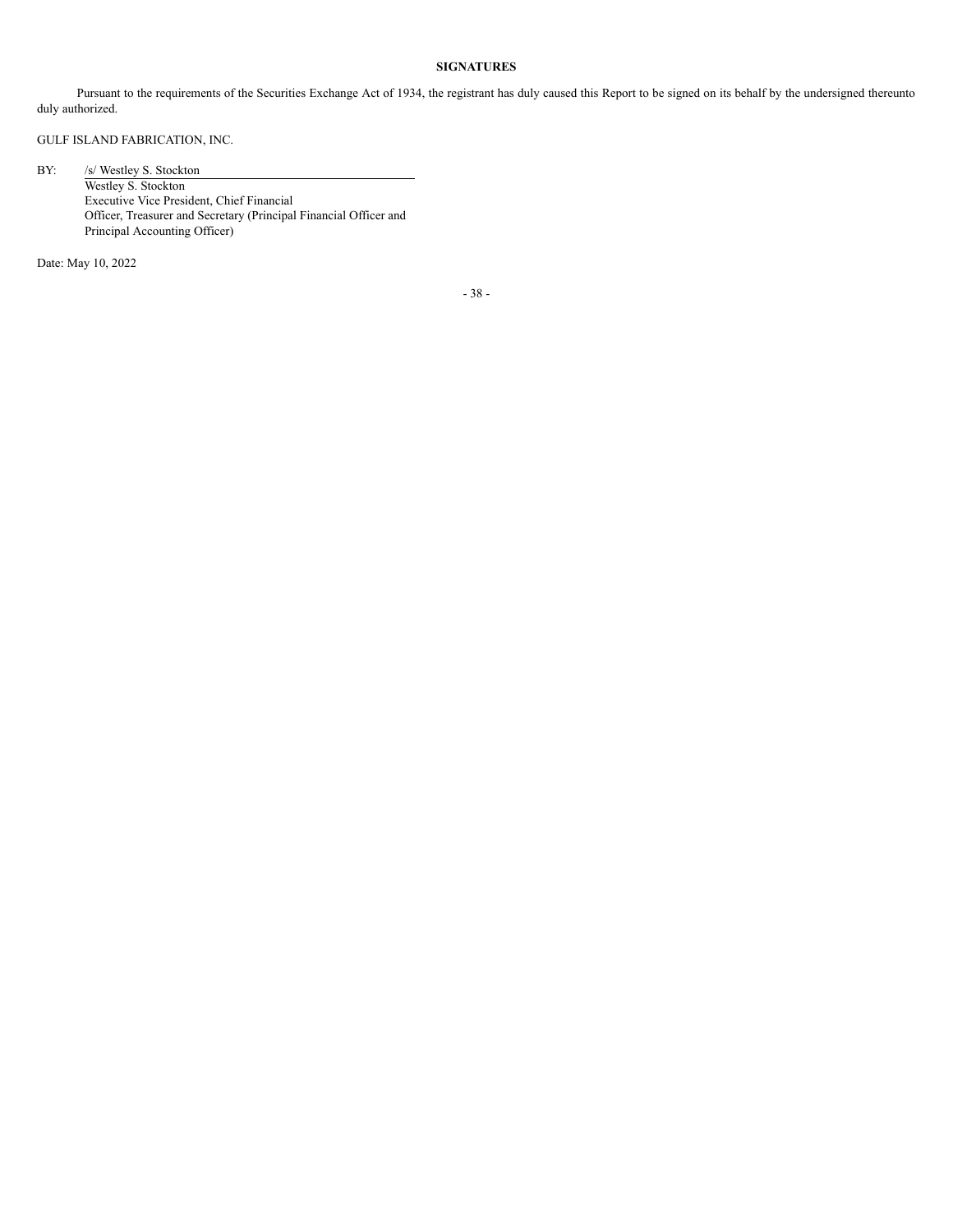#### I, Richard W. Heo, certify that:

### **Certifications**

- 1. I have reviewed this quarterly report on Form 10-Q of Gulf Island Fabrication, Inc.;
- 2. Based on my knowledge, this report does not contain any untrue statement of a material fact or omit to state a material fact necessary to make the statements made, in light of the circumstances under which such statements were made, not misleading with respect to the period covered by this report;
- 3. Based on my knowledge, the financial statements, and other financial information included in this report, fairly present in all material respects the financial condition, results of operations and cash flows of the registrant as of, and for, the periods presented in this report;
- 4. The registrant's other certifying officer and I are responsible for establishing and maintaining disclosure controls and procedures (as defined in Exchange Act Rules 13a-15(e) and 15d-15(e)) and internal control over financial reporting (as defined in Exchange Act Rules 13a-15(f) and 15d-15(f)) for the registrant and have:
	- (a) Designed such disclosure controls and procedures, or caused such disclosure controls and procedures to be designed under our supervision, to ensure that material information relating to the registrant, including its consolidated subsidiaries, is made known to us by others within those entities, particularly during the period in which this report is being prepared;
	- (b) Designed such internal control over financial reporting, or caused such internal control over financial reporting to be designed under our supervision, to provide reasonable assurance regarding the reliability of financial reporting and the preparation of financial statements for external purposes in accordance with generally accepted accounting principles;
	- (c) Evaluated the effectiveness of the registrant's disclosure controls and procedures and presented in this report our conclusions about the effectiveness of the disclosure controls and procedures, as of the end of the period covered by this report based on such evaluation; and
	- (d) Disclosed in this report any change in the registrant's internal control over financial reporting that occurred during the registrant's most recent fiscal quarter (the registrant's fourth fiscal quarter in the case of an annual report) that has materially affected, or is reasonably likely to materially affect, the registrant's internal control over financial reporting; and
- 5. The registrant's other certifying officer and I have disclosed, based on our most recent evaluation of internal control over financial reporting, to the registrant's auditors and the audit committee of the registrant's board of directors (or persons performing the equivalent functions):
	- (a) All significant deficiencies and material weaknesses in the design or operation of internal control over financial reporting which are reasonably likely to adversely affect the registrant's ability to record, process, summarize and report financial information; and
	- (b) Any fraud, whether or not material, that involves management or other employees who have a significant role in the registrant's internal control over financial reporting.

Date: May 10, 2022

/s/ Richard W. Heo Richard W. Heo President, Chief Executive Officer and Director (Principal Executive Officer)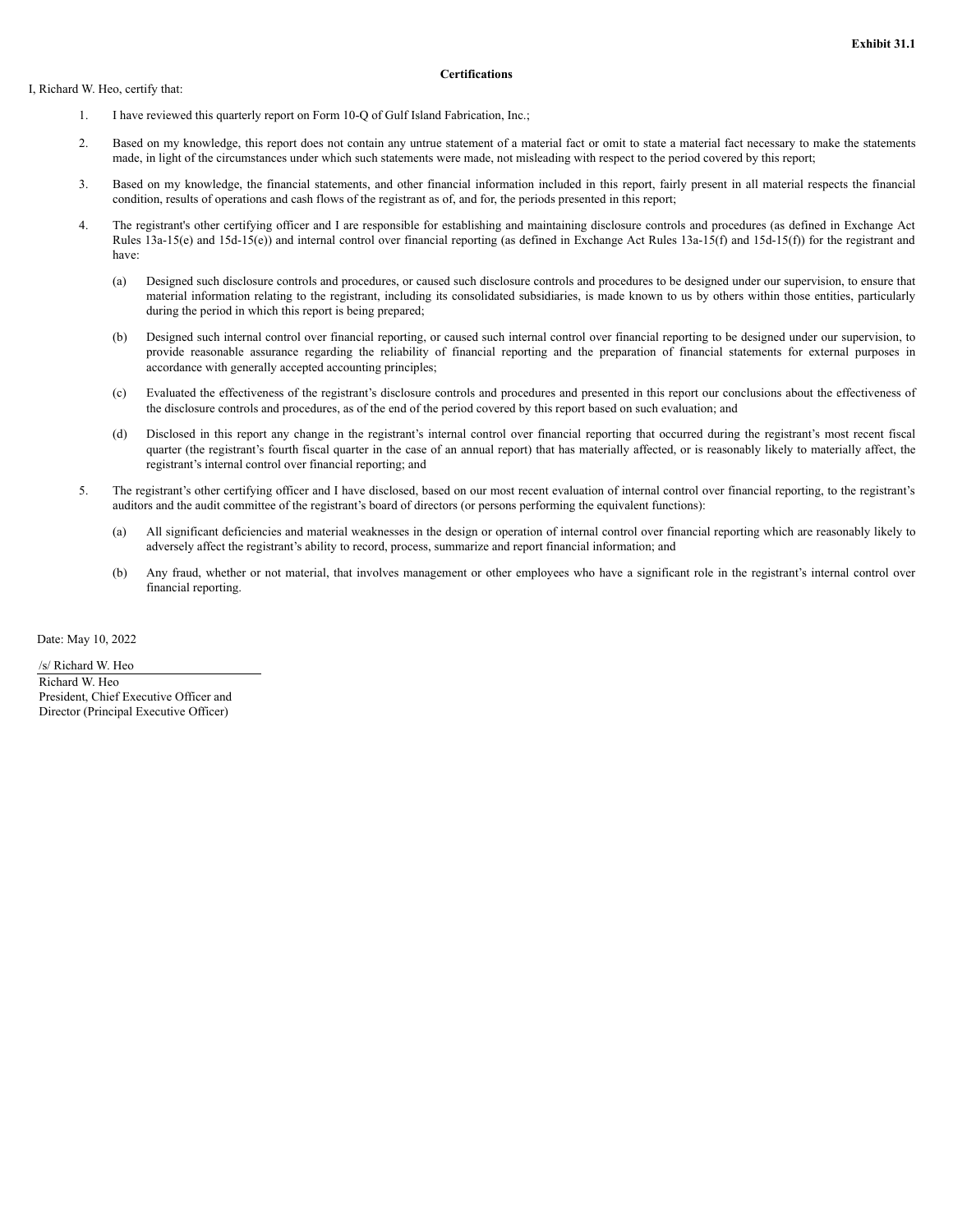I, Westley S. Stockton, certify that:

#### **Certifications**

- 1. I have reviewed this quarterly report on Form 10-Q of Gulf Island Fabrication, Inc.;
- 2. Based on my knowledge, this report does not contain any untrue statement of a material fact or omit to state a material fact necessary to make the statements made, in light of the circumstances under which such statements were made, not misleading with respect to the period covered by this report;
- 3. Based on my knowledge, the financial statements, and other financial information included in this report, fairly present in all material respects the financial condition, results of operations and cash flows of the registrant as of, and for, the periods presented in this report;
- 4. The registrant's other certifying officer and I are responsible for establishing and maintaining disclosure controls and procedures (as defined in Exchange Act Rules 13a-15(e) and 15d-15(e)) and internal control over financial reporting (as defined in Exchange Act Rules 13a-15(f) and 15d-15(f)) for the registrant and have:
	- (a) Designed such disclosure controls and procedures, or caused such disclosure controls and procedures to be designed under our supervision, to ensure that material information relating to the registrant, including its consolidated subsidiaries, is made known to us by others within those entities, particularly during the period in which this report is being prepared;
	- (b) Designed such internal control over financial reporting, or caused such internal control over financial reporting to be designed under our supervision, to provide reasonable assurance regarding the reliability of financial reporting and the preparation of financial statements for external purposes in accordance with generally accepted accounting principles;
	- (c) Evaluated the effectiveness of the registrant's disclosure controls and procedures and presented in this report our conclusions about the effectiveness of the disclosure controls and procedures, as of the end of the period covered by this report based on such evaluation; and
	- (d) Disclosed in this report any change in the registrant's internal control over financial reporting that occurred during the registrant's most recent fiscal quarter (the registrant's fourth fiscal quarter in the case of an annual report) that has materially affected, or is reasonably likely to materially affect, the registrant's internal control over financial reporting; and
- 5. The registrant's other certifying officer and I have disclosed, based on our most recent evaluation of internal control over financial reporting, to the registrant's auditors and the audit committee of the registrant's board of directors (or persons performing the equivalent functions):
	- (a) All significant deficiencies and material weaknesses in the design or operation of internal control over financial reporting which are reasonably likely to adversely affect the registrant's ability to record, process, summarize and report financial information; and
	- (b) Any fraud, whether or not material, that involves management or other employees who have a significant role in the registrant's internal control over financial reporting.

Date: May 10, 2022

/s/ Westley S. Stockton Westley S. Stockton Executive Vice President, Chief Financial Officer, Secretary and Treasurer (Principal Financial Officer)